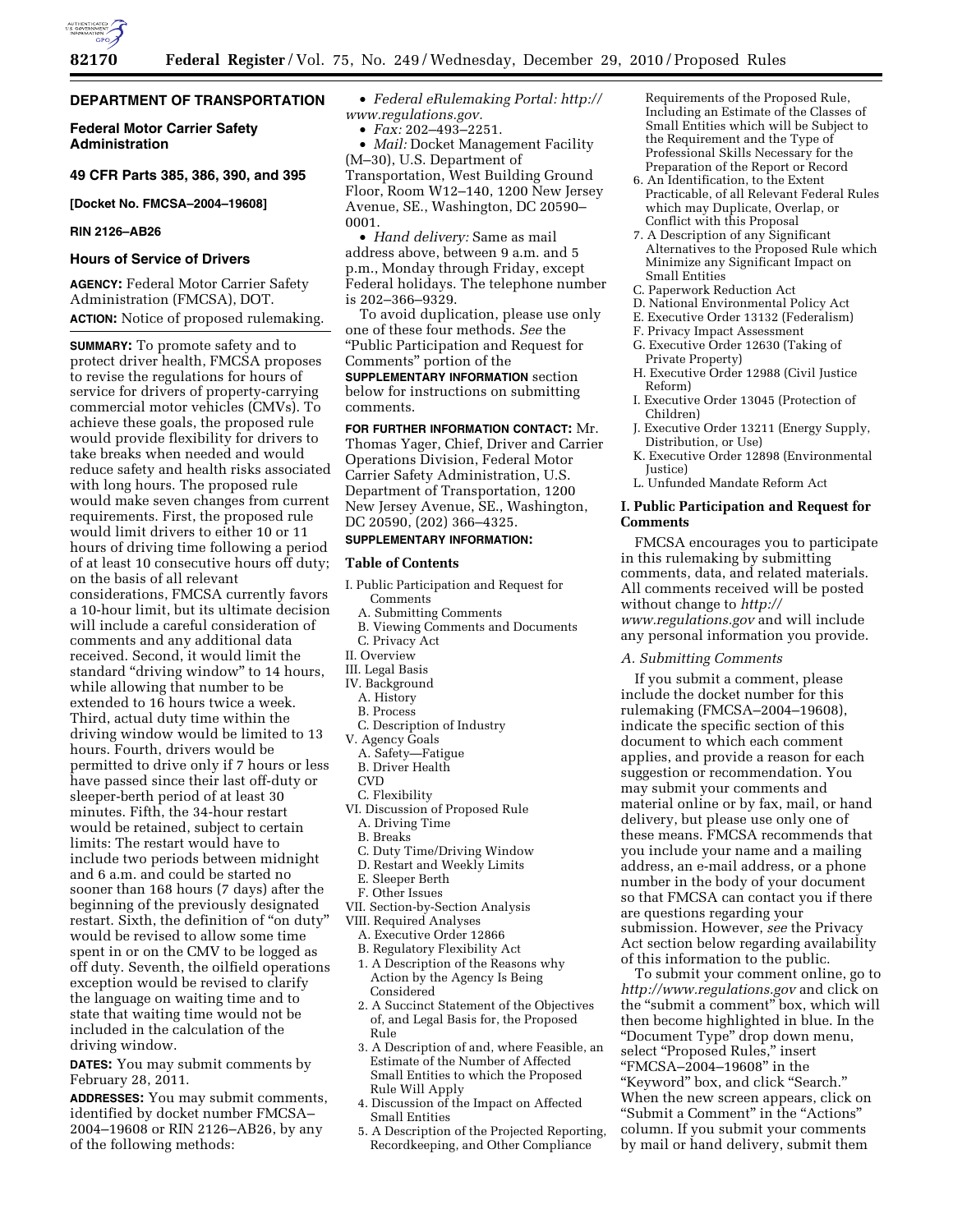in an unbound format, no larger than 8  $\frac{1}{2}$  by 11 inches, suitable for copying and electronic filing. If you submit comments by mail and would like to know that they reached the facility, please enclose a stamped, self-addressed postcard or envelope.

FMCSA will consider all comments and material received during the comment period and may change this proposed rule based on your comments.

#### *B. Viewing Comments and Documents*

All public comments, as well as documents mentioned in this notice, are available in the public docket. To view them, go to *<http://www.regulations.gov>* and click on the "read comments" box in the upper right hand side of the screen. Then, in the "Keyword" box insert ''FMCSA–2004–19608'' and click ''Search.'' Next, click the ''Open Docket Folder" in the "Actions" column. Finally, in the "Title" column, click on the document you would like to review. If you do not have access to the Internet, you may view the docket online by visiting the Docket Management Facility in Room W12–140 on the ground floor of the Department of Transportation West Building, 1200 New Jersey Avenue, SE., Washington, DC 20590, between 9 a.m. and 5 p.m., Monday through Friday, except Federal holidays.

### *C. Privacy Act*

Anyone may search the electronic form of comments received into any of our dockets by the name of the individual submitting the comment (or signing the comment, if submitted on behalf of an association, business, labor union, *etc.*). You may review Department of Transportation's (DOT) Privacy Act Statement for the Federal Docket Management System published in the **Federal Register** on January 17, 2008 (73 FR 3316), or you may visit *[http://edocket.access.gpo.gov/2008/pdf/](http://edocket.access.gpo.gov/2008/pdf/E8-785.pdf) [E8-785.pdf.](http://edocket.access.gpo.gov/2008/pdf/E8-785.pdf)* 

### **II. Overview**

*Goals.* The goal of this HOS proposed rule is to improve safety while ensuring that the requirements would not have an adverse impact on driver health. The proposed rule also would provide drivers with the flexibility to obtain rest when they need it and to adjust their schedules to account for unanticipated delays. FMCSA has also attempted to make the proposed rule easy to understand and readily enforceable.

Admittedly, design of HOS rules raises conceptual and empirical challenges. The impact of such rules on CMV safety is difficult to separate from the many other factors that affect heavyvehicle crashes. The 2008 FMCSA final

rule on HOS noted that ''FMCSA has consistently been cautious about inferring causal relationships between the HOS requirements and trends in overall motor carrier safety. The Agency believes that the data show no decline in highway safety since the implementation of the 2003 rule and its re-adoption in the 2005 rule and the 2007 [interim final rule]'' (73 FR 69567, 69572, November 19, 2008). While that statement remains correct, the total number of crashes, though declining, is still unacceptably high. Moreover, the source of the decline in crashes is unclear.

FMCSA believes that the HOS regulations proposed today, coupled with the Agency's many other safety initiatives and assisted by the actions of an increasingly safety-conscious motor carrier industry, would result in a significant improvement in safety. We note as well that the proposed rule is intended to protect drivers from the serious health problems associated with excessively long work hours, without significantly compromising their ability to do their jobs and earn a living.

*Summary of the Proposed Rule.* The proposed rule would change the existing HOS regulations in a number of ways. The required off-duty period would remain at a minimum of 10 consecutive hours. Driving time between two such periods could either be 10 hours, as it was prior to the 2003 rule (68 FR 22455; April 28, 2003), or 11 hours. While the 10-hour rule is currently FMCSA's currently preferred option, the Agency discusses both alternatives in detail below. The driving window would remain, on most days, at 14 consecutive hours after coming on duty following a break of at least 10 hours; but a driver would be permitted to be on duty for only 13 hours of that time as opposed to the current 14 hours. A driver would also be required to be released from duty at the end of the 14 hour period. To provide drivers with the ability to rest, if needed, or to respond to unanticipated conditions, twice a week, drivers would be allowed to extend the driving window to 16 hours. Extending the driving window, however, would not increase either driving or on-duty time. As a consequence of the 13-hour on-duty limit, a driver using the extension would need to take up to 3 hours off duty during that duty day. A driver would be required to go off duty at the end of the 16-hour driving window.

To prevent excessive hours of continuous driving, the proposed rule would permit drivers to drive only if 7 hours or less have passed since the driver's last off-duty or sleeper-berth

period of at least 30 minutes. For example, if a driver began driving immediately after coming on duty, he or she could drive until the 7th hour. However, because the required breaks would be linked to time on duty, a driver who first worked 3 hours at a terminal and then began driving would have to take a half-hour (or longer) break no later than the end of the 4th hour of driving (*i.e.,* the 7th hour on duty). The proposed rule would give drivers great flexibility in scheduling their breaks. If someone began driving immediately after coming on duty and took an early break between hours 2.5 and 3.0, he or she could drive 7 consecutive hours before reaching the 10-hour limit. If the 11-hour driving-time limit was adopted, the early break would have to occur between hours 3.5 and 4.0 to allow 7 consecutive hours of driving before reaching the end of the 11th hour. Conversely, a driver could drive until the 7th hour before taking the break, whether the daily limit was 10 or 11 hours. Assuming that truckers do nothing but drive (which is unrealistic) and want to minimize their breaks, they could take the required half-hour break anywhere between hours 2.5 and 7 of a 10-hour driving period or between hours 3.5 and 7 of an 11-hour driving period. Working beyond the 7th hour without a break is permitted, however, as long as the driver does not actually drive a CMV after the 7th hour. In practice, a driver who took a half-hour break at 6 to 7 hours after coming on duty would not be required to take a second break during the driving window of 14 hours.

The weekly limits in the current rule (60 hours on duty in 7 days or 70 hours on duty in 8 days) would remain unchanged. The 34-hour restart allowed under the current rule, which permits drivers to restart the 60- or 70-hour ''clock'' by taking a break of at least 34 consecutive hours off duty, would be retained, but with certain limitations. First, any restart would have to include two periods between midnight and 6 a.m. Depending on when the restart begins, 34 consecutive hours off duty could satisfy this requirement. In other instances, the restart period would have to be longer to incorporate the two nights. The two-night requirement would have no impact on the majority of drivers who regularly drive during the day. Drivers who regularly drive at night would have to take longer restarts to obtain two nights of sleep. Second, a driver would be allowed to begin another 34-hour off-duty period no sooner than 168 hours (7 days) after the beginning of the previous restart.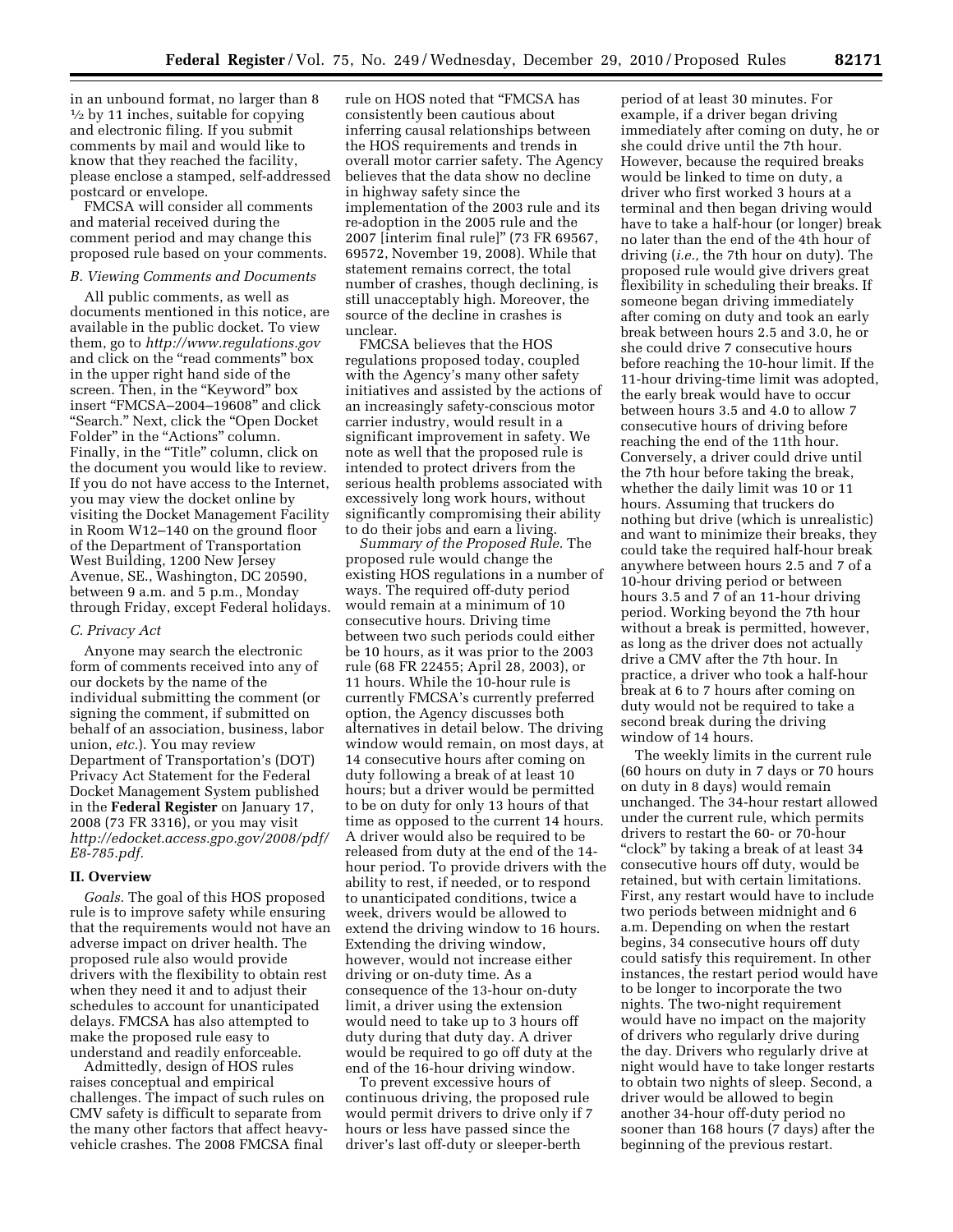Limiting the restart to once in 7 days effectively reduces the number of hours a driver could be on duty and drive from an average of about 82 hours in 7 days under the current rule to an average of 70 hours. Third, the driver would have to designate whether a period of 34 hours or more off duty was to be considered a restart.

FMCSA is not proposing any changes to the sleeper-berth rule at this time. Drivers using the current rule must take at least 8, but less than 10, consecutive hours in the sleeper berth and a shorter break of at least 2 hours off duty or in the sleeper berth (in lieu of the standard 10 consecutive hours off duty). The shorter of the breaks used under the sleeper berth rule is included in the calculation of the driving window. The use of the sleeper berth rule, however, would be affected by the other changes proposed. The driving window would be 14 to 16 hours long; duty time would be limited to 13 hours. A driver using the 16-hour window could count the shorter period toward the 3 hours of breaks that the driver would have to take to reach 16 hours; the shorter period, therefore, would not reduce the 13 hours of on-duty time. When the driver uses the 14-hour window, the shorter break will reduce the 13-hour on-duty time by at least 1 hour.

FMCSA proposes to change the definition of ''on duty'' to allow team drivers to log as off duty up to 2 hours spent in the passenger seat immediately before or after a period of 8 or more hours in the sleeper berth while the other team member is driving. FMCSA is also proposing additional language that would exclude time spent resting in a non-moving CMV from the definition of ''on duty'' time.

Finally, FMCSA is proposing to make drivers and motor carriers potentially liable for the maximum penalty available if they drive or permit someone to drive 3 or more hours over the 10/11-hour driving-time limit. This provision targets egregious violations of the driving-time limits.

The Agency has attempted to structure these requirements to protect safety and health while maintaining industry flexibility and minimizing the impact on drivers working more reasonable schedules. Because the drivers who work very extensive hours are a relatively small minority, FMCSA does not anticipate that this rule would have significant adverse impact on the industry. Since the drivers who work to the limits of the current rule are those most likely to develop fatigue over the course of the day and week, a reduction in their driving hours should lead to

reductions in fatigue-related crashes. Preventing these crashes and reducing relative crash risk overall to improve safety is the principal goal of the HOS regulations.

Although the Agency is primarily concerned with highway safety, FMCSA anticipates an additional benefit from reducing allowable daily and weekly work hours for the drivers with highintensity schedules. Recent research indicates that inadequate sleep is associated with increases in mortality. This effect is believed to involve an increase in the propensity for workplace (and leisure time) accidents and in mortality due to an increase in the incidence of high blood pressure, diabetes, cardiovascular disease, and other health problems; some of these conditions could disqualify drivers for medical reasons. Since increases in hours worked are associated with decreases in hours spent sleeping, and truck drivers working high-intensity schedules get significantly less than the 7 hours of sleep required for optimal mortality, cutting back on such schedules should reduce, to some extent, mortality among these drivers. These benefits should be counted as outcomes of reductions in total work allowed to drivers.

## TABLE 1—SUMMARY OF 10-YEAR COSTS AND BENEFITS FOR PROPOSED RULE

[Millions 2008\$]

|                   | Option 2 | Option 3 | Ontion 4 |
|-------------------|----------|----------|----------|
| 7% Discount Rate: |          |          |          |
| Costs             | \$7.246  | \$3.662  | \$16,213 |
| <b>Benefits</b>   | 9.913    | .562     | 13.232   |
|                   | 2.667    | 3.900    | (2,981)  |
| 3% Discount Rate: |          |          |          |
| Costs.            | 8.748    | 4.394    | 19,639   |
| <b>Benefits</b>   | 12.040   | 9.184    | 16.071   |
| Net Benefits      | 3.292    | 4.789    | (3,568)  |

### **III. Legal Basis**

This proposed rule is based on the authority of the Motor Carrier Act of 1935 and the Motor Carrier Safety Act of 1984 (1984 Act). The Motor Carrier Act of 1935 provides that ''The Secretary of Transportation may prescribe requirements for (1) qualifications and maximum hours of service of employees of, and safety of operation and equipment of, a motor carrier; and, (2) qualifications and maximum hours of service of employees of, and standards of equipment of, a motor private carrier, when needed to promote safety of operation'' (Section 31502(b) of Title 49 of the United States Code (49 U.S.C.)).

The HOS regulations proposed today concern the ''maximum hours of service of employees of \* \* \* a motor carrier'' (49 U.S.C. 31502(b)(1)) and the ''maximum hours of service of employees of \* \* \* a motor private carrier'' (49 U.S.C. 31502(b)(2)). The adoption and enforcement of such rules were specifically authorized by the Motor Carrier Act of 1935. This proposed rule rests on that authority.

The 1984 Act provides concurrent authority to regulate drivers, motor carriers, and vehicle equipment. It requires the Secretary of Transportation to ''prescribe regulations on commercial motor vehicle safety. The regulations shall prescribe minimum safety standards for commercial motor vehicles.'' Although this authority is very broad, the 1984 Act also includes

specific requirements: "At a minimum, the regulations shall ensure that (1) commercial motor vehicles are maintained, equipped, loaded, and operated safely; (2) the responsibilities imposed on operators of commercial motor vehicles do not impair their ability to operate the vehicles safely; (3) the physical condition of operators of commercial motor vehicles is adequate to enable them to operate the vehicles safely; and (4) the operation of commercial motor vehicles does not have a deleterious effect on the physical condition of the operators'' (49 U.S.C. 31136(a)). The United States Court of Appeals for the District of Columbia Circuit (DC Circuit) has said with regard to 49 U.S.C. 31136(a)(4) that ''the statute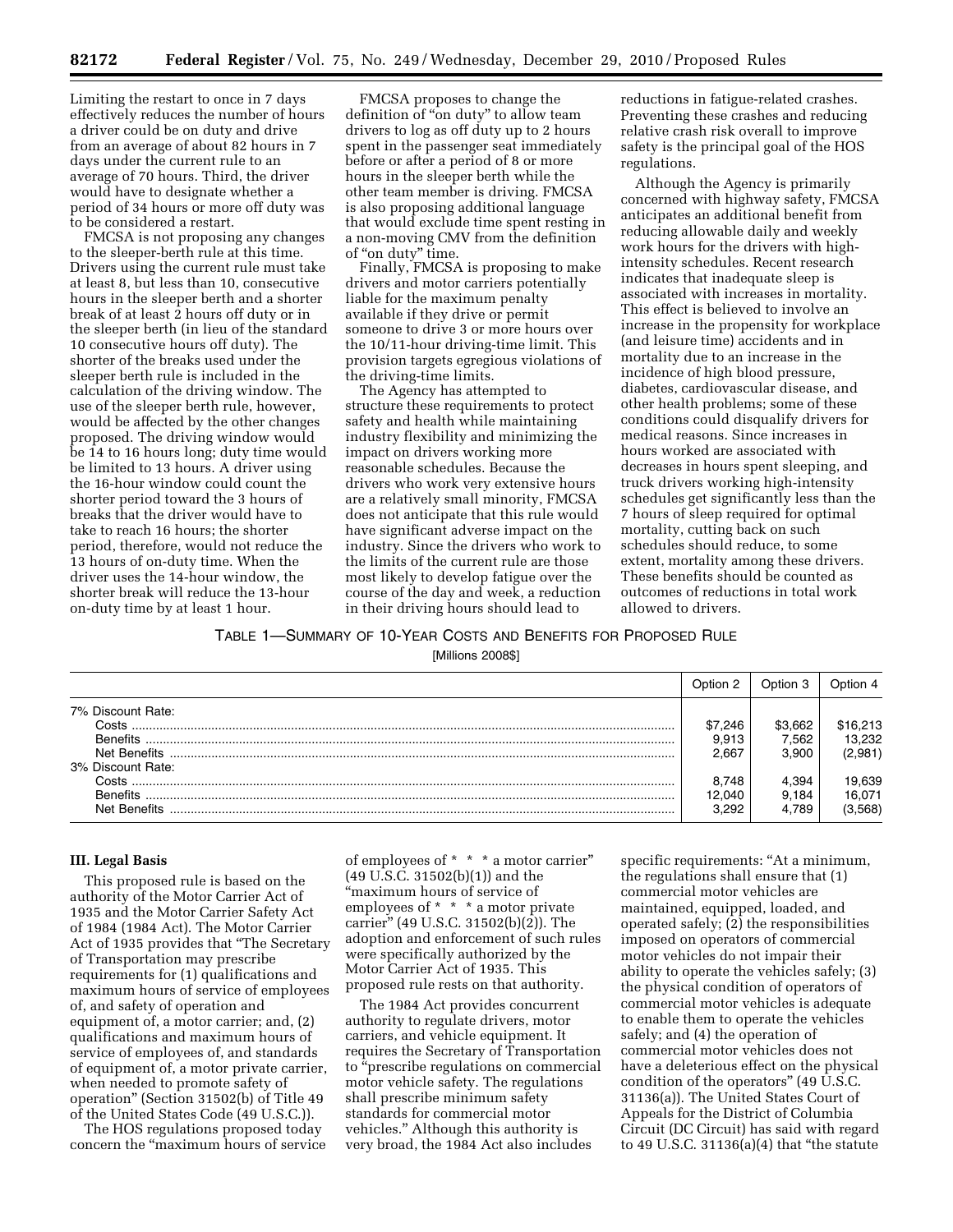requires the agency to consider the impact of the rule on 'the physical condition of the operators,' not simply the impact of driver health on commercial motor vehicle safety. \* \* \* It is one thing to consider whether an overworked driver is likely to drive less safely and therefore cause accidents. Whether overwork and sleep deprivation have deleterious effects on the physical health of the driver is quite another.'' *Public Citizen et al.* v. *FMCSA,*  374 F.3d 1209, 1217 (DC Circuit 2004). This proposal would improve both highway safety and the health of CMV drivers.

This proposed rule is also based on the authority of the 1984 Act and addresses the specific mandates of 49 U.S.C. 31136(a)(2), (3), and (4). Section 31136(a)(1) mainly addresses the mechanical condition of CMVs, a subject not included in this rulemaking. To the extent that the phrase ''operated safely'' in paragraph (a)(1) encompasses safe driving, this proposed rule also addresses that mandate.

Before prescribing any regulations, FMCSA must also consider their "costs and benefits'' (49 U.S.C. 31136(c)(2)(A) and 31502(d)). Those factors are also discussed in this proposed rule.

### **IV. Background**

#### *A. History*

For drivers of CMVs, HOS have been regulated since December 1937 when the Interstate Commerce Commission (ICC) promulgated the first Federal HOS rules. The rules were revised significantly in 1938 and 1962. The 1938 revision limited drivers to 10 hours of driving in 24 hours with at least 8 hours off duty; drivers could be on duty 60 hours in 7 days or 70 hours in 8 days. The 1962 revision dropped the 24-hour requirement, effectively allowing drivers to drive 10 hours and take 8 hours off, then drive again. (*See*  the May 2, 2000, notice of proposed rulemaking (NPRM) for a detailed history of the provisions (65 FR 25540)).

The 2000 NPRM proposed a comprehensive revision of the HOS regulations in response to the ICC Termination Act of 1995. The new rules were to be science-based; the Agency collected relevant studies and completed its own comprehensive Commercial Motor Vehicle Driver Fatigue and Alertness Study, a joint undertaking with Canada and the trucking industry. FMCSA assembled an expert panel of recognized authorities on traffic safety, human factors, and fatigue to review the science and evaluate regulatory alternatives. FMCSA conducted eight nationwide public

hearings on the NPRM and three 2-day public roundtable discussions. On April 28, 2003, the Agency promulgated a final rule (68 FR 22455).

The 2003 rule made significant changes in the rules for propertycarrying operations. Driving time was extended from 10 to 11 hours, but the driving window was limited to 14 consecutive hours after coming on duty (as opposed to the previous 15 cumulative on-duty hours). The daily rest period was extended from 8 to 10 hours. The weekly limits were unchanged, but drivers were allowed to restart the calculation of weekly hours anytime they took an off-duty break of at least 34 consecutive hours (the 34 hour restart). Drivers using sleeper berths were allowed to accumulate the equivalent of 10 consecutive hours off in two periods, neither of which could be less than 2 hours. (*See* the 2003 final rule for a detailed discussion of the changes.)

On June 12, 2003, Public Citizen, Citizens for Reliable and Safe Highways, and Parents Against Tired Truckers filed a petition to review the 2003 HOS rules with the DC Circuit. On July 16, 2004, the DC Circuit issued an opinion holding ''that the rule is arbitrary and capricious [under the Administrative Procedure Act (APA)] because the agency failed to consider the impact of the rules on the health of drivers, a factor the agency must consider under its organic statute'' and vacated the rule (*Public Citizen et al.* v. *FMCSA,* 374 F.3d 1209, at 1216). Congress then directed that the 2003 regulations would remain in effect until the effective date of a new final rule addressing the issues raised by the Court or September 30, 2005, whichever occurred first.1

On August 25, 2005, FMCSA published a final rule that addressed driver health issues; it also retained the 11 hours of driving, 14-hour driving window, 10 hours off duty, and the 34 hour restart (70 FR 49978). The rule revised the sleeper-berth provision to require at least 8, but less than 10, consecutive hours in the sleeper berth, providing drivers with the opportunity to obtain 7 to 8 hours of uninterrupted sleep each day. Drivers using the sleeper berth exception had to take an additional 2 hours either off duty or in the sleeper berth, which is included in the calculation of the 14-hour driving window. The 2005 rule also provided an exception for drivers who operate within 150 air-miles of their work reporting location and who drive CMVs

that do not require a commercial driver's license (CDL) to operate. To enable these short-haul carriers to meet unusual scheduling demands, the driver could use a 16-hour driving window twice a week. (*See* the 2005 final rule for a detailed discussion of the changes and a discussion of driver health issues.)

Public Citizen and others challenged the 2005 rule on several grounds, as did the Owner-Operator Independent Drivers Association (OOIDA). On July 24, 2007, the DC Circuit rejected OOIDA's arguments, which focused on the sleeper-berth provision, but accepted part of Public Citizen's arguments. The DC Circuit concluded that FMCSA did not satisfy the APA's requirements to explain its reasoning and provide an opportunity for notice and comment on portions of the regulatory evaluation; the Court, therefore, vacated the 11-hour drivingtime and 34-hour restart provisions (*OOIDA* v. *FMCSA,* 494 F.3d 188 (DC Cir. 2007)).

FMCSA published an interim final rule (IFR) on December 17, 2007 (72 FR 71247), to prevent disruption of both enforcement and compliance while the Agency responded to the issues identified by the Court. The IFR repromulgated both 11 hours of driving time and the 34-hour restart. In response to the Court's findings, the preamble to the IFR included a detailed explanation of the Agency's time-on-task methodology (72 FR 71252 *et seq.*). On November 19, 2008, FMCSA published the provisions of the IFR as a final rule (73 FR 69567).

On December 18, 2008, Advocates for Highway and Automotive Safety, Public Citizen, the International Brotherhood of Teamsters, and the Truck Safety Coalitions (HOS petitioners) petitioned FMCSA to reconsider the research and crash data justifying the 11-hour driving rule and the 34-hour restart provision. FMCSA denied the petition.2 On March 9, 2009, the HOS petitioners filed a petition for review of the 2008 rule in the DC Circuit and, on August 27, 2009, filed their opening brief. However, in October 2009, DOT, FMCSA, and the HOS petitioners reached a settlement agreement.

Pursuant to the agreement, the petition for review is in abeyance pending FMCSA's publication of this NPRM. After considering all the comments, FMCSA must publish a final rule by July 26, 2011.

<sup>1</sup>Section 7(f) of the Surface Transportation Extension Act of 2004, Part V, Public Law 180–310; 118 Stat. 1144.

<sup>2</sup> January 16, 2009, docket # FMCSA–2004– 19608–3525.1.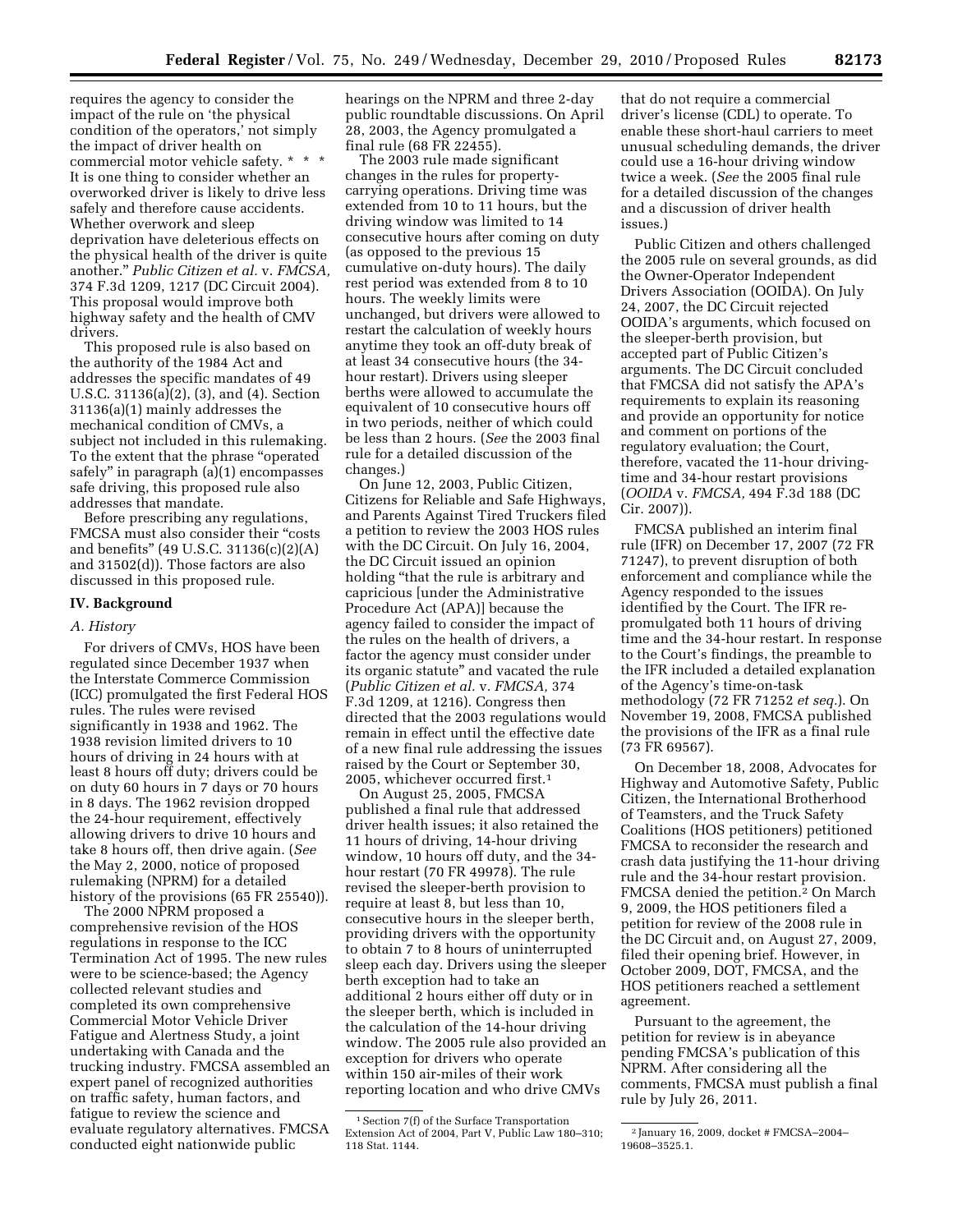### *B. Process*

As part of its process for considering revisions to the HOS rule, FMCSA sought input and comments from its Motor Carrier Safety Advisory Committee (MCSAC) and from the public, including carriers, drivers, unions, safety advocacy groups, and others. The latter comments were provided at five public listening sessions. In addition, the HOS docket has been open and comments filed during this period have been reviewed.

*MCSAC.* MCSAC was established by the Secretary of Transportation on September 8, 2006, and is charged with providing advice and recommendations to the FMCSA Administrator on motor carrier safety programs and regulations. In the fall of 2009, FMCSA asked its MCSAC to identify ideas and concepts that the Agency should consider in developing the HOS regulations. At the time, MCSAC membership was comprised of 15 experts from the motor carrier industry, safety advocates, and safety enforcement sectors.3 In addition, three organizations (Public Citizen, the Teamsters, and the Truck Safety Coalition) participated in the meetings as guests. MCSAC met in December 2009 and February 2010 to discuss the regulations. On February 2, 2010, they forwarded a report to the Administrator. The full report is available in the Docket (FMCSA–2004–19608–3867). The committee's principles included the following:

• The rule should be simple, enforceable, and compliance should be measurable.

• FMCSA should consider expert opinion, all available data, and feedback from HOS listening sessions.

• FMCSA should consider the appropriateness (implementation vs. enforcement) of a one-size-fits-all approach.

• Safety, not profit/productivity, should be considered first and foremost.

• A guiding principle should be how driver health relates to the safety of the public.

• FMCSA should consider total cost to industry.

In the short term, MCSAC

recommended that FMCSA consider: • All available valid research on all impacts (*e.g.,* health), including new research performed since the 2008 HOS rule. Additionally, FMCSA should review studies that were not considered under the previous rulemakings (*e.g.,* 

shift work studies and epidemiological research findings that are related to driver health and HOS).

• Each incremental hour on duty and its effect on driver fatigue, beginning with the first hour. Determine whether there is a fatigue breakpoint (a point in time after which performance declines).

• Driving schedules in light of circadian rhythm research and crash rates by time of day, while balancing the effects on the general public.

• Industry safety performance data under the current rule (*e.g.,* crash data, fatalities, injuries, compliance-related data, exposure data).

• Existing data on the total cost to society of all fatigue-CMV crashes (not just fatal or injury crashes) (*e.g.,*  economic paralysis of section of city/ State to clear a CMV crash; medical care for those seriously injured without insurance; lost productivity; fuel costs; air pollution; costs to families of persons injured).

• Current practices, research, and technologies within other transportation modes and industries regarding fatigue. Consider international approaches to HOS, including those of Canada, the European Union (EU), Australia, and Japan. For example, EU requires electronic logging devices with welleducated enforcement. Also, in Canada, drivers may ''borrow'' driving time from the following day while meeting a weekly average.

• Allowing more flexibility with respect to rest breaks and driving time, including, but not limited to, sleeper berth rest breaks.

*Listening sessions.* To solicit further information, FMCSA held five public listening sessions in January and March 2009, in Washington, DC, Dallas, TX, Los Angeles, CA, Davenport, IA, and Louisville, KY. The Davenport session was held adjacent to a large truck stop and the Louisville session was held at the Mid-America Trucking Show to encourage participation by drivers. The sessions were webcast, and comments were also submitted via toll-free telephone lines. Approximately 300 individuals and organizations spoke at the sessions. The majority of the speakers were drivers and carriers or associations representing them; most of the drivers who spoke were in for-hire, long-haul, truck-load (TL) operations.

In general, the carriers, drivers, and their associations supported the existing rule with two exceptions. They supported maintaining 11 hours of driving time and the 34-hour restart. Carriers and their associations stated that the 11 driving hours provided flexibility and that some carriers had redesigned routes and schedules to use

the full 11 hours; they believed that changing to a shorter period would be costly. Drivers indicated that they use the restart frequently; when away from home, they may take no more than 34 hours off; at home, the restart is usually longer. Some drivers argued for a shorter restart (24 hours or less).

Many, but not all, drivers objected to the 14-hour consecutive period, saying that it forced them to drive when they were tired because breaks were included in the calculation of the driving window. They also said that the rule made it difficult to avoid congestion because they had to drive during rush hours; under the pre-2003 rule, they could have pulled off the road and waited until congestion eased without reducing their available duty hours. Drivers sought more flexibility. Specifically, they asked FMCSA to make the 14-hour period cumulative (*i.e.,* offduty time would not be included in calculation of the driving window) or allow the driving window to be extended to 16 or 18 hours. A few drivers supported the current 14-hour rule, stating that it prevented carriers and brokers from forcing them to log waiting time at shippers and receivers as off duty so they could work longer days.

Many drivers and carriers objected to the existing sleeper berth rule that allows 10 hours off duty to be taken in two periods, one of 8 to 10 hours and the other of 2 or more hours, with the shorter period included in the calculation of the driving window. Team drivers in particular wanted the flexibility to be able to divide their 8 hour sleeper berth time into shorter periods (*e.g.,* 4 + 4 hours, 5 + 3 hours, *etc.*). Drivers who spoke on this issue asked that the shorter period not be included in the calculation of the duty period.

Representatives of the safety advocacy groups and the Teamsters generally supported the 14-consecutive-hour provision, but opposed 11 hours of driving and the 34-hour restart because these provisions allow long days of continuous work and work weeks up to 84 hours in 7 days. They urged FMCSA to consider the body of research on the effects of long hours on performance and health and to establish a 24-hour circadian schedule.

Drivers also raised several issues that affect them, but are outside of FMCSA's statutory authority. The number of available areas where truck drivers can safely stop and rest, although never adequate, has been reduced in the last few years as some States have closed rest areas for budgetary reasons. Drivers stated that the lack of safe rest areas

<sup>3</sup>Eight new members were added to the MCSAC on June 8, 2010. Representatives of the Teamsters and the Truck Safety Coalition were among the groups added to the MCSAC. *See [http://](http://mcsac.fmcsa.dot.gov/members.htm)  [mcsac.fmcsa.dot.gov/members.htm.](http://mcsac.fmcsa.dot.gov/members.htm)*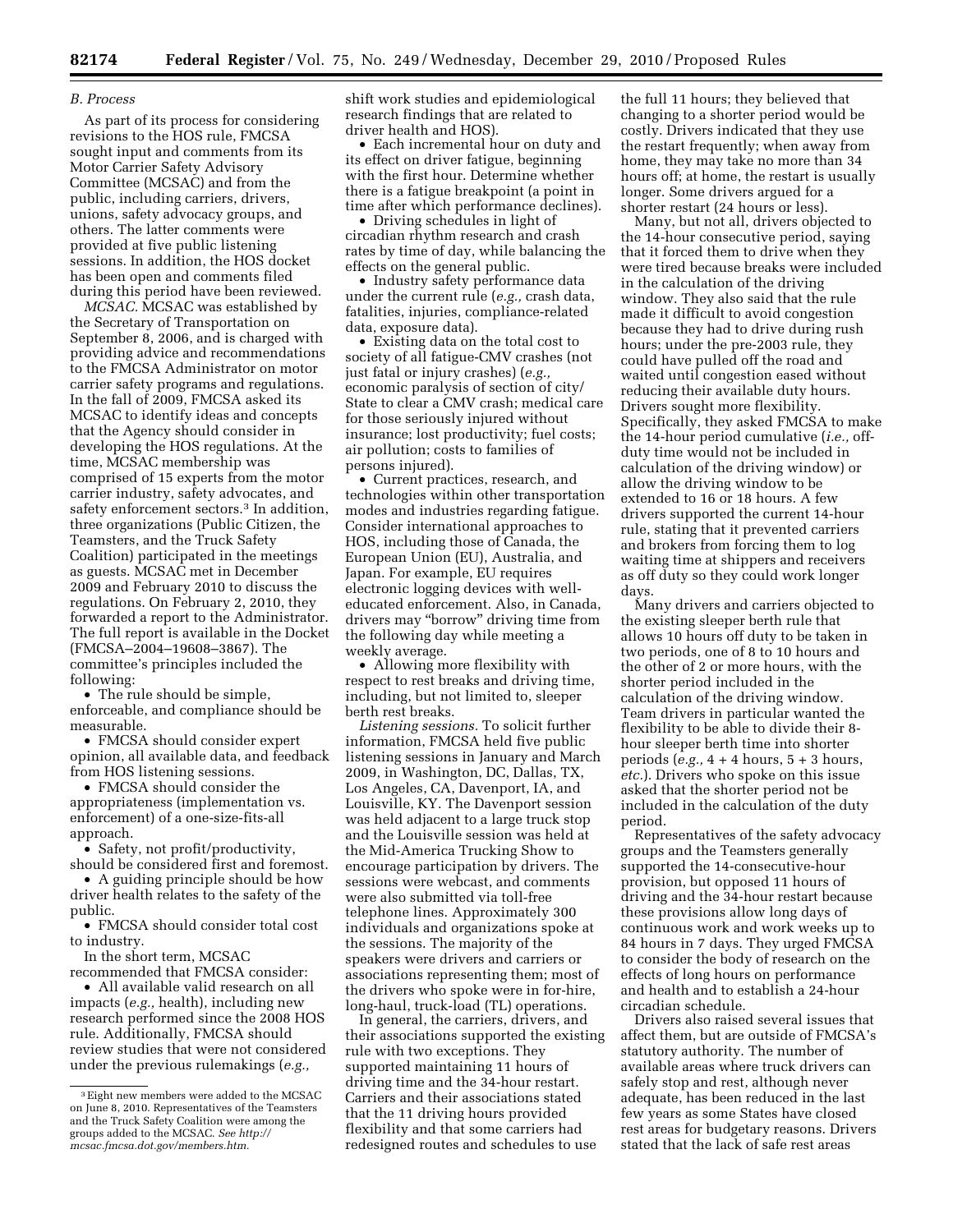made it difficult for them to find a place to take their 10-hour off-duty period. A number of drivers also stated that the current methods of paying many drivers (by the mile or load) provide shippers with no incentive to load or unload a truck promptly. Independent owneroperators and smaller carriers complained that they could spend 30 to 40 hours of unpaid time a week waiting for shippers. Finally, drivers stated that anti-idling laws adopted by some State and local governments to reduce pollution can make it difficult to sleep because they cannot run their air conditioning or heating. FMCSA acknowledges these complaints; but, as explained in previous HOS rulemakings, the Agency does not have the statutory authority to address these issues.

# *C. Description of Industry*

The trucking industry comprises hundreds of thousands of carriers and millions of drivers moving goods locally or in long hauls between cities. The industry is diverse, and different sectors have different operational characteristics. The industry can be divided in a number of ways: Private versus for-hire; long-haul versus shorthaul; TL versus less than truckload (LTL). Private carriers are not trucking firms; they are manufacturers, distributors, or retailers that move their own goods among factories, distribution centers (warehouses), and retail outlets. Their drivers generally operate on a regular basis over routes set by the locations of their own facilities and those of their customers. For-hire carriers are in the transport business; they move goods for their customers. An LTL carrier usually picks up and delivers small shipments in a local area served by one of its terminals. Shipments are consolidated into loads for large trucks that make long runs to the firm's terminals in other areas. Moves between terminals are almost always overnight on regular routes. The goods moved overnight are delivered the next day by the local drivers at the destination terminal. The TL carriers typically pick up a full load from a shipper and move it directly to the receiver of the goods. Some of their business is regular and predictable under contracts or less-formal agreements. Much of their business is almost random in nature, movements from one place to another being sold and booked on a daily basis. Drivers in random service may not know where they will be at the end of each day. Their runs are often made by day, but many also require night-time driving. Short-haul drivers operate within a local area; most are not exclusively night-time drivers. Their routes may vary day by day, but they are always in the same general area. They may spend a good part of each day loading and unloading at multiple locations. Although there are exceptions, most long-haul drivers do not load or unload the cargo.

The various segments of the industry are affected differently by HOS provisions. Many short-haul drivers, including unionized drivers who mostly engage in local or LTL operations, operate well within all of the provisions of the rule. LTL firms and many private carriers have set their routes and terminals to stay within the HOS rule. Those who are most affected are longhaul TL carriers. According to the 2007 Commodity Flow Survey, more than 95 percent of the tonnage moved by private carriers is transported less than 250 miles and less than 1 percent is carried more than 500 miles; 500 miles is about the maximum for a 1-day trip. About 12 percent of the tonnage moved by forhire carriers is transported more than 500 miles; only 4 percent is transported 1,000 miles or more. Overall, 93 percent of the tonnage moved solely by truck is transported in trips of 500 miles or less.4 This percentage may be rising because a number of the largest TL carriers are shifting to intermodal operations, putting cargo on intermodal trains for moves that require more than a day and making all-truck moves only in regional operations.

## **V. Agency Goals**

FMCSA set three primary goals as it developed this proposed rule. First, the rule provisions should improve safety by reducing driver fatigue in a costeffective, cost-justified manner. Second, the rule should ensure that the requirements do not have an adverse effect on driver health. Third, the rule should provide drivers with some flexibility in their schedules to encourage them to take rest breaks when they need them. This section discusses the general rationale for these goals.

## *A. Safety—Fatigue*

A fundamental purpose of the HOS regulations is to reduce crash risk in order to improve safety, and as elaborated at length, the Agency has concluded that the proposed rules will have significant safety benefits. Ideally, the Agency would have data to measure crash risk along all of the dimensions for which regulations are proposed. Because the Agency has been not been

able to gather such data, it has based its analysis, in significant part, on share of crashes that are fatigue-coded. The Agency recognizes that using share of crashes that are fatigue-coded could have two possible problems:

a. Accident inspectors may be more likely to code crashes as fatigue-related if the driver has been on the road longer.

b. The share of crashes that are coded as fatigue-related may conceivably increase because the share of crashes caused by other factors goes down. There could be no increase in the *risk* of a fatigue-related crash (the central question), but an increase in the *share* of fatigue-related crashes.

Nonetheless, while the data are not as complete as FMCSA would like them to be, the Agency aimed to limit, to the extent possible, the likelihood that drivers will be fatigued, either when they come on duty or during or at the end of a working period. Fatigue affects performance well before a person becomes sleepy. As a person becomes fatigued, reaction times slow, concentration becomes more erratic, and decision-making is slowed; all of which affect the ability of a driver to respond quickly to a hazardous driving situation. Eventually fatigue reaches a point where the person has trouble staying awake and may be unable to avoid falling asleep.

The fatigue that this rule addresses is primarily that caused by lack of adequate sleep (as opposed to physical fatigue caused by strenuous activity). A regulation cannot compel a driver to sleep when off duty. FMCSA can only ensure that the hours that a driver is allowed to work in a day and a week do not interfere with the opportunity to obtain adequate sleep if the driver works the maximum hours permissible. The studies of restricted sleep show that over days of mild, moderate, or severe sleep restriction (1) alertness and performance degrade as cumulative sleep debt rises; (2) even mild sleep restriction (loss of less than 1 hour of sleep a day) degrades performance over days. Seven to 8 hours of consolidated night-time sleep in each 24 hours appear to sustain performance over multiple days, if not longer, for most people.5

<sup>4</sup>Bureau of Transportation Statistics (RITA, DOT) and U.S. Census Bureau, ''2007 Commodity Flow Survey,'' April 2010. FMCSA–2004–19608–4024.

<sup>5</sup>Belenky, G., Wesensten, N.J., Thorne, D.R., Thomas, M.L., Sing, H.C., Redmond, D.P., Russo, M.B. & Balkin, T.J., ''Patterns of Performance Degradation and Restoration During Sleep Restriction and Subsequent Recovery: A Sleep Dose-Response Study,'' *Journal of Sleep Research,*  Vol. 12, No. 1, March 2003, pp. 1–12. FMCSA– 2004–19608–3959.

Van Dongen, H.P., Maislin, G., Mullington, J.M. & Dinges, D.F., ''The Cumulative Cost of Additional Wakefulness: Dose-Response Effects on Neurobehavioral Functions and Sleep Physiology Continued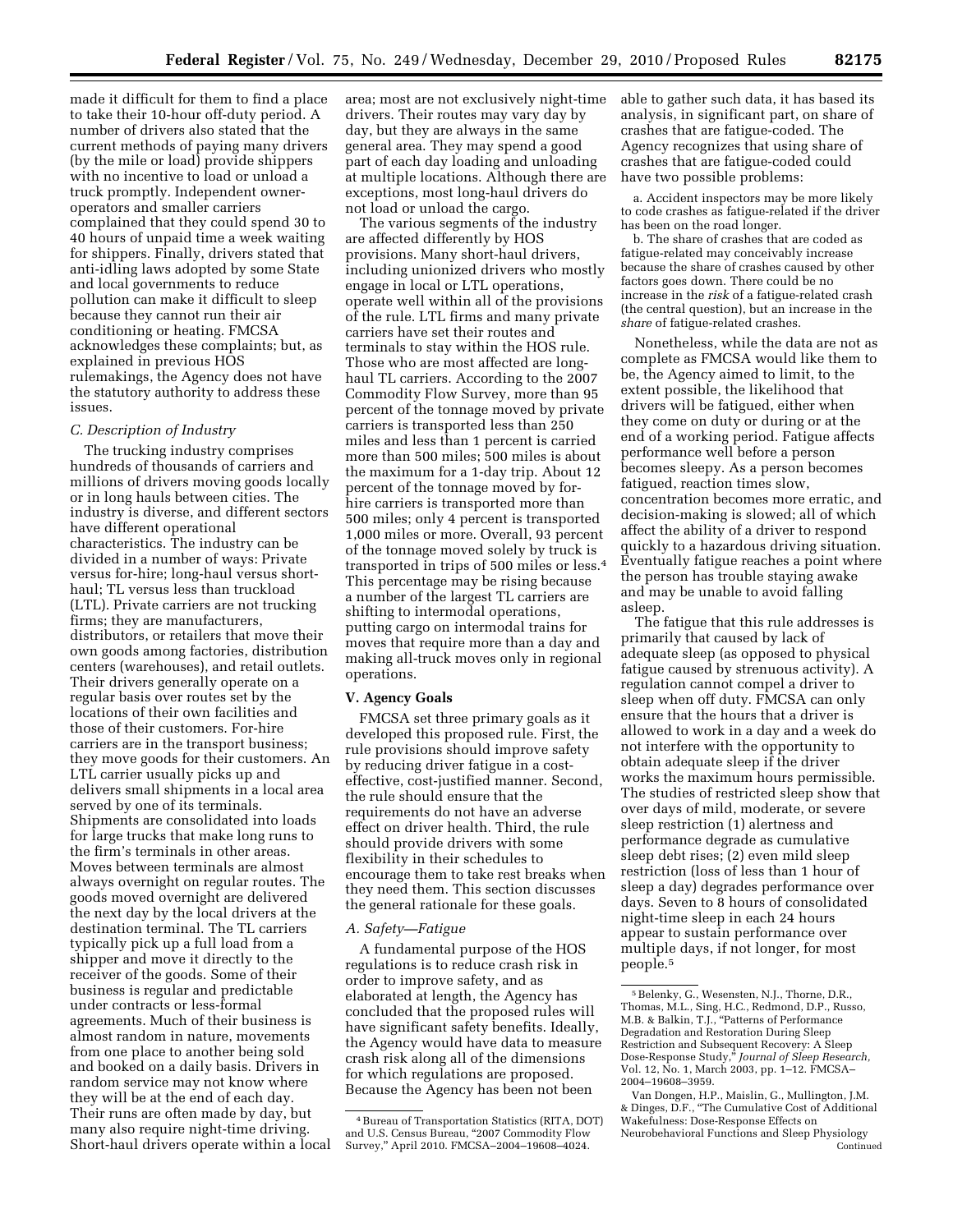Sleep deprivation is classified as acute or chronic. A person who gets little or no sleep for 24 hours will suffer from acute sleep loss; that person's cognitive ability at the end of the period of being awake for 24 hours is significantly impaired. Research indicates that people can recover completely from acute sleep loss with 1 or 2 nights of adequate sleep (7–8 hours). A person who gets an hour or two less sleep per night than needed develops chronic sleep deprivation. Over 5 days, the person accumulates 5 to 10 hours of sleep debt. Sleep research indicates that people who are chronically sleep deprived need at least 2 nights of adequate sleep to recover. Depending on the level of sleep deprivation, individuals may stabilize at a lower level of performance and believe they have recovered, but their performance will deteriorate more rapidly across waking hours.<sup>6</sup> Belenky, G., *et al.* (2003) concluded that this stabilization makes it difficult to recover rapidly to the same level of performance that existed prior to the sleep deprivation even when a person is able to obtain adequate sleep. Van Dongen, H.P., *et al.* (2003) found that chronic sleep restriction to 6 hours or less produced cognitive performance deficits equivalent to up to 2 nights of total sleep deprivation.

The central issue that FMCSA must consider in developing HOS regulations involves *the relative crash risk associated with each hour of driving.* It would be valuable, for example, to know the crash risk in the ninth, tenth, and eleventh hours, and to compare that risk to the risk in other hours. However, as noted above, FMCSA needs additional data to estimate relative crash risk in each hour of driving and hence has decided to consider, as a proxy, how many hours drivers can consistently work over a period of time without becoming sleep-deprived. There are two approaches to answering that question. The Agency can examine data on fatigue-related crashes, and it can review research that measures the amount of sleep that drivers are getting

under the existing rule and compare that to the science on sleep deprivation.

As FMCSA discussed at length in previous HOS rulemakings, the percentage of CMV crashes associated with fatigue is not known. Estimates range from the 1.5 percent to 2.1 percent found in the Trucks in Fatal Accident (TIFA) data 7 to 13 percent in the Large Truck Crash Causation Study (LTCCS) 8 to even higher percentages mentioned in other studies.9 Because fatigue is difficult to determine after the fact, it is often not coded in crash reports, while, in some cases, it may be coded even when the driver was not fatigued because the driver's log showed long hours at work and investigators assumed fatigue. It is generally believed, however, that fatigue-coding understates the level of fatigue-related crashes. In 2008, large trucks were involved in approximately 365,000 recorded crashes, 3,700 of which involved fatalities, 64,000 involved injuries only, and 297,000 were property-damage only.10 Even if fatigue is a contributing factor in only a small percentage of crashes, it still has a profound safety impact.

During the 2010 listening sessions, a number of the carriers and their associations argued that the sharp decline in fatal crashes in the past several years is proof that the long hours that may be worked under the existing rule have not reduced safety and may have improved it. The crash rates for CMVs have been declining since 1979; the rates went up slightly in 2004 and 2005 before declining again. Neither the slight increase after the adoption of the existing rule nor the decline thereafter can be definitely associated with the HOS rule. Crashes have multiple causes and the consequences of a crash are affected by many factors—including speed, size of vehicles involved, roadway conditions, and improved safety features in vehicles.

The percentage of fatigue-coded crashes in TIFA fluctuated between 1.5 percent and 2.1 percent between 1998 and 2007. The number of CMV driver

*[2008LargeTruckandBusCrashFacts.aspx](http://www.fmcsa.dot.gov/facts-research/LTBCF2008/Index-2008LargeTruckandBusCrashFacts.aspx)*.

fatalities rose 14 percent between 2003 and 2007 (heavy truck vehicle miles traveled rose only 4 percent), but declined sharply in 2008. (Driver fatalities occur more often in single vehicle crashes, which are more likely to be associated with fatigue.) The decline in 2008, which the industry noted, also occurred in passengervehicle-only crashes. In general, crashes decline in recessions, as they did in 1982–83, 1991–92, and 2001–02. The recent decline in crashes is welcome; but it cannot be attributed to any single factor affecting crashes, including implementation of the 2003 rule.

Because the crash data understate fatigue and because crashes often have multiple causes, which make it difficult to determine the role of fatigue even when it is suspected, FMCSA has to look at other research to determine whether the rules require drivers to take enough off-duty time to allow them to obtain sufficient sleep to avoid being fatigued. As noted above, sleep research indicates that humans need between 7 and 8 hours a night to avoid sleep deprivation and accumulating sleep debt. There are individual variations in sleep needs, but the Agency must base its assessment of the regulation on the average driver, not the outliers who need considerably less or more sleep to avoid fatigue. In the Virginia Tech Transportation Institute (VTTI) naturalistic driving study of CMV drivers operating under the 2003 rule, measured sleep averaged 6.15 to 6.28 hours (the average includes both work days and days off); the average on work days was 5.6 hours.<sup>11</sup> These drivers drove at night, which would have reduced their sleep, but they were not working full 14-hour days (less than half of the work shifts identified included driving in the 10th hour; a third did not include driving beyond 8 hours).12

Two other surveys covered drivers after the implementation of the 2003 rule. Both asked drivers about the amount of sleep they obtain on working days. Research indicates that selfreports of sleep overestimate sleep by 20 to 60 minutes, particularly for sleep times below 7 hours.13 Nonetheless the

from Chronic Sleep Restriction and Total Sleep Deprivation,'' *Sleep,* Vol. 26, No. 2, March 15, 2003, pp. 117–126. FMCSA–2004–19608–3993.

<sup>6</sup>Cohen, D. A., Wang, W., Wyatt, J. K., Kronauer, R. E., Dijk, D.J., Czeisler, C. A. & Klerman, E. B., ''Uncovering Residual Effects of Chronic Sleep Loss on Human Performance,'' *Science Translational Medicine,* Vol. 2, Issue 14ra3, January 13, 2010. FMCSA–2004–19608–4021 and 4021.1.

Balkin, T.J., Rupp, T., Picchioni, D. & Wesensten, N.J., "Sleep Loss and Sleepiness: Current Issues, *CHEST,* Vol. 134, No. 3, September 2008, pp. 653– 660. FMCSA–2004–19608–3956. Belenky, G., *et al.*  (2003).

<sup>7</sup> Jarossi, L., Matteson, A. & Woodrooffe, J., ''Trucks Involved in Fatal Accidents Factbook 2007,'' 2010. FMCSA–2004–19608–4007.

<sup>8</sup>FMCSA, ''Large Truck Crash Causation Study Summary Tables,'' 2007. Retrieved June 8, 2010, from: *[http://ai.fmcsa.dot.gov/ltccs/data/documents/](http://ai.fmcsa.dot.gov/ltccs/data/documents/SummaryTables.pdf) [SummaryTables.pdf](http://ai.fmcsa.dot.gov/ltccs/data/documents/SummaryTables.pdf)*. FMCSA–2004–19608–3971.

<sup>9</sup>National Transportation Safety Board (NTSB) has studied single-vehicle crashes and crashes in which the truck driver was killed and estimated that 31 percent of fatal-to-driver accidents may be fatigue-related.

<sup>10</sup>FMCSA, ''Large Truck and Bus Crash Facts 2008,'' March 2010. Retrieved June 8, 2010, from: *[http://www.fmcsa.dot.gov/facts-research/](http://www.fmcsa.dot.gov/facts-research/LTBCF2008/Index-2008LargeTruckandBusCrashFacts.aspx) [LTBCF2008/Index-](http://www.fmcsa.dot.gov/facts-research/LTBCF2008/Index-2008LargeTruckandBusCrashFacts.aspx)*

<sup>&</sup>lt;sup>11</sup>The 6.15 hour average was derived from all days on which data were collected (excluding vacations); the 6.28 hour average was based on only weeks in which there was data for all 7 days.

<sup>12</sup>Hanowski, R.J., Hickman, J., Fumero, M.C., Olson, R.L. & Dingus, T.A., ''The Sleep of Commercial Vehicle Drivers Under the 2003 Hoursof-Service Regulations,'' *Accident, Analysis and Prevention,* Vol. 39, No. 6, November 2007, pp. 1140–1145. FMCSA–2004–19608–3977.

<sup>13</sup>Lauderdale, D. S., Knutson, K. L., Yan, L.L., Liu, K. & Rathouz, P.J., "Sleep Duration: How Well Do Self-Reports Reflect Objective Measures? The CARDIA Sleep Study,'' Epidemiology, Vol. 19, No.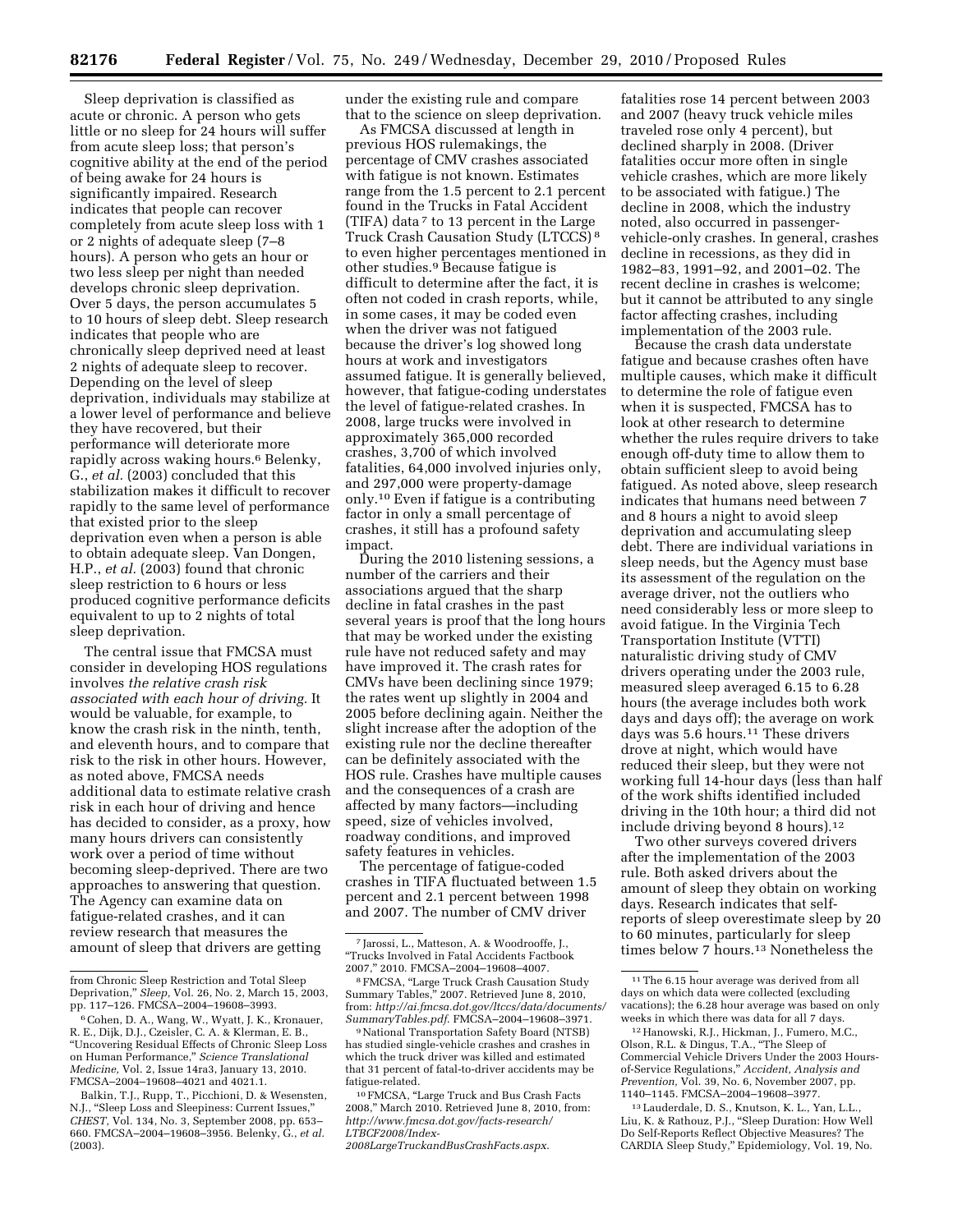results are consistent with the findings of other research. The Truck Driver Fatigue Management Survey conducted for FMCSA collected data in 2005 from almost 2,300 unionized LTL drivers.14 About 60 percent of the respondents drove at night; most respondents drove routes that required fewer than 10 hours of driving and returned home daily. The survey found similar levels of sleep (average 6.23 reported hours of sleep prior to starting a run). The drivers reported an average 6.94 hours of sleep in 24 hours on working days, which means that drivers estimated they were getting about 42 minutes of additional sleep during the working day.

The Bureau of Labor Statistics' (BLS) American Time Use Survey (ATUS) has participants complete a daily log of time spent on various activities for the same day of the week for 60 weeks. For example, a participant will record time spent working, eating, exercising, watching television, and checking email every Monday for 60 weeks.15 A National Institute for Occupational Safety and Health (NIOSH) analysis of ATUS data on truck drivers from the 2003 to 2006 surveys found that while drivers reported an extra hour of sleep in 2004 compared to 2003, the amount of sleep reported had declined to close to the 2003 level by 2006 and that sleep on working weekend days also declined. The drivers who participated in the survey appear to be mostly local drivers.16 The decline in sleep as work hours increase is consistent with previous research on CMV drivers that has showed sleep time is a function of the amount of off duty time available, *i.e.,* as off duty time increases so does average nightly sleep time.17 Table 2 presents the reported sleep of drivers in the 2008 ATUS by hours worked.18

16Chen, G.X., Amandus, H. E. & Cezar, C., ''Do the Revised Hours of Service Regulations Change Truck Driver Work and Sleep Time?'' Chart from the 137th APHA Annual Meeting, November 7–11, 2009. FMCSA–2004–19608–3541.

17Balkin, T., Thorne, D., Sing, H., Thomas, M., Redmond, D., Williams, J., Hall, S. & Belenky, G., ''Effects of Sleep Schedules on Commercial Vehicle Driver Performance,'' 2000. FMCSA–2004–19608– 2007.

| TABLE 2—HOURS SLEPT BY HOURS |
|------------------------------|
| WORKED-2008 ATUS             |

| Hours<br>worked               | Number of<br>driver<br>respondents     | Driver average<br>hours slept per<br>day             |
|-------------------------------|----------------------------------------|------------------------------------------------------|
| 6<br>8<br>9<br>10<br>11<br>12 | 67<br>61<br>48<br>40<br>32<br>18<br>10 | 8.17<br>7.85<br>7.70<br>7.53<br>7.33<br>7.34<br>6.56 |

Although the sleep measured by VTTI, which provides the most reliable data on sleep under the current rule, is better than many drivers obtained under the pre-2003 rule, the weekly average (with 2 nights off) of slightly more than 6 hours a night is not enough sleep. The Truck Driver Fatigue Management Survey indicated that fatigue continues to be an issue for a substantial percentage of drivers. About 38 percent of the drivers said they sometimes and 6.7 percent said they often had trouble staying awake while driving. About 13 percent reported that they often or sometimes fell asleep while driving; 47.6 percent said they had fallen asleep while driving in the previous year. Although only 23.4 percent said they often or sometimes felt fatigued while driving, 65 percent reported that they often or sometimes felt drowsy while driving. A third of the drivers reported that they became fatigued on a half or more of their trips. The factor that most drivers stated contributed to fatigue while driving was the amount of sleep before the trip; weather and hours of driving were the next most frequently cited factors.

Drivers at the listening sessions frequently stated that they know when they are tired and, therefore, are the best judges of when they need rest and how much. Research, however, indicates that people are not good at assessing their own level of fatigue. In sleep research on CMV drivers, self-assessments of fatigue and sleepiness show little if any relationship to measured performance and sleepiness.19 People who are chronically fatigued do not recognize performance impairment; some do not even recognize sleepiness.20 Drivers appear to equate tiredness with being sleepy, but performance is impaired well before a driver becomes sleepy. Some drivers at the listening sessions noted that they needed naps in the middle of their working day even

though they had a full 10-hour off-duty period prior to starting, which indicates that they are not obtaining adequate sleep during the long off-duty period. The importance of adequate sleep was shown in the VTTI study, which found that in the 24 hours before a critical incident (*i.e.,* crashes, near crashes, and crash-relevant conflicts such as unintended lane deviations), the average sleep was only 5.2 hours, about 0.4 hours less than an average working day. FMCSA believes that fatigue continues to be a problem for CMV drivers working the longest hours. The 2003 rule, however, does not appear to have decreased the daily hours worked, which may partly explain why drivers continue to obtain inadequate sleep. The NIOSH analysis of ATUS data on truck drivers, discussed above, found an increase in drivers working longer hours since the 2003 rule became effective. FMCSA requests comments on additional studies the Agency should consider in developing the final HOS rules.

Ideally, if available, the Agency would use post-2003 data to provide a before and after analysis of the 2003 change from a 10- to an 11- hour limit. It might compare States with different hours limits. Under this approach, the Agency could use the probability of a crash in each hour of driving, not the proportion of crashes that are fatiguerelated.

# *B. Driver Health*

Adverse effects on driver health must be carefully considered in the formulation of HOS regulations. Driving a CMV, particularly in regional and long-haul operations, involves both long hours of work and long hours of continuous sitting. A growing body of research across industries (described in greater detail in the regulatory impact analysis (RIA) available in the docket) indicates that long hours of work are linked to sleep loss, which in turn is linked to obesity, cardiovascular disease (CVD), diabetes, and a variety of other health impacts.21 Long hours are also independently associated with obesity.22 There is no simple linear relationship between the "driver's life" of long hours, protracted sitting, and moderate-to-severe sleep deprivation and one or more health outcomes.

<sup>6,</sup> November 2008, pp. 838–845. FMCSA–2004– 19608–4011.

<sup>14</sup> Dinges, D.F. & Maislin, G., ''Truck Driver Fatigue Management Survey,'' May 2006. FMCSA– 2004–19608–3968.

<sup>&</sup>lt;sup>15</sup> Bureau of Labor Statistics, "American Time Use Survey, Census Code 9130, Drivers/Sales Workers and Truck Drivers.'' Accessed August 18, 2010 from: *<http://www.bls.gov/tus/>*. FMCSA–2004–19608– 4023.

<sup>18</sup> Data extracted from the Bureau of Labor Statistics, ''American Time Use Survey, Census Code 9130, Drivers/Sales Workers and Truck Drivers,'' 2008. FMCSA–2004–19608–4023.

<sup>19</sup>Balkin, T.J., *et al.* (2008); Van Dongen, H.P., *et al.* (2003).

<sup>20</sup>Balkin, T.J., *et al.* (2008); Van Dongen, H.P., *et al.* (2003).

<sup>21</sup> Knutson, K.L., Spiegel, K., Penev, P. & Van Cauter, E., ''The Metabolic Consequences of Sleep Deprivation,'' *Sleep Medicine Review,* Vol. 11, No. 3, June 2007, pp.163–178. FMCSA–2004–19608– 4010.

<sup>22</sup> Di Milia, L. & Mummery, K., ''The Association Between Job Related Factors, Short Sleep and Obesity,'' *Industrial Health,* Vol. 47, 2009, pp. 363– 368. FMCSA–2004–19608–3967.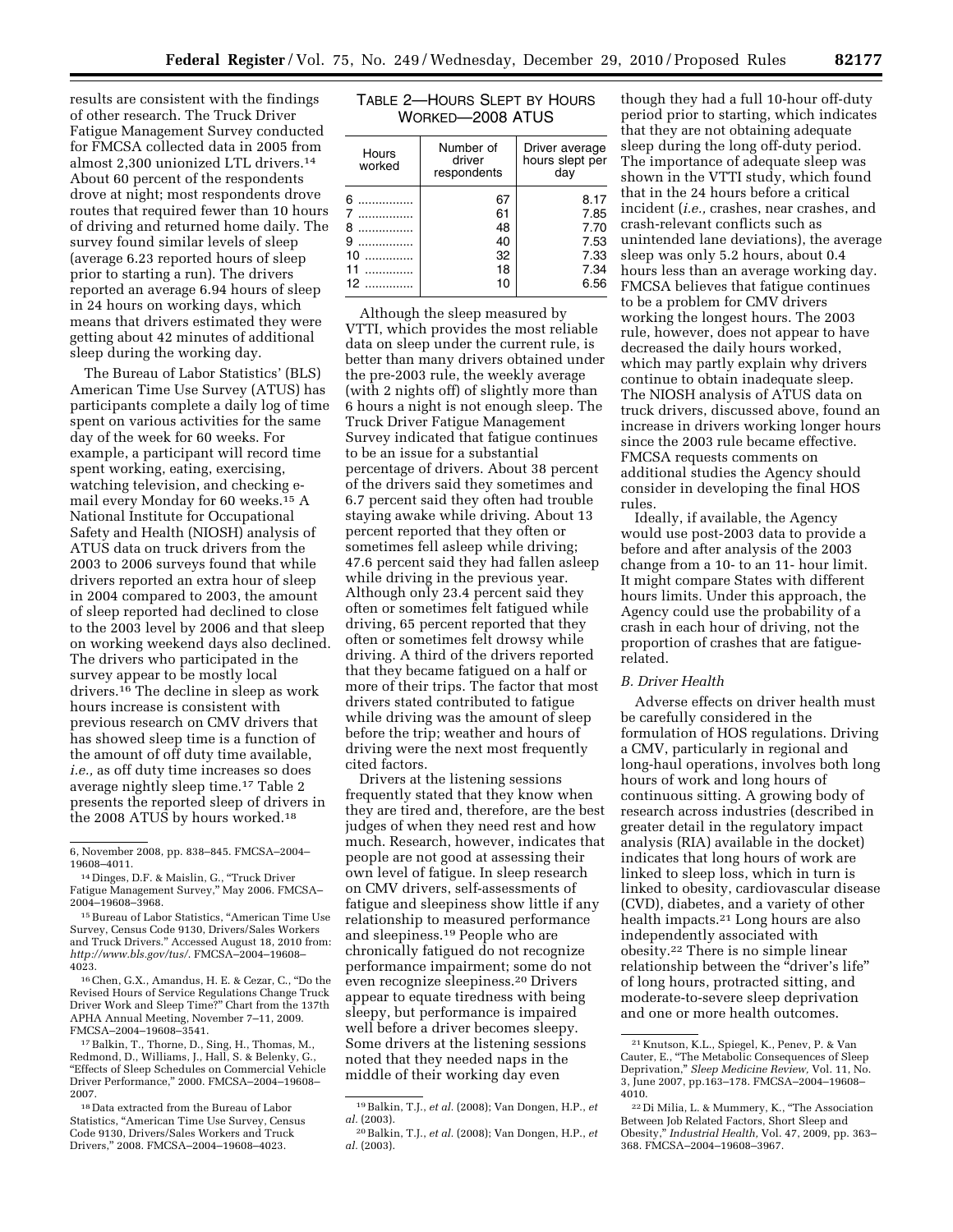Rather this relationship must be viewed as a network of mutually reinforcing effects that result in varying levels of risk for particular outcomes such as CVD. Table 3 reflects current scientific thinking on how this network of relationships acts on health:

TABLE 3: HEALTH HABIT AND RISK **RELATIONSHIPS** 

| Long hours         | $\rightarrow$<br>$\rightarrow$                  | Insufficient sleep.<br>Obesity.<br>CVD.                    |
|--------------------|-------------------------------------------------|------------------------------------------------------------|
| Insufficient sleep | $\rightarrow$<br>$\rightarrow$<br>$\rightarrow$ | Obesity.<br>High blood pres-<br>sure.<br>Diabetes.         |
| Sedentary pattern  | $\rightarrow$<br>$\rightarrow$<br>$\ddotsc$     | Obesity.<br>Metabolism.<br>Increased risk of<br>mortality. |
| Obesity<br>.       |                                                 | Obstructive sleep<br>apnea.                                |
|                    | →                                               | High blood pres-<br>sure.                                  |
|                    |                                                 | CVD.                                                       |
|                    |                                                 | Stroke.                                                    |
|                    |                                                 | Diabetes.                                                  |
|                    |                                                 | Arthritis.                                                 |
|                    |                                                 | Other disease.                                             |

The RIA includes a detailed discussion of research related to sleep loss, health effects related to sleep loss, and particularly the biochemical mechanisms that link sleep loss with obesity, diabetes, and CVD. It is important to note that the links between sleep loss and many of the health effects are not simply correlations; in many cases, scientists have been able to identify the biochemical changes associated with sleep deprivation that produce the health effects.23

Although sleep loss, long hours, and sedentary work are not the only factors contributing to obesity, the level of obesity among CMV drivers is dramatically higher than among U.S. adult male workers as a whole—67 percent higher for all obesity (about 30 percent of all adult male workers 24 are obese versus 50 25–55 percent of CMV drivers 26), and about 3 times greater for

25RoadReady data provided to FMCSA.

body mass indices (BMIs) >40 (4.2 percent of all adult male workers versus 12 percent of CMV drivers).27 As discussed in detail in the RIA, chronic sleep loss is associated with increased mortality. The increased mortality rates associated with obesity are much higher. Hauner, H. (2009) cites a study, published in 2009, on BMI and causespecific mortality in 900,000 adults that ''showed an average loss of 2 to 4 years of life with a BMI between 30 and 34.9; and a BMI between 40 and 45 shortened life by an average of 8 to 10 years."<sup>28</sup> Finkelstein, E.A., *et al.* (2010) did not find significant impacts below a BMI of 35, but found that BMIs of 35 to < 40 reduced life span for whites by 4 to 5 years; BMIs of 40 and above reduced life spans by 8 to 10 years.29 Beyond mortality effects, the health conditions that result from sleep deprivation and sedentary work are associated with higher health care costs and the risk that drivers who develop the conditions may fail to meet the medical standards for driving a CMV.

In the 2005 final rule, FMCSA discussed in detail other potential factors associated with health effects, including exposure to particulate matter in diesel fumes, vibration, noise, *etc.*30 For all of these, it was difficult to develop a dose-response relationship that relates specific hours of exposure to particular health impacts. For diesel exposure, there is the confounding factor that drivers may be less exposed when driving than when stopped at truck stops or terminals. FMCSA supported research conducted by the University of Tennessee to examine factors that are suspected to influence health and performance of CMV drivers—noise, vibration, and cabin air quality of heavy-duty diesel vehicles. These variables were measured both while vehicles were driven and while they were parked with the engine idling. The resulting data will serve as a baseline from which similar future studies can determine if new truck

<sup>28</sup> Hauner, H., "Overweight-Not Such a Big Problem,'' *Deutsches A¨ rzteblatt International,* Vol. 106, No. 40, 2009, pp. 639–640. FMCSA–2004– 19608–3979.

29Finkelstein, E.A., Brown, D.S., Wrage, L.A., Allaire, B. T. & Hoerger, T.J., ''Individual and Aggregate Years-of-Life-Lost Associated with<br>Overweight and Obesity," *Obesity,* Vol. 18, No. 2, February 2010, pp. 333–339. FMCSA–2004–19608– 4006.

30 70 FR 49983, *et seq.;* August 25, 2005.

designs have changed the existing state of these conditions for drivers. Twentyseven trucks (model years 2006–2008) from four manufacturers were tested. Overall, in-cab noise levels were found to be below the 8-hour standard limits established by the Occupational Safety and Health Administration and FMCSA. Average vibrations from the seats were generally found to be below International Standards Organizationestablished (but non-regulatory) standard exposures for an 8-hour driving day. Air quality was determined by measuring in-cab concentrations of carbon monoxide, nitrogen oxides and particulate matter less than 2.5 microns aerodynamic diameter. The results indicated that trucks have a tendency to self-pollute the cabs during extended periods parked with the engine idling; on-road concentrations were several orders of magnitude lower. Carbon monoxide concentrations were well below standard permissible exposure levels. During several parked-idling scenarios, particulate matter concentrations exceeded air quality standards for 24-hour and annual averages.31

FMCSA has not changed the conclusions it drew in 2005 on health impacts regarding noise, vibration, and air quality. FMCSA has not found any other research that changes the conclusions regarding these health impacts. However, FMCSA emphasizes that it is important to study the chronic conditions of truck drivers. We therefore seek information from the public on conditions that truck drivers face.

# *C. Flexibility*

As discussed above, drivers at the public listening sessions asked FMCSA to provide some flexibility in the rules so that they could take breaks when they need rest or encounter unexpected delays. FMCSA agrees that drivers should be encouraged to take rest when they need it and has included provisions to incorporate flexibility into schedules. In developing the proposed rule, however, FMCSA was aware that the flexibility that some drivers were seeking, if unconstrained, would simply allow them or their employers to build into their schedules the extended hours that the 2003 rule was intended to curb. FMCSA, therefore, strove to balance flexibility with the need to limit hours of work.

<sup>23</sup>Banks, S. & Dinges, D. F., ''Behavioral and Physiological Consequences of Sleep Restriction,'' *Journal of Clinical Sleep Medicine,* Vol. 3, No. 5, August 15, 2007, pp. 519–528. FMCSA–2004– 19608–3957.

<sup>24</sup>Flegal, K.M., Carroll, M.D., Ogden, C.L. & Johnson, C.L., "Prevalence and Trends in Obesity Among U.S. Adults, 1999–2008,'' *Journal of the American Medical Association,* Vol. 303, No. 3, 2010, pp. 235–241. FMCSA–2004–19608–3970.

<sup>26</sup>Martin, B.C., Church, T.S., Bonnell, R., Ben-Joseph, R. & Borgstadt, T., ''The Impact of Overweight and Obesity on the Direct Medical

Costs of Truck Drivers,'' *Journal of Occupational and Environmental Medicine,* Vol. 51, No. 2, February 2009, pp. 180–184. FMCSA–2004–19608– 4004.

<sup>27</sup>BMI is a measure of body fat based on height and weight. Normal weight is considered a BMI of 18.5 to 24.9. BMI between 25 and 29.9 is considered overweight. BMIs above 30 are considered obese.

<sup>31</sup>Fu, J. S., Calcagno, J. & Davis, W.T., ''Improving Heavy-Duty Diesel Truck Ergonomics to Reduce Fatigue and Improve Driver Health and Performance,'' Report # FMCSA–RRR–10–010.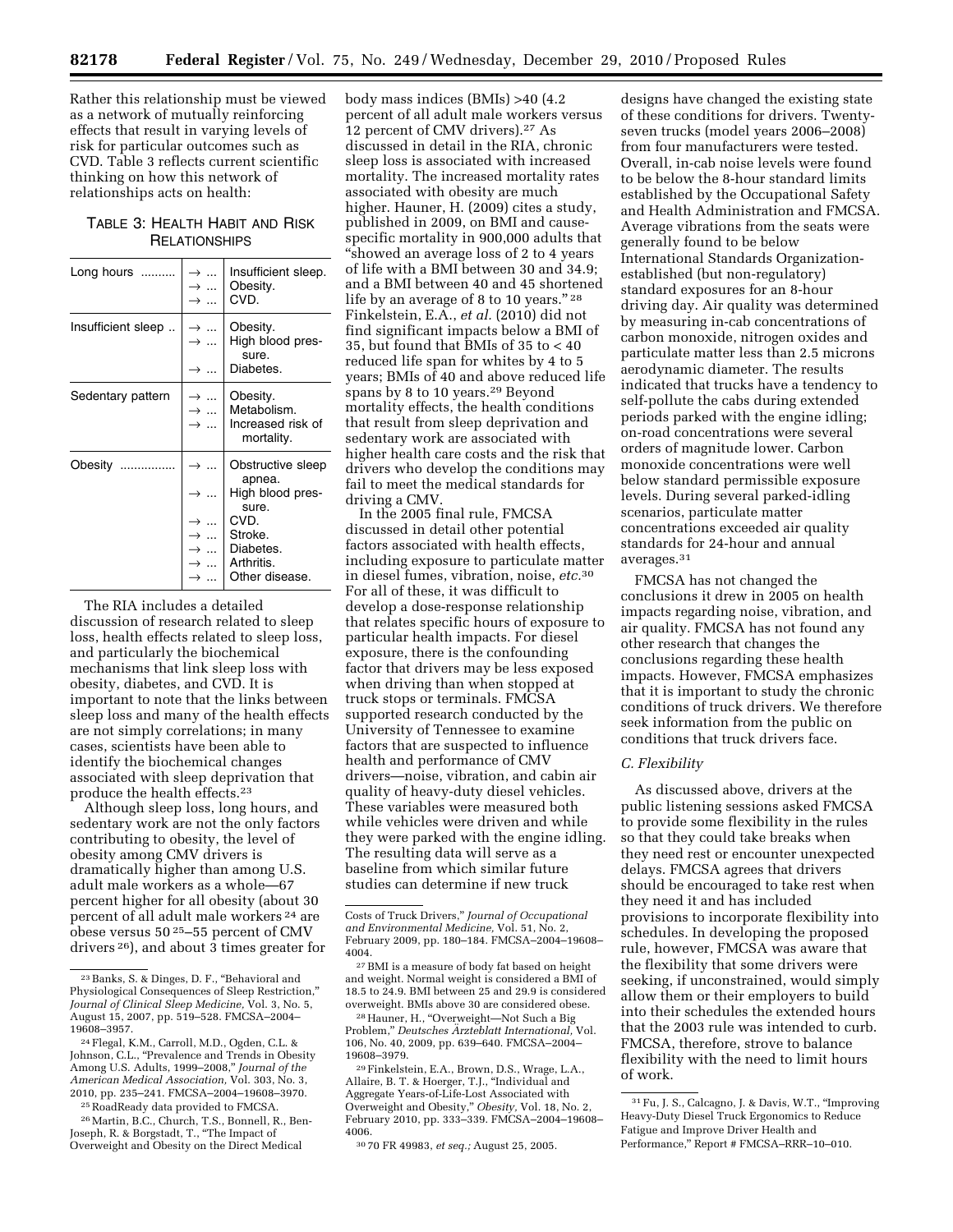# **VI. Discussion of Proposed Rule**

### *A. Driving Time*

For the reasons explained below, while FMCSA views the 10-hour driving limit as the currently preferred option, FMCSA understands that available data are susceptible to more than one interpretation and, consequently, is considering both a 10-hour driving limit and an 11-hour driving limit within one duty day. Commenters are therefore encouraged to submit data or studies that would allow FMCSA to calculate more effectively the difference, if any, in crash risk between a 10- and an 11-hour driving limit. Such a calculation would be especially important in developing benefits estimates.

FMCSA seeks information on the increased probability of a fatigue-related crash during the 11th hour; to obtain such information, FMCSA seeks information on the percentage of total number of hours driven after the 10th hour. With respect to cost estimates, FMCSA seeks information regarding the impact of eliminating the 11th hour of driving on logistics, location centers, distribution centers, just in time inventories, competitiveness with global markets, and delivery of perishable goods. With respect to benefits and costs, FMCSA seeks information with respect to any other process/logistics aspects of driving hours not captured in safety, productivity of drivers, and driver health.

The motor carrier industry operated under a 10-hour driving limit for decades prior to the 2003 rule. FMCSA acknowledged in past rulemakings that the risk associated with driving increases with the number of hours driven. Data from the LTCCS and TIFA show that the prevalence of fatiguerelated crashes increases with hours driven, most notably between the 10th and 11th driving hours. LTCCS also found the probability of having a fatigue-coded crash increased with hours worked and awake. Any person driving 11 hours rather than 10 is likely to have been working for a longer period.

The approach to estimating the effects of long driving hours on crash risks assumes that higher ratios of fatiguerelated crashes to total crashes implies higher crash rates. It is mathematically possible, though, that the increase in this ratio could come about because the denominator—the total number of crashes—is falling at a faster rate than fatigue-involved crashes as driving hours increase, not because fatigue increases. In other words, crash rates due to weather, mechanical failure, traffic, or road conditions may fall, as

each driver accumulates more hours on the road; and this could make it appear that fatigue is a growing problem whereas it is actually stable. Because fatigue-related crashes more than triple over a long driving day, however, the incidence of crashes caused by other factors would have to drop precipitously for this explanation of the increasing ratio of fatigue crashes to hold. The Agency has no evidence for a pattern in which greater hours on the road would be associated with systematic reductions in crash causes other than fatigue, let alone a pattern so dramatic as to explain the increasing rate of fatigue-related crashes. Hence, the Agency is using the share of fatiguerelated crashes in lieu of data on the relative crash risk at each hour.

Generally, studies of time-on-task fatigue have not determined whether, let alone when, the driver took breaks during the driving window, how long a driver had been awake or on duty, or how many hours the driver had worked that week. All of these factors could have an impact on fatigue and on the likelihood of crashes in the later hours of a work day.

The VTTI naturalistic driving study, sponsored by DOT and used for other distracted driving rulemakings, found no increase in risk between the 10th and 11th hours of driving.32 Indeed, this study found that the first hour of driving is the riskiest and that there is little, if any, difference in risk among other hours. This is significant because the VTTI study is one of the few research studies that looks at 11th hour crash risk using data from the period after 2003, when 11th hour driving became legal for interstate as well as intrastate drivers. This study has been published and subject to peer review.

For several reasons, however, the VTTI study does not appear to be definitive. First, it involved a small sample size of 102 drivers that was not representative of the trucking industry. Second, the study looks at the risk of critical incidents, which include nearcrashes and crash-avoidance responses, as well as actual crashes. A definitive link between critical incidents and crash risk has not been established. Third, the study involved drivers who were, with their knowledge, observed by video cameras and other electronic equipment. It is possible that this may have led drivers to behave more

carefully than drivers would have in the absence of observation, leading to an overall underestimate of crash likelihood, and possibly an underestimate of the risk during the eleventh hour. (Note that the observation occurred at all hours and hence the question is whether the observation effect, if it existed, eliminated what would otherwise be an elevated risk in the eleventh hour. There is no reason to believe that being observed would cause drivers to be relatively more careful when driving longer hours than when driving shorter hours.) Fourth, drivers and carriers who participated in the video-surveyed study did so voluntarily, which could skew the study towards participation from more safety-conscious drivers and carriers.

Ideally, FMCSA would want to compare the number of serious crashes in each hour of driving after an extended break to the total driving time by hour of driving or, alternatively, vehicle miles traveled by hour. Conceptually, the degree to which the distribution of crashes falls into later driving hours relative to the distribution of driving would indicate the change in risk for longer trips. The data set would have to be reasonably representative of the drivers affected by the regulations; large enough to provide an accurate picture for individual hours, despite the rarity and randomness of crashes and the relatively small fraction of driving in the later hours; use an unbiased measure of hours; and cover a period in which long driving hours were legal. Furthermore, data on other factors that are known to affect fatigue and crash risks—total time on duty that day and previous days, short breaks, opportunities for restorative rest, time of day, and experience, for example would have to be included in the data set as well, to allow the time-on-task effect to be isolated.

A data set meeting these criteria is not available at this time. The Agency is requesting commenters to provide any statistically reliable data that would allow specification of relative crash risk of each hour of driving. An answer would turn on knowing the total number of crashes in each hour and the percentage of driving takes place in each hour. The Agency is also interested in knowing whether the risk of fatiguerelated crashes increases with additional hours awake or on task, or if the relative crash risk (of all crashes not just the likelihood that crashes will be coded as fatigue) does not increase in later hours, as the VTTI study suggests. There are some large samples of crash data that include the number of hours

<sup>32</sup>Hanowski, R.J., Hickman, J.S., Olson, R.L. & Bocanegra, J., ''Evaluating the 2003 Revised Hoursof-Service Regulations for Truck Drivers: The Impact of Time on Task on Critical Incident Risk,'' *Accident, Analysis and Prevention,* Vol. 41, No. 2, March 2009, pp. 268–275. FMCSA–2004–19608– 3978.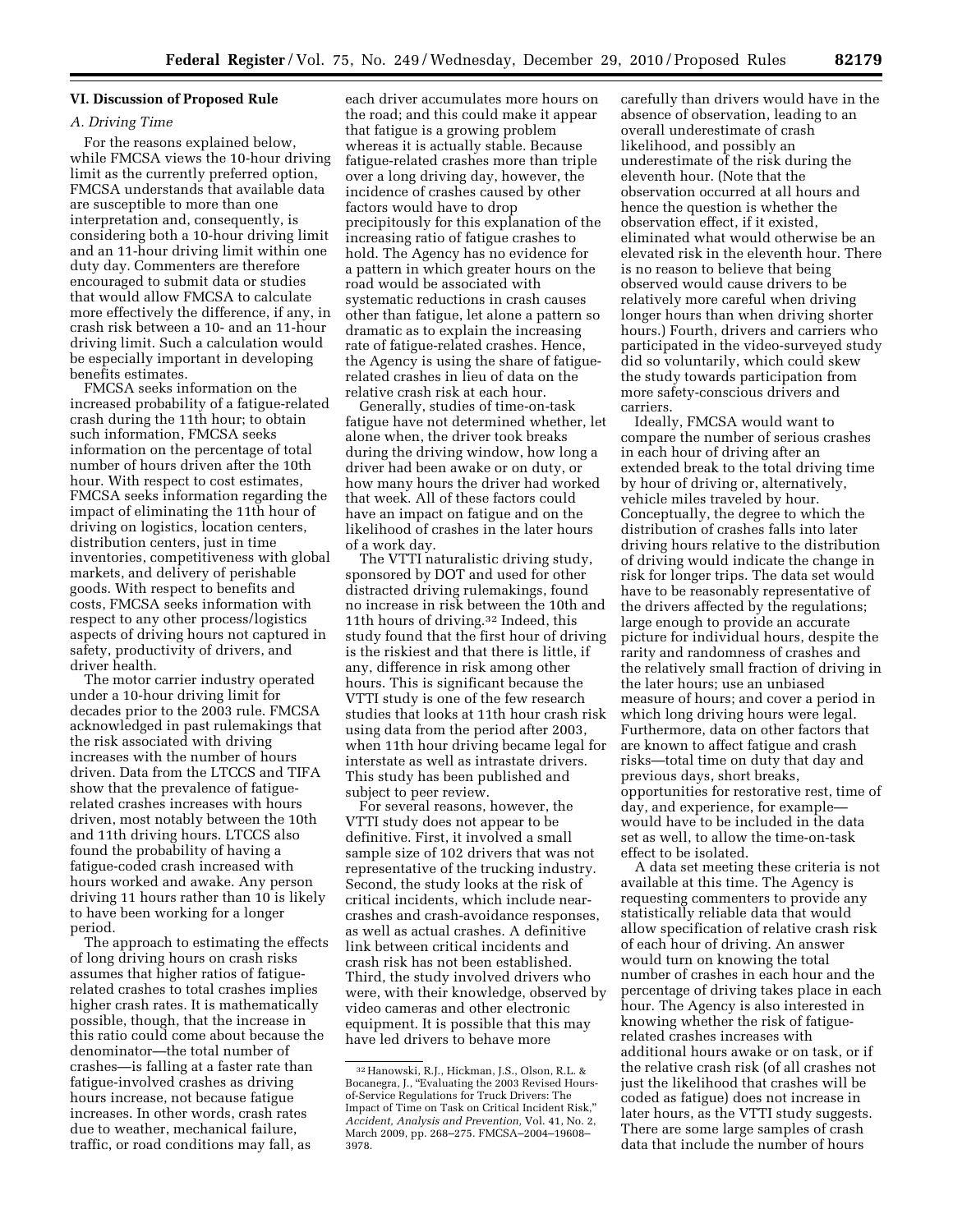of driving, including the LTCCS (published but not peer reviewed) and TIFA; but the time periods these cover are largely or entirely before the HOS rules were changed in 2003. They are also deficient, to varying degrees, in the availability and reliability of information on driver schedules and other factors that affect crash risks. Even more seriously, these studies do not directly provide information on the distribution of all driving by hour for either the drivers involved in the crashes or for comparable drivers. In other words, the data sets provide the numerator for the rate of crashes per hour, but not the denominator.

It is possible to develop distributions of all driving by hour (through surveys, for example), but these cannot be used along with crash data for a different population without biasing the results to an unacceptable degree. Researchers have also collected data on both crashes and total driving hours for the same populations; but, to date, these studies have had samples too small (and narrow, in terms of their subjects' characteristics) to give reliable results on long hours. FMCSA is currently sponsoring a study based on schedule data collected by electronic logs that should be able to solve most of the problems in this type of research, but that study is not complete as of the time of the analysis. Given the imprecise but demonstrated relationship between fatigue, time-on-task, hours awake, and hours worked, there is a reasonable argument for limiting driving time to 10 hours.

Before making a final decision, however, FMCSA is seeking additional studies or data that examine, in greater detail, the differences between driving in the 10th or the 11th hours. FMCSA is also interested in data that indicate when and how frequently the 11th hour is used. It seeks data on how much of the 11th hour is used when a driver goes into the 11th hour. For example, on days in which the driver both picks up and delivers a truckload, how often does the driver have enough duty time to reach the 11th hour? When the driver drives over 10 hours, is it by 5 minutes or by 55 minutes? What is the percentage of driving that takes place in each hour compared to total driving that occurs?

The American Trucking Associations (ATA), in their comments to the docket (April 21, 2010), argued that reducing driving time or on-duty time would increase crashes because more inexperienced drivers would need to be hired to move freight. FMCSA recognizes that there is a risk associated with inexperienced drivers, but believes

that this problem is not as serious as ATA suggests. The 2007 Commodity Flow Survey indicated that about 75 percent of freight is moved in trips of less than 100 miles; with loading and unloading time, it is unlikely that drivers making multiple short trips in a day are able to drive 10, let alone 11 hours. FMCSA's 2007 Field Study found that for longer haul operations (beyond 100 miles) 27 percent of the driving periods extended into the 11th hour.33 Based on comments about long loading/ unloading time that drivers made at the listening sessions, it appears that there will be many days when drivers cannot reach even 10 hours.

In an industry where TL motor carriers experience annual driver turnover above 100 percent, there is always a considerable influx of new drivers each year, as well as experienced drivers changing jobs. Better training and supervision of new drivers would seem a more reasonable response than pushing older drivers to work longer hours. In addition, when FMCSA analyzed this issue in the 2003 RIA, it found the effects of hiring new drivers were almost exactly counterbalanced by the reduced volume of long-haul trucking caused by shifting some traffic to rail.

Nonetheless, there is considerable uncertainty about the extent of the elevated crash risk associated with inexperience; and the possibility that new drivers operating under a 10-hour limit might be involved in more crashes than veteran drivers following an 11 hour rule cannot be ignored. According to BLS figures, employment in the trucking industry has declined by between 9 and 13 percent since 2008 or by 120,000 to 180,000 drivers. A 10 hour limit that required carriers to hire additional personnel might result in the return of experienced drivers largely immune to "rookie" driving mistakes. In any case, while FMCSA currently favors the 10-hour limit, it requests further research and data from the commenters before making a decision.

### *B. Breaks*

Under the existing rule, a driver may drive for up to 11 consecutive hours. Although a relatively small percentage of drivers drive without breaks, the complaints from drivers about their inability to take breaks under the 14 hour rule suggest that some may, in fact, work without any breaks. ATA, in their comments to the docket, stated that the full 14-hour day has been built into supply chain planning and that any

reduction would affect productivity. This argument implies that some carriers expect their drivers to work the full 14 hours without a break. A NIOSH analysis of ATUS data on truck drivers found that truck drivers worked 1 hour per day more on weekdays and 3.4 hours per day more on weekends in 2006 compared to 2003.34

FMCSA believes that working continuously without a break is neither safe nor healthy. Research indicates that breaks during work can counteract fatigue and reduce the risk of crashes.35 On the health side, Hamilton, M.T., *et al.* (2007) found that increased standing and moving had a greater effect on the body's ability to block molecular signals that cause metabolic diseases than adding vigorous exercise. They concluded that a non-exercising person may become even more metabolically unfit by sitting too much.36

FMCSA wants to give drivers flexibility in scheduling breaks, recognizing that they are not always able to find a place to stop at a particular point in their schedule. Under the proposed rule, drivers would be able to work and drive for up to 7 hours without a required break. Upon reaching the 7th hour since coming on duty, the driver would need to take a break of at least a half hour before resuming driving. The driver could remain on duty without a break after the 7th hour, but could not drive again without taking a break. A driver who took a half hour break at 6.5 or 7 hours after coming on duty would generally not need a second break. But a driver who took a half-hour break 4 hours after coming on duty would need a second break no later than 11.5 hours after coming on duty to drive after that time. This approach should give drivers considerable latitude in scheduling breaks. Many drivers take breaks already; the 2006 FMCSA Truck Driver Fatigue Management Survey indicated that more than 65 percent of the drivers took breaks of a half hour or more during the work day.37 A break will

O'Neill, T.R., Krueger, G.P., Van Hemel, S.B. & McGowan, A.L., "Effects of Operating Practices on Commercial Driver Alertness,'' 1999. FMCSA– 2004–19608–0071.

37 Dinges, D.F. & Maislin, G. (2006).

<sup>&</sup>lt;sup>33</sup> FMCSA, "2007 Hours of Service Study," 2007. Available in the docket: FMCSA–2004–19608–2538.

<sup>34</sup>Chen, G.X., *et al.* (2009).

<sup>35</sup>Folkard, S. & Lombardi, D. A., ''Modeling the Impact of the Components of Long Work Hours on Injuries and 'Accidents','' *American Journal of Industrial Medicine,* Vol. 49, No. 11, November 2006, pp. 953–963. FMCSA–2004–19608–4019.

<sup>36</sup>Hamilton, M. T., Hamilton, D. G. & Zderic, T. W., ''Role of Low Energy Expenditure and Sitting in Obesity, Metabolic Syndrome, Type 2 Diabetes, and Cardiovascular Disease,'' *Diabetes,* Vol. 56, No. 11, November 1, 2007, pp. 2655–2667. FMCSA–2004– 19608–3976.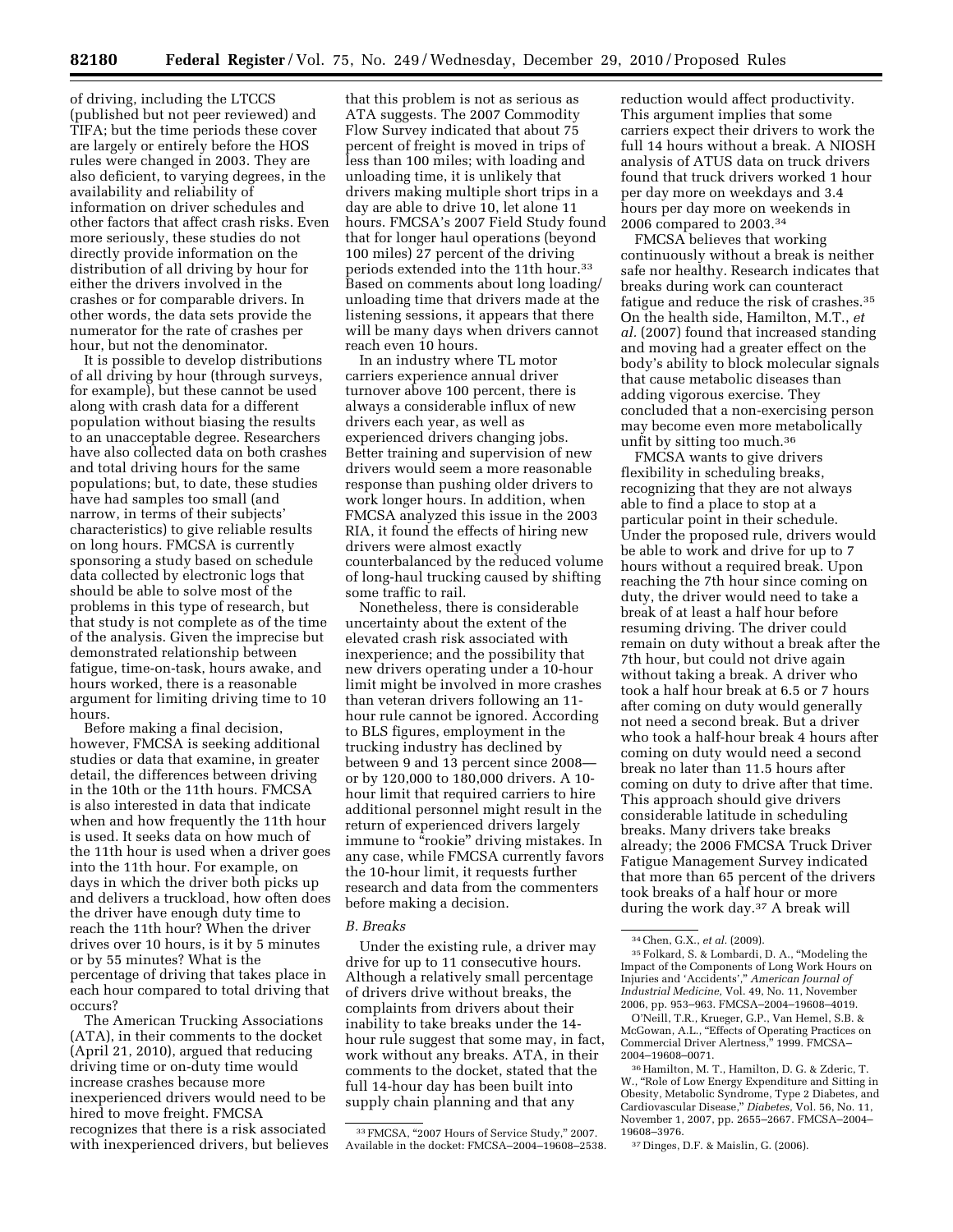reduce time-on-task effects and negative health impacts of prolonged sitting.

# *C. Duty Time/Driving Window*

FMCSA proposes to set a 14 consecutive-hour driving window during which a driver may be on-duty for 13 hours. At the end of the driving window, the driver would have to go off duty. This approach effectively reduces the maximum allowable work during a duty period by 1 hour from the existing rule and gives drivers an opportunity to take up to an hour off duty during the working day. An extra hour off duty per day should increase sleep and mitigate fatigue and health impacts for drivers working to the limits of the rule. Even if drivers do not sleep during the breaks, they can engage in other non-work activity (*e.g.,* eating and talking to friends and family) that might otherwise reduce sleep time during the 10-hour off-duty period. The 1-hour reduction in duty time, in combination with 10 hours of driving time, would maintain the amount of on-duty-not-driving time that the current rule allows for drivers who are using all of their driving time, *i.e.,*  3 hours. If the Agency adopts the 11 hour driving limit, drivers would have only 2 hours of on-duty-not-driving time. FMCSA field studies in 2005 and 2007 indicated that many drivers do not work the 14 hours allowed under the current rule; the reduction to 13 on-duty hours, therefore, should have a limited impact on most drivers.

As discussed above, drivers at the listening sessions and in comments on the previous rulemakings stated that the existing rule discourages them from taking breaks because breaks are included in the calculation of the 14 hour driving window. They asked FMCSA to return to the pre-2003 rule, which did not include off-duty time in the calculation of the 15-hour limit then in effect. FMCSA rejected that approach in 2003 because it enabled drivers to extend the duty day well beyond 15 hours, allowing them to drive 17 to 20 hours or more after starting work, when fatigue can be extreme.

Because FMCSA wants to encourage drivers to take rest breaks when needed and in response to requests for flexibility, the Agency is proposing to allow drivers of property-carrying CMVs to extend the driving window by 2 hours, to 16 consecutive hours, twice in the previous 168 consecutive hours. This is not a calendar week (*e.g.,* 12:01 a.m. Monday to 12 p.m. Sunday, *etc.*) but rather a moving period comprised of the past 168 hours, a period that changes every hour. A driver who used one 16-hour driving window starting at 6 a.m. on Tuesday and a second

beginning at 8 a.m. on Thursday, could not start another 16-hour day until 6 a.m. on the following Tuesday. It should also be noted that taking a 34-hour (or longer) restart does not affect this 168 hour look-back period. In other words, the driver does not get two 16-hour days simply by completing a restart period. The proposed extension would not extend the 13-hour duty time; any driver who wanted to drive to the 16th hour after coming on duty would have to have taken 3 hours of off-duty time during the driving window. Any use of time beyond 14 hours after coming on duty would count as a use of the extension. For example, a driver who worked a 14.5 hour period would be considered to have used one extension. Finally, the driver would have to go off duty at the end of the 16th hour (instead of the end of the 14th hour on normal days).

FMCSA considered extending the driving window to 16 hours daily, but decided that such a change would invite the extended hours that occurred under the pre-2003 rules. Once drivers, carriers, brokers, and shippers knew drivers could work over a 16-hour period daily, they could build that period into their scheduling, as ATA indicates they have done with the 14 hour clock. That could mean drivers would be routinely driving in the 16th hour after the start of the driving window. It would also put the driver on a schedule that could move starting time forward 2 hours a day or 10 hours over a 5-day period. Although it is easier to obtain adequate sleep when moving a schedule forward rather than backward, this level of forward change could seriously disrupt sleep. Unlike drivers on regular schedules who would use the extension only if necessary to deal with unexpected problems (breakdowns, unanticipated congestion) because using it would disrupt their work schedule the next day, long-haul TL drivers are not on a regular schedule and would have no disincentive for using a daily 16 hour extension. FMCSA believes that limiting the 16-hour provision to twice a week and not allowing the extension to add duty time will encourage drivers to use it only when they need flexibility.

A number of drivers at the listening sessions wanted the option of extending the driving window so they could reach a safe location when they were held at a loading dock until they ran out of duty time but still had to move the truck. FMCSA does not believe that such a provision is advisable. It could take several hours to find a safe location in some parts of the country. These drivers were essentially asking for an unlimited extension of the work day as the result

of frequently occurring incidents that should be foreseeable under most circumstances. In addition, it would be impossible to determine whether the driver needed time (however little) to reach a safe location or was simply working beyond the limits. Similarly, drivers argued that they want to be able to stop driving and "sit out" rush hours. Drivers could use the 16-hour window to avoid rush hour congestion twice a week, if they choose to use it that way, but not more frequently. FMCSA requests comments on whether 16 hours is an appropriate extension or whether 15 hours would be sufficient. FMCSA also requests comments on whether the extension should be limited to once a week, twice a week, or allowed more frequently, and whether drivers should be barred from using the extension on consecutive days.

Night drivers, particularly those using the sleeper berth at rest areas or truck stops, may find it difficult to obtain a reasonable amount of sleep in the daytime. Even people who are suffering from acute sleep deprivation (*e.g.,* no sleep for 24 hours) find it hard to sleep during the day under ideal conditions (dark, quiet spaces). FMCSA is soliciting information on patterns of work for night drivers: For drivers who always drive overnight, what is the typical length of their duty day? For drivers who sometimes drive overnight, how frequently do they do that? FMCSA is seeking comments on whether drivers who drive at least 3 hours between midnight and 6 a.m. should have an hour less duty time available (12 hours rather than 13) to provide a longer period to obtain sleep.

### *D. Restart and Weekly Limits*

The pre-2003 rule prohibited driving after being on duty 60 hours in 7 days or 70 hours in 8 days. This meant that drivers working to the daily limits could run out of hours and would need to take up to 3 days off before they could start driving again. Particularly for long-haul drivers, this prolonged off-duty period away from home was seen as a serious problem. The 2003 final rule allowed drivers to reset their calculation of the 60- or 70-hour limits whenever they take at least 34 consecutive hours off duty. The 34-hour restart provision has been almost uniformly praised by drivers and carriers, except for those who would like a shorter restart. Safety advocacy groups, however, have opposed the restart because it allows a driver who is driving and working to the limits to be on duty up to 84 hours in 7 days and 98 hours in 8 days, a substantial increase over the 60-/70 hour limits of the pre-2003 rule. The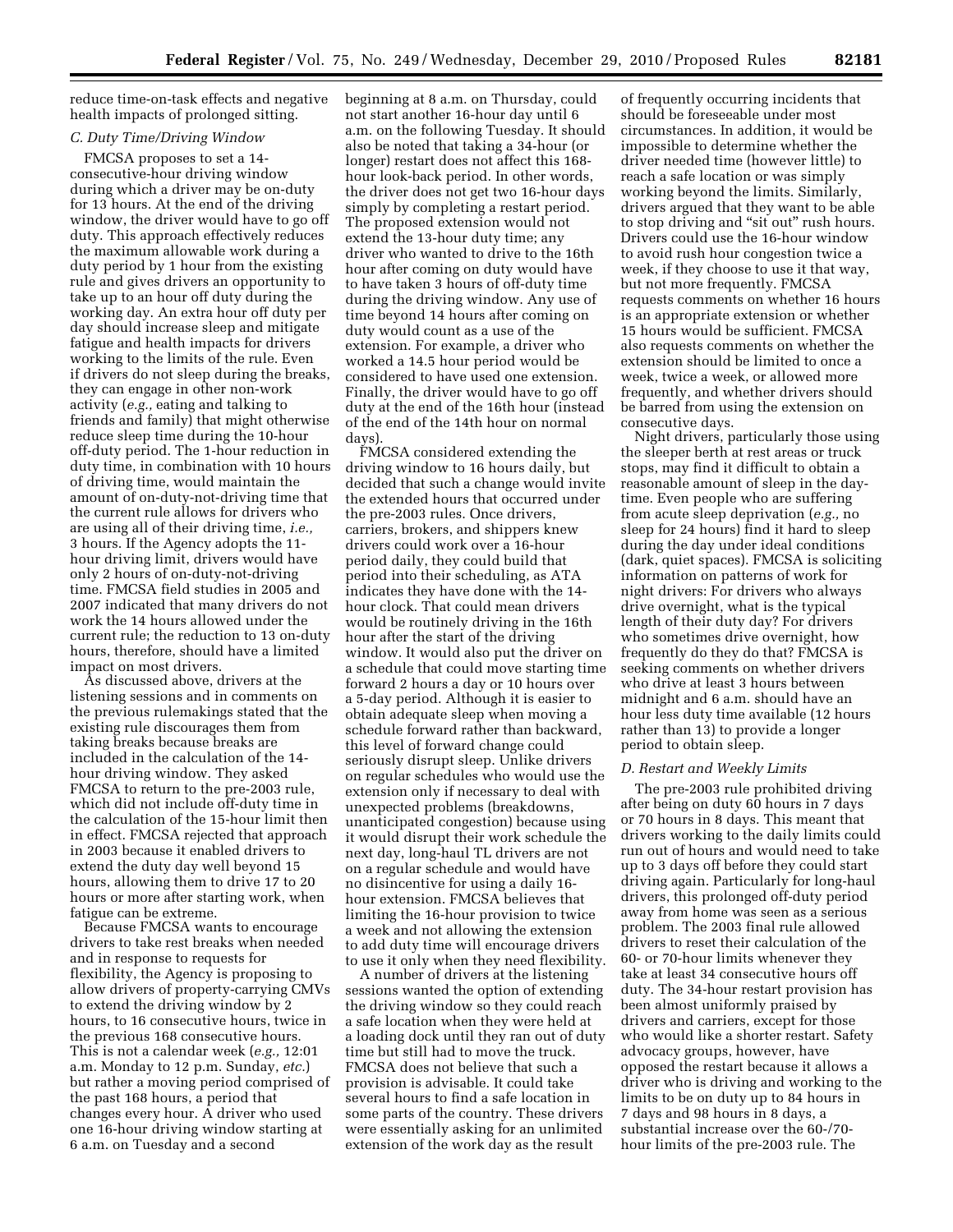safety advocacy groups have also pointed out that, as a practical matter, the 34-hour restart provides only one night of sleep for night-time drivers.

FMCSA did not amend the restart provision in the 2005 and subsequent rulemakings because it provides substantial economic productivity benefits and because the Agency believed that drivers would not generally take the minimum of 34 hours or work extreme hours; the Agency assumed that drivers would use the restart mainly to simplify bookkeeping and to limit down-time while away from home. Drivers and carriers, however, stated at the listening sessions and in their comments that, especially on the road, drivers do indeed take the minimum restart allowed. Drivers who are on the road for several weeks at a time could, therefore, work very long hours even if they cannot actually reach the maximum allowed because of delays in pick-ups and deliveries. Some carriers with regular schedules stated that they have used the restart to add one work shift a week. If carriers have arranged their schedules so that drivers are on duty for the full 14-hour day, as ATA claimed in its 2010 comment to the docket, then the restart allows a driver to work more than 80 hours in 7 days compared with 60 hours in the pre-2003 rule.

FMCSA continues to believe that allowing drivers to spend less idle time on long runs is sensible, but must balance this against the fact that the restart provision may be exacerbating problems with long hours and resulting fatigue. As discussed above, long weekly hours are associated with sleep loss, fatigue, and serious health impacts. FMCSA is, therefore, proposing two limits to the 34-hour restart. First, any 34-hour or longer period used as a restart would have to include two periods between midnight and 6 a.m. (2 nights of sleep). Second, drivers would be allowed to take only one restart a week; that is, they would be able to begin a restart only 168 hours after the beginning of the previous restart. For example, if a driver ends a work week at Friday at 6 p.m. and begins the restart, the restart could end no earlier than Sunday at 6 a.m. The next restart could not begin earlier than the following Friday at 6 p.m. If the driver ran out of weekly hours at noon on that second Friday, for example, he or she could not count the off-duty hours between noon and 6 p.m. toward the 34 hours.

The 2-night provision would mainly impact night-time drivers because daytime schedules already allow drivers to obtain 2 nights of sleep within the 34-

hour period. For night time drivers, the 2-night provision would extend the required restart provision. Under the NPRM, a driver with a regular nighttime schedule would need to take virtually an extra day off duty to meet the requirement for two night-time sleep periods and stay on schedule. ATA argued in its 2010 comment to the docket that, if confronted with this requirement, these drivers would "flip" to a day-time schedule to maximize work time, which would add to congestion. FMCSA notes that many of the drivers who work a regular nighttime schedule drive for LTL or local carriers and usually take the weekend off. They will not be affected by this change. ATA also argued that 2 nights off were not needed for night drivers because they could get two sleep periods in 34 hours off. Research on shift workers indicates that on their days off they switch to a regular nighttime sleep schedule.<sup>38</sup>

Washington State University conducted a study for FMCSA to determine the effectiveness of the current 34-hour restart provision in restoring performance.39 The first phase of the study evaluated the effectiveness of the 34-hour restart using a laboratory setting to compare best-case (day-time work) and worst-case (night-time work) scenarios. The study found that a 34 hour break was effective at mitigating sleep loss and consequent performance impairment for day-time workers who obtained 2 nights of sleep, but was not effective for night-time workers who obtained only 1 night of sleep in the break plus two long nap periods. Research indicates that daytime sleep is not as restorative as nighttime sleep.40 Even when the time is available, the time actually spent sleeping is less during the day than at night.41 Shift work and night work are associated with less sleep, even when night work is

40Lavie, P., ''To Nap, Perchance to Sleep— Ultradian Aspects of Napping,'' in D. Dinges and R. Broughton (eds.), *Sleep and Alertness, Cronobiological, Behavioral and Medical Aspects of Napping,* New York: Raven Press, Ltd., 1989, pp. 99–120. FMCSA–2004–19608–4032.

41 Kurumatani, N., Koda, S., Nakagiri, S., Hisashige, A., Sakai, K., Saito, Y., Aoyama, H., Dejima, M. & Moriyama, T., ''The Effects of Frequently Rotating Shiftwork on Sleep and the Family Life of Hospital Nurses,'' *Ergonomics,* Vol. 37, No. 6, June 1994, pp. 995–1007. FMCSA–2004– 19608–4065.

permanent,42 presumably because of the disrupting effects of circadian cycles.43 Sleep obtained is not only reduced in length, but also poorer in quality.<sup>44</sup> Although it is not feasible to eliminate nighttime driving, such driving cannot be treated the same as driving during daytime.

Washington State University recently completed a second phase of its study. It has not been published or peer reviewed yet but will be completed soon. Phase II examined a restart provision for night-time drivers that contains two sleep periods between midnight and 6 a.m., with a minimum of 34 hours off duty. In this study, the primary performance measure, the number of lapses on a 10-minute psychomotor vigilance test (PVT), was administered eight times per day in the working periods. The study data showed no significant difference in PVT lapses between the pre-restart and postrestart work periods overall, indicating that the 2-night recovery period was effective at maintaining driver performance.45 The study included a 58-hour restart period instead of a 34 hour restart period. The Washington State University study has some shortcomings. It utilized a very small sample size of participants (12 drivers). Also, the study took place not on the road, but in a laboratory setting with participants who knew that their behavior was being observed. In addition, the participants were instructed to sleep and were all recruited as perfectly healthy drivers. Because the study included a 58-hour restart time, not a 34-hour restart, the improvements could have been attributable to the extra off-duty period these 12 drivers were getting. In reality, drivers are not always in perfect health, and they cannot be told to sleep at a particular time by FMCSA. Nonetheless, FMCSA believes that the two phases of this study plus the research cited above justify today's proposal to amend the 34-hour restart by expanding the required restart period and adding a requirement for two off-duty periods

<sup>38</sup> Kecklund, G. & Åkerstedt, T., "Effects of Timing of Shifts on Sleepiness and Sleep Duration,'' *Journal of Sleep Research,* Vol. 4, No. S2, December 1995, pp. 47–50. FMCSA–2004–19608–4008.

<sup>39</sup> Van Dongen, H.P.A. & Belenky, G., ''Investigation into Motor Carrier Practices to Achieve Optimal Commercial Motor Vehicle Driver Performance: Phase I," April 2010. FMCSA-2004 19608–4020.

<sup>42</sup>Bonnet, M.H. & Arand, D.L., ''We Are Chronically Sleep Deprived,'' *Sleep,* Vol. 18, No. 10, 1995, pp. 908–911. FMCSA–2004–19608–4033.

<sup>&</sup>lt;sup>43</sup> Akerstedt, T., "Work Hours, Sleepiness and the Underlying Mechanism,'' *Journal of Sleep Research,*  Vol. 4, Supplement 2, December 1995, pp. 15–22. FMCSA–2004–19608–4064.

<sup>44</sup>Lavie, P., ''Ultrashort Sleep-Waking Schedule. III. 'Gates' and 'Forbidden Zones' for Sleep,'' *Electroencephalography and Clinical Neurophysiology,* Vol. 63, No. 5, May 1986, pp. 414–425. FMCSA–2004–19608–4053.

<sup>45</sup> Van Dongen, H.P.A., Jackson, M. & Belenky, G., ''Duration of Restart Period Needed to Recycle with Optimal Performance: Phase II,'' FMCSA, October 2010.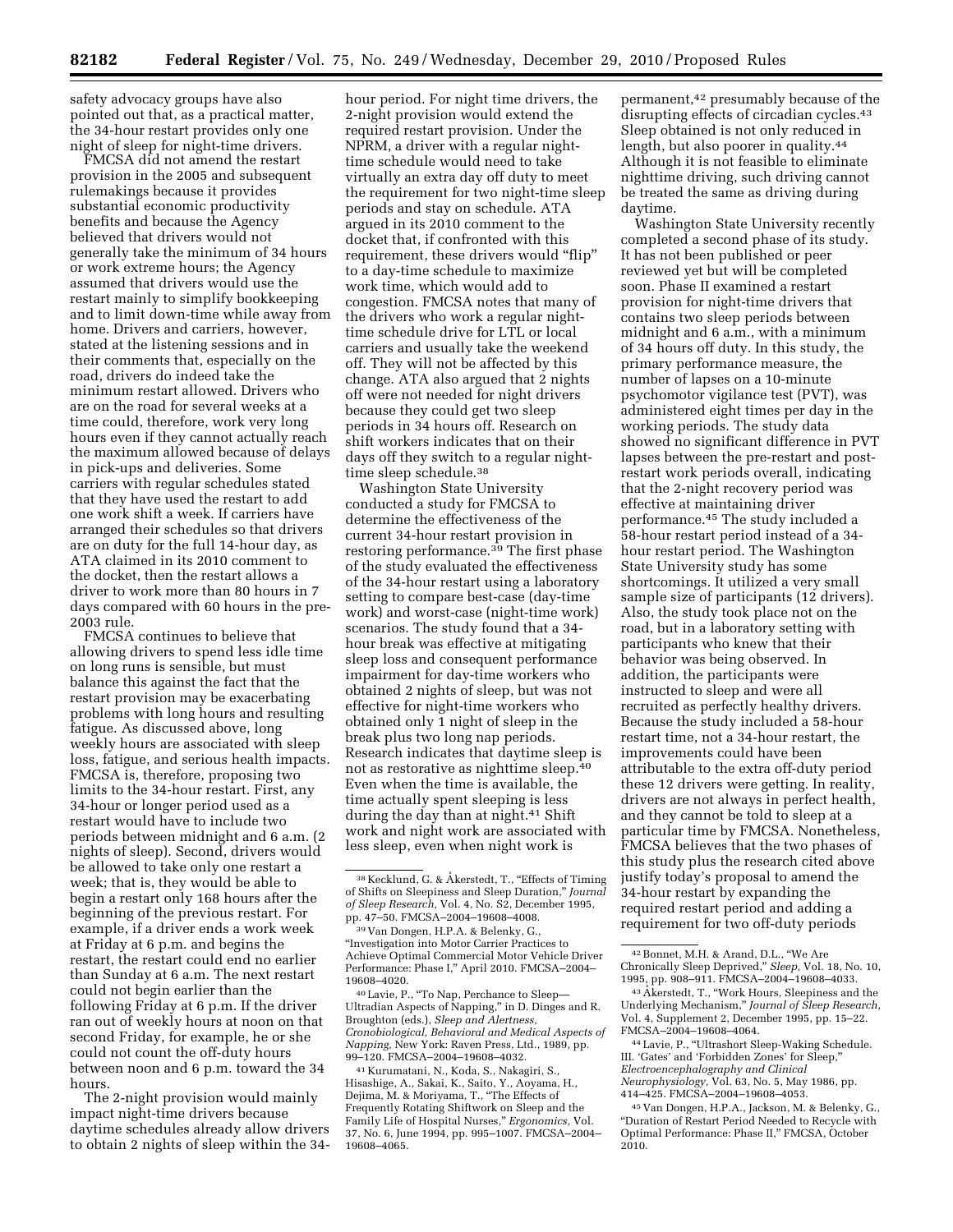from midnight to 6 a.m. The 168-hour provision would have the effect of limiting drivers' weekly hours to an average of 70 in 7 days. This represents a substantial reduction from the current limits, but still allows drivers on the road to take restarts that are shorter than required under the pre-2003 rule. Most restarts for day-time drivers would range from 34 hours to 48 hours. Drivers on a regular night schedule would need about 58 hours to obtain 2 nights of

sleep and stay on schedule. Finally, under the proposed rule, drivers would have to designate a specific period as a restart. This provision is intended to help drivers who may have a long break in the middle of the week (*e.g.,* while waiting for the next load or because of illness), but who do not want to use that as a restart even if they are eligible to do so. Drivers may want to postpone use of the restart until a specific time so they can be sure of having the entire 60 or 70 hours available when resuming a full work schedule.

It should be noted that the restart provision is mainly important for drivers who are working long days and who, therefore, reach their 60- or 70 hour limit, which remains unchanged, in less than 7 or 8 days. Drivers who do not work long hours, or do so only on a limited number of days during the week, may never need to use the restart except as a way to simplify keeping track of their hours. For example, a driver could work 10 hours a day for 7 days, take the eighth day off, and continue to work without using the restart provision.

# *E. Sleeper Berth*

Prior to 2005, FMCSA's rules allowed drivers to obtain the equivalent of 10 consecutive hours off by taking two periods in the sleeper berth, neither of which could be less than 2 hours long. Drivers, particularly team drivers, frequently divided their time into 5 hours of driving followed by 5 hours in the sleeper berth. In 2005, FMCSA eliminated the split sleeper berth provision and required at least 8 consecutive hours in the sleeper berth so that drivers would have the chance to obtain at least one long sleep period. Drivers using the 8-hour sleeper berth period must also take a second break of at least 2 hours, either in the sleeper berth or off duty. The shorter period is included in the calculation of the 14 hour duty period.

For years, drivers and carriers have expressed concerns about the 2005 revisions. Team drivers have complained that, because it is difficult to sleep in a moving truck, alternating

shorter runs with their co-driver would allow them to stop before they become too tired. Other drivers argued that it is hard to stay in the sleeper berth for 8 consecutive hours. Drivers generally objected to the requirement to include the shorter period in the calculation of the 14-hour window, saying it discourages the use of the provision. Some drivers and carriers have also said that the complexity of the provision makes them reluctant to use it because they are uncertain how it should be logged.

FMCSA recognizes that drivers have concerns about the existing provision, but there is no clear evidence at this time that two short sleep periods can provide the equivalent of one longer period. Emerging research indicates that dividing sleep into two shorter periods results in equal alertness levels,46 but this is not the only issue. The time of day in which the sleep periods are taken is critically important.

FMCSA is not proposing to change the sleeper berth exception, but the other changes to the rule would have an impact on sleeper berth users. The shorter off-duty or sleeper berth period would be included in the calculation of the driving window, as it is now. Because the driving window (14 hours) would be longer than allowed duty time (13 hours), use of the shorter period would not always reduce available duty time. On days when the driver is using the 16-hour extended window, the shorter period would not reduce duty time unless the period is more than 3 hours or unless the driver takes more than an hour of other breaks during the driving window. On days when the driver is using the 14-hour driving window, use of the sleeper exception would reduce the available duty hours by at least 1 hour.

### *F. Other Issues*

*On-duty definition.* In September 2005, ATA petitioned FMCSA to change the definition of "on duty time" to allow team drivers to log as off duty up to 2 hours spent in the passenger seat. Under the existing definition, drivers are on duty if they are in the truck unless they are resting in the sleeper berth. Single drivers may spend the shorter break (at least 2 hours) either in the sleeper berth or off duty. Because one of the team members drives while the other takes his or her break, the result of the rule is that the non-working driver has to

take both periods in the sleeper berth because it is not possible to log the shorter time as off duty while he or she is ''in or on upon any commercial motor vehicle.''

FMCSA agrees with ATA's recommendation and is proposing to revise the definition of ''on duty'' to allow a team driver to log as off duty up to 2 hours spent in the passenger seat either immediately before or after the 8-hour period in the sleeper berth. In addition, FMCSA is proposing to exclude from the definition of ''on duty," time spent resting in or on a parked CMV. Drivers in the past have noted that the current definition makes it difficult for drivers of CMVs without sleeper berths (known as day cabs) to rest because they were considered to be on duty if they were in a parked truck. In many cases, the safest, most comfortable, and often the only place for such a driver to rest during a duty tour will be in the parked truck.

*Penalties.* FMCSA is proposing to add to the penalty schedule in Appendix B to 49 CFR part 386 a new paragraph that would define as potentially egregious violations of § 395.3(a) or § 395.5(a) any instance where the driver exceeds the driving-time limit (whether 10 or 11 hours) by 3 or more hours. The Agency would consider drivers or motor carriers who commit such violations to be eligible for the maximum civil penalties available.

In determining the amount of any civil penalty, Congress instructed FMCSA to consider a number of factors, including the nature, circumstances, extent, and gravity of the violation committed, as well as the degree of culpability, history of prior offenses, ability to pay, effect on ability to continue to do business, and other such matters as justice and public safety may require. Congress instructed FMCSA to calculate each penalty to induce further compliance (49 U.S.C. 521(b)(2)(D)). Congress, however, also entrusted FMCSA with the responsibility to ensure that motor carriers operate safely by imposing penalties designed to ensure prompt and sustained compliance with safety laws (Section 222 of the Motor Carrier Safety Improvement Act of 1999 (MCSIA), (49 U.S.C. 521 note)). Prompt and sustained compliance with driving-time limits is paramount to the Agency's safety mission; FMCSA believes that making egregious violations eligible for the maximum penalty will help to promote these goals. Although some of the statutory factors in 49 U.S.C. 521(b)(2)(D) may limit the Agency's ability to impose penalties, others—like the extent and gravity of the violation—

<sup>46</sup>Mollicone, D.J., Van Dongen, H.P., Rogers, N.L. & Dinges, D.F., ''Response Surface Mapping of Neurobehavioral Performance: Testing the Feasibility of Split Sleep Schedules for Space Operations,'' *Acta Astronaut,* Vol. 63, No. 7–10, 2008, pp. 833–840. FMCSA–2004–19608–4017.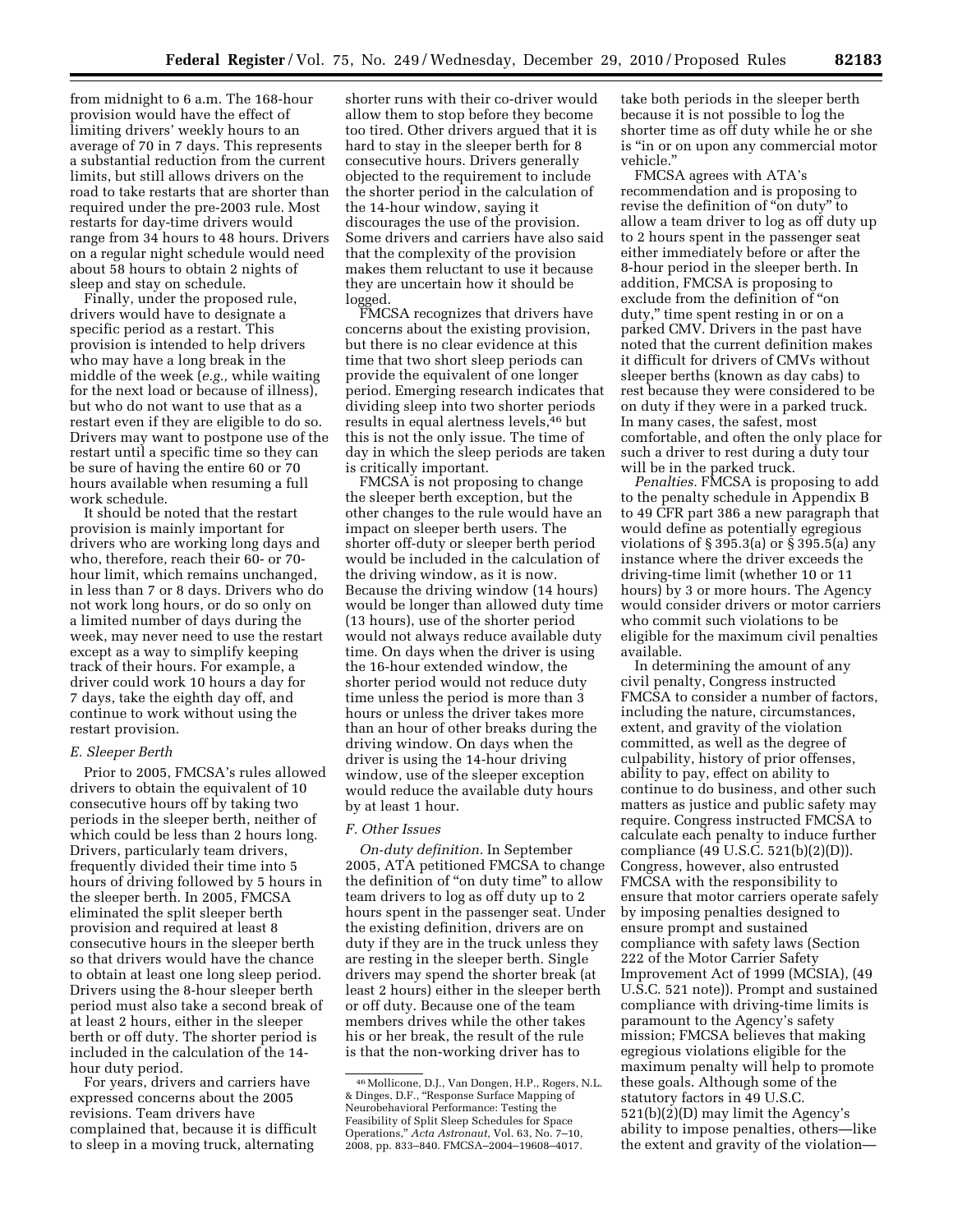could favor enhanced penalties. Furthermore, section 521(b)(2)(D) allows FMCSA to take into account ''such other matters as \* \* \* public safety may require.'' The mandate to consider "public safety," combined with the injunction of section 222 to impose civil penalties ''calculated to ensure *prompt*  and sustained compliance,'' clearly authorizes FMCSA to balance mitigating factors against aggravating factors and to impose the maximum penalty for a first offense that has significant potential to cause serious injury or death, such as excessively long driving hours. FMCSA has no desire to impose such a penalty; on the contrary, the Agency's hope is that the deterrent effect will make such action unnecessary. But this is a penalty the Agency believes it should have at the ready to deal with truly extreme violations.

FMCSA is not proposing to make the imposition of maximum penalties automatic because it recognizes that a driver may be considered to have exceeded the limit to this degree in different circumstances. For example, one driver may have driven 14 hours between 8 a.m. and 10 p.m.; a second driver may have driven 10 hours, taken a 9-hour off-duty period, then driven another 4 hours. Both of these drivers have technically driven more than the proposed rule would allow (either 3 hours more than an 11-hour drivingtime limit or 4 hours more than a 10 hour limit), but only the first might be considered an egregious violation. FMCSA requests comments on whether 3 hours is the appropriate period to trigger the consideration of egregious violation penalties. FMCSA is also seeking comment on whether it should apply a similar concept to other provisions (duty time, driving window, weekly limits, restart) and if so, what those periods should be.

*Section 395.1(o).* FMCSA proposes removing paragraph (o), which allows property-carrying CMV drivers who return to their work-reporting locations daily to extend the duty day to 16 hours once a week. FMCSA believes that anyone driving a CMV large enough to require a commercial driver's license (CDL) (the drivers affected by paragraph (o)) at the 16th hour should not be doing so without taking at least 3 hours off duty during that shift. FMCSA thinks the proposed rule, which would allow drivers to extend the driving window to 16 hours without extending duty time twice a week, is preferable for reasons of safety. Furthermore, retaining § 395.1(o) while introducing two 16 hour driving windows with 13-hour onduty periods would add considerable confusion to the rule with no

corresponding advantage and indeed a possible detriment to safety.

*Section 395.1(e)(2).* Today's proposal for a 13-hour work limit within a general 14-hour driving window, and an optional 16-hour window twice a week, is similar in some respects to the current provision for short-haul operations with vehicles that do not require a CDL  $(\S 395.1(e)(2))$ . The rule for drivers of non-CDL vehicles includes certain exceptions and restrictions (an exemption from the logging requirement coupled with a 150 air-mile operating radius and an obligation to return to the work reporting location every day); however, like the proposed rule for larger vehicles, § 395.1(e)(2) allows a 14 hour driving window 5 days a week and a 16-hour window 2 days a week. In order to simplify the HOS regulations, FMCSA is considering rescinding paragraph (e)(2) and requiring the drivers who now use it to comply with the standard HOS limits. Although we have not formally included such a proposal in this NPRM, the Agency seeks comments on the effect of eliminating paragraph (e)(2). Our preliminary analysis suggests that removing paragraph (e)(2) would offer drivers advantages (*e.g.,* greater geographical range and freedom from the need to return to their point of departure every day) that might compensate for the more restrictive 13 hour work limit and the loss of the logbook exemption. FMCSA has little hard information about operations currently conducted under paragraph (e)(2); we invite drivers and carriers that utilize this provision to explain how a decision to remove it would affect them.

Paragraph (e)(1) of § 395.1, like paragraph (e)(2), also exempts drivers from keeping logs, but limits them to a 100 air-mile operating radius and requires them to return to their work reporting location and go off duty within 12 hours of coming on duty; unlike paragraph (e)(2), it is available to drivers of all vehicles, even those large enough to require a CDL. To what extent could carriers and drivers use this provision to compensate for a possible elimination of § 395.1(e)(2)?

In conjunction with a potential rescission of § 395.1(e)(2), the Agency is also considering an expansion of the 100 air-mile radius in § 395.1(e)(1) to 150 miles while leaving the rest of that paragraph unchanged. Please comment on the combined effects on carrier operations of those two possible amendments.

*Compliance dates.* When FMCSA adopted the 2003 HOS rule, it set a compliance date about 8 months after the date of publication. Before that time,

drivers had to operate under the old rules. For enforcement reasons, it is necessary to set a specific date for compliance. FMCSA requests comments on the appropriate period between the effective date and compliance date of the rule. It should be long enough to allow training of drivers and inspectors and reprogramming of electronic log software.

*Twenty-four hour clock.* Safety advocacy groups have asked FMCSA to re-impose the "24-hour clock" that existed under the pre-1962 rules. They argue that working on a 24-hour schedule would allow drivers to establish a regular sleep pattern, which would increase the chances that the drivers could obtain more sleep. In practice, a substantial part of the industry already meets the requirement for a regular schedule. The long-haul TL sector, however, does not. In theory, under the existing rule a long-haul TL driver could drive 11 hours, take 10 hours off duty, then start driving again, moving his or her starting time back 3 hours a day.

FMCSA considered whether it was possible to limit drivers to a 24-hour schedule but was not able to develop a provision that was not operationally disruptive. Although superficially simple—the start time on the first day of a weekly cycle sets the start time for all other days—a 24-hour schedule is too rigid in practice and fails to accommodate the events over which the driver or carrier has no control. A few cities limit the hours when trucks are allowed to load and unload; shippers control loading and unloading time based on their needs, not drivers' schedules. At the beginning of a work week, drivers may not know where and when their subsequent loads will be. Adding another set of restrictions to their schedules is unnecessarily complex. It could also discourage drivers from taking shorter work days so they will be able to make a delivery appointment early the next day. The alternatives, such as limiting start times within a single trip, which would address the most likely period during which a driver might rotate the clock backward, would be difficult to enforce.

Although FMCSA is concerned about the effect of schedules that rotate backward or forward by several hours over days or the work week, the Agency has no information on the extent to which this is actually occurring. Under the current rule, a driver could theoretically drive 11 hours, then take 10 hours off before driving another 11 hours, but this cannot occur on very many consecutive days. On the first day of any trip, the driver has to spend on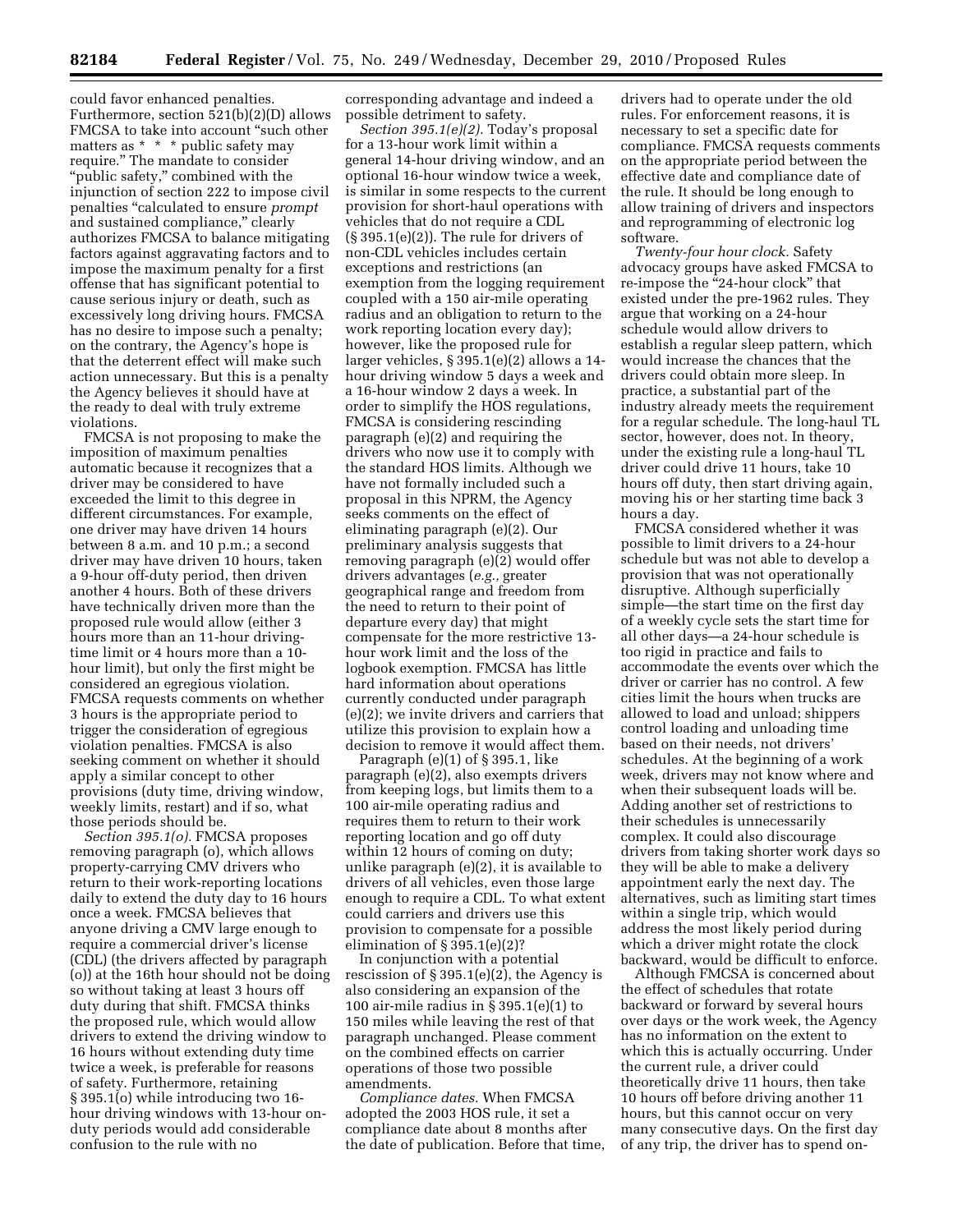duty time while the truck is being loaded and on the last day, the driver has to wait while it is unloaded. As discussed in the description of the industry above, according to the 2007 Commodity Flow Survey, only 12 percent of the tons moved in for-hire trucks and less than 1 percent in private carrier trucks traveled more than 500 miles, which represents a 1-day trip. This average is consistent with a trend in the industry to shift to intermodal transport for long hauls, using rail for the long distance segments and trucks for regional operations. Drivers on 1-day trips may not be able to rotate their schedules backward substantially.

*One-size-fits-all approach.* MCSAC and some commenters at the listening sessions recommended that FMCSA consider developing different rules for different sectors of the industry. The Agency recognizes that different parts of the industry have different operational patterns and demands. Drivers and carriers, however, frequently conduct different types of operations in a single week. In 2000, FMCSA proposed to segregate the industry into five broad kinds of operation and to promulgate different rules for each. Most commenters thought the result was far too complex while others complained about the absence of a special provision for their particular operational niche. There was no consensus except that the proposal was unworkable. FMCSA continues to believe that creating separate requirements for the various sectors would make the rule extremely difficult to understand, implement, and enforce.

FMCSA notes that there are special provisions (some regulatory, some statutory) for farmers, driver salesmen, drivers in the construction industry, utility service vehicles, motor coaches, oilfield operations, adverse driving conditions, Alaska, and Hawaii. The HOS rules do not apply when truckers are providing emergency relief in the wake of a State or Federal declaration of an emergency. Furthermore, drivers and carriers have significant flexibility in complying with the rules. Neither FMCSA nor its predecessor agencies have ever had a genuine "one-size-fitsall'' approach, but a safety age ncy cannot have separate standards for each and every element of the staggeringly diverse motor carrier industry.

## **VII. Section-by-Section Analysis**

In part 385, Appendices B (explanation of the safety rating process) and C (regulations pertaining to remedial directives in Part 385, subpart J) would be revised to update references to part 395 and to remove references to

§ 395.1(o), which would be deleted. Revised references would be added for paragraphs in § 395.3. References to § 395.3(c)(1) and (2) would be deleted because a violation of the minimum restart period would constitute, and be cited as, a violation of the 60- or 70-hour rule. Providing separate violations for elements of the proposed rule would allow FMCSA to determine what parts of the rule had been violated. Under the current method of citing violations, a driver who drives for 18 hours straight cannot be distinguished from the driver who drives 11 hours, takes a 9.5 hour break, then drives another 7 hours. Both are cited for violating the 11-hour rule.

In part 386, Appendix B, paragraph (a) (penalty schedules; violations and maximum civil penalties) would be revised to add a new paragraph (6) to state that any violation of the drivingtime limit that was 3 or more hours above the 10- or 11-hour limit could be considered an egregious violation that could trigger imposition of the maximum penalty.

Section  $390.23(c)(2)$  (relief from regulations) would be revised to make the 34-hour restart provision consistent with the revised requirements in part 395.

In § 395.1, paragraph (b) (adverse driving conditions), would be revised to update (1)(i) to change 13 hours to 12 hours if a 10-hour driving-limit is adopted (2 hours more than the driving limit). If an 11-hour driving-time limit is adopted, no change would be needed. Paragraph (b)(1)(ii) would be revised to reference both the 14-hour and the 16-hour driving window.

In § 395.1, paragraph (d)(2) (oilfield operations) would be revised to clarify the language on waiting time and to state that waiting time would not be included in the calculation of the driving window.

In § 395.1, paragraph (e) (short-haul operations), paragraphs (1)(iv)(A) and (2)(v) would be revised to change the driving hours allowed to 10 hours; if an 11-hour driving-time limit is adopted, no change would be needed. The introduction to paragraph (e)(2) would be revised to eliminate the reference to paragraph (o). Paragraph (e)(2)(viii) would be revised to include the provision that the restart must include two night-time periods and is subject to the 168-hour limit.

Section 395.1(g) (sleeper berths) would be revised to change the driving time (if a 10-hour limit is adopted); it would be revised to change the dutytime and driving-window numbers and to add the provision (to paragraph  $(g)(1)(ii)(C)$  that a team driver may  $log$ as off duty up to 2 hours in the

passenger seat of a moving vehicle immediately before or after an 8- to 10 hour period in the sleeper berth.

Section 395.1(o) and (q) would be removed. Paragraph (q), a statutory exemption for certain transporters of grapes, expired on September 30, 2009. *See* Sec. 4146 of the Safe, Accountable, Flexible, Efficient Transportation Equity Act: A Legacy for Users, Public Law 109–59, 119 Stat. 1144, 1749, August 10, 2005.

In § 395.2, the definition of "on-duty time'' would be revised to allow a team driver to log as off duty up to 2 hours spent in the passenger seat either immediately before or after the 8-hour period in the sleeper berth. In addition, FMCSA is proposing to exclude from the definition of "on duty," time spent resting in or on a parked CMV. In the past, drivers have noted that the current definition makes it difficult for drivers of truck tractors without sleeper berths (known as day cabs) to rest because they were considered to be on duty if they were in a parked truck. In many cases, the safest, most comfortable, and often the only place for such a driver to rest during a duty tour will be in the parked truck.

Section 395.3 would be revised to place the individual requirements in separate paragraphs so that FMCSA would be able to cite drivers for violations of specific elements. Under the current rule, drivers are cited only for violations of driving time, on-duty time, and the weekly limits. The proposed rule would make it possible to cite drivers for violations of the daily off-duty break, the use of the 16-hour extension, the 34-hour restart, the 2 night provision, and the 168-hour provision as well as driving time, weekly hours, and on-duty time. This approach would provide useful information about the types of violations being committed.

### **VIII. Required Analyses**

### *A. Executive Order 12866*

Under Executive Order (E.O.) 12866 (58 FR 51735, October 4, 1993), FMCSA must determine whether a regulatory action is ''significant'' and, therefore, subject to Office of Management and Budget review and the requirements of the E.O. The E.O. defines ''significant regulatory action'' as one that is likely to result in a rule that may:

(1) Have an annual effect on the economy of \$100 million or more or adversely affect in a material way the economy, a sector of the economy, productivity, competition, jobs, the environment, public health or safety, or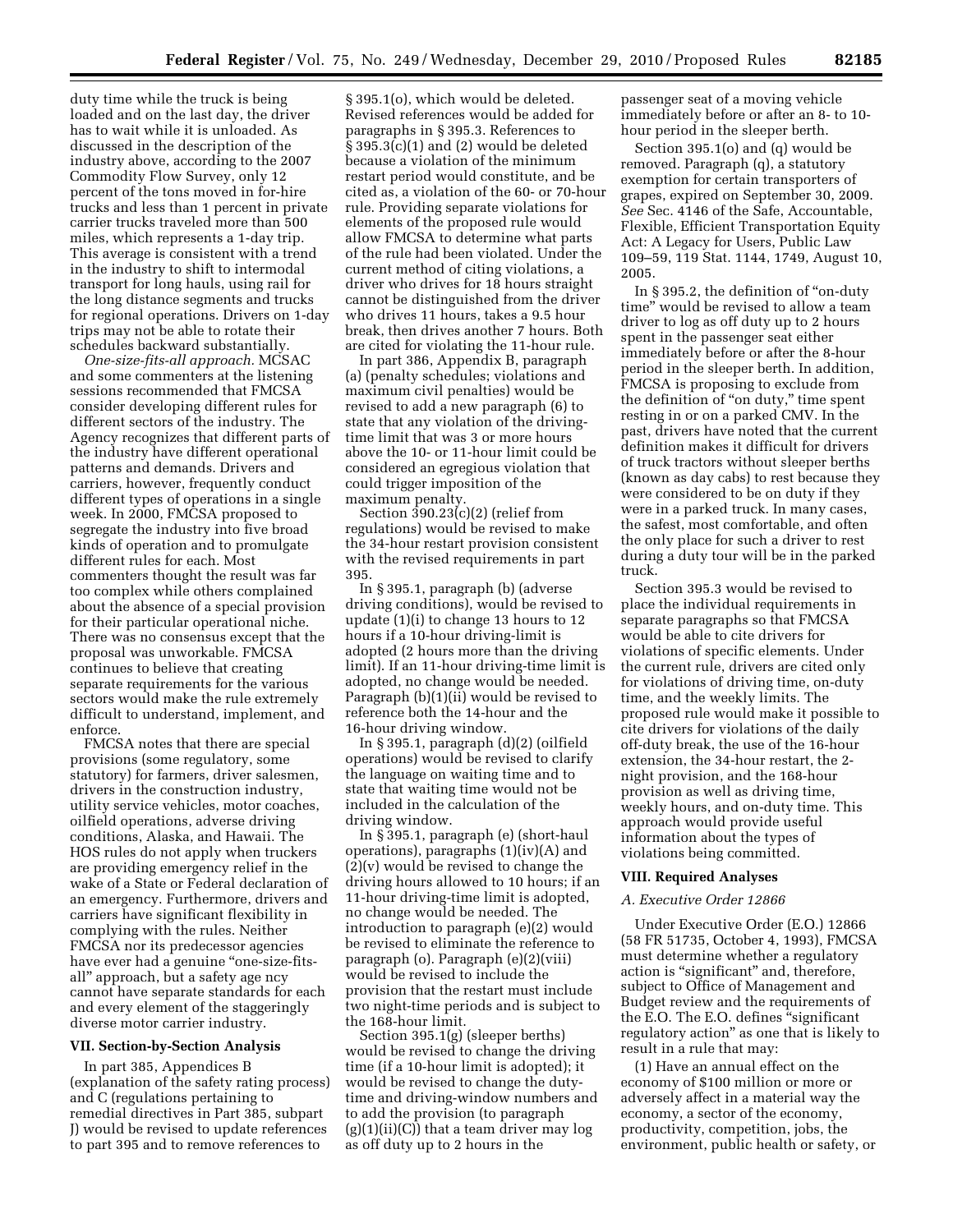State, local, or Tribal governments or communities.

(2) Create a serious inconsistency or otherwise interfere with an action taken or planned by another agency.

(3) Materially alter the budgetary impact of entitlements, grants, user fees, or loan programs or the rights and obligations of recipients thereof.

(4) Raise novel legal or policy issues arising out of legal mandates, the President's priorities, or the principles set forth in the E.O.

Under the E.O., agencies must estimate the costs and benefits of potential rules; for rules that may be considered economically significant (\$100 million or more in costs and benefits), agencies must also evaluate options.

For this analysis, FMCSA considered and assessed the consequences of four potential regulatory options. (A copy of the complete RIA is available in the docket.) Option 1 is the no-action alternative, which would leave the existing 2008 rule in place. Options 2, 3, and 4 each would adopt several revisions to the rule. The RIA addresses each option separately. Option 2 proposes a 10-hour driving-time limit; it would also require the driver to take a rest break during the day; impose a daily duty limit; and reduce the weekly maximum driving and on-duty time theoretically achievable. Option 2 would give drivers the flexibility to work intensely for a single week, after taking two full days off; for example, daytime drivers could work up to 13 hours per day for 5 days in a row (a cumulative 65 hours), take 34 hours off to restart the 70-hour clock, and then work another 13-hour day, for a total of 6 13-hour days, which is a cumulative 78 hours on-duty (out of 7 consecutive calendar days). Options 3 and 4 are identical to Option 2 in all respects except for the amount of driving time allowed. Option 3 would allow an 11 hour driving-time limit, while Option 4 would adopt a 9-hour driving-time limit. Although Option 2 is the Agency's currently preferred option, this summary presents the impacts of Options 2 through 4.

Compliance with HOS rules was assumed to be 100 percent for both the baseline and options; no attempt was made to estimate real-world compliance rates or to adjust costs and benefits for non-compliance. This assumption was made to avoid understating the true costs of the rule. To the extent that compliance rates fall short of 100 percent, both costs and benefits would be lower. This approach allows for analyses of supplementary rules aimed at improving compliance, which would presumably move both costs and benefits closer to the levels estimated in this analysis. These incremental changes in costs and benefits would not duplicate the costs and benefits estimated for this proposal; rather they would indicate the extent to which the supplementary rules ensured that the proposal's costs and benefits were realized.

To calculate the impacts of the proposed changes to the HOS rule, it is necessary to develop a profile of the motor carrier industry and estimate the degree to which drivers in various segments work up to or close to the limits of the current rule. Drivers whose preferences or work demands would lead them to choose schedules well within the current limits for reasons unrelated to those limits will not be affected by the rule changes.

The analysis concentrated on intercity long-haul or regional, as opposed to local, trucking operations. In general, short-haul trucking work has far more in common with other occupations than it does with regional or long-haul trucking. These local, short-haul trucking operations are generally 5-daya-week jobs, and much of the time on duty is given to tasks other than driving. Typical work days are 8 to 10 hours or so and typical weeks are 40 to 55 hours. Many, if not most, of these drivers receive overtime pay past 8 hours in a day. Most of the work is regular in

character; drivers go to basically the same places and do the same things every day. The rule changes proposed in this NPRM are expected to have little effect on such operations.

Both for simplicity of presentation and because of the nature of the available data, the analysis used 100 miles as the point of demarcation between local and over-the-road (OTR) service. Much of the information on working and driving hours is drawn from FMCSA's 2007 Field Survey.47 Companies and drivers were identified as operating within or beyond a 100 mile radius. The Economic Census,48 which provided data on revenue, defines a long-distance firm as one carrying goods between metropolitan areas; this is roughly compatible with a 100-mile radius for the distinction between local and OTR service. One hundred miles is also compatible with the length-of-haul classes in the Commodity Flow Survey.

To analyze the impact of the proposed rule changes, the analysis needed to define the prevailing operating patterns in the industry. Of particular interest is the extent to which drivers work close to the limits set by the current rule. To analyze current patterns in work intensity, drivers were assigned to four intensity groups, based on their average weekly hours of work. For this purpose, the analysis used data on weekly work hours from the 2007 Field Survey to define intensity groups as shown in Table 4.

Moderate-intensity drivers are on duty an average of 45 hours per week. High-intensity drivers are on duty an average of 60 hours per week. The third group, very-high-intensity drivers, works an average of 70 hours per week. The fourth group, extreme-intensity drivers, is on duty an average of 80 hours per week. The 2007 Field Survey indicated a distribution of the driver population across these groups as shown below.

### TABLE 4—DRIVER GROUPS BY INTENSITY OF SCHEDULE

| Work intensity group | Average week-<br>Iv work time | Percent of<br>workforce | Weighted<br>average hours<br>per week |
|----------------------|-------------------------------|-------------------------|---------------------------------------|
| Moderate             | 45                            | 66%                     | 29.70                                 |
| High<br>Very High    | 60<br>70                      | 19%<br>10%              | 11.40<br>7.00                         |
| Extreme              | 80                            | 5%                      | 4.00                                  |
|                      |                               |                         | 52.10                                 |

<sup>47</sup>The "2007 Field Survey" is an alternate title for the FMCSA, "2007 Hours of Service Study," 2007. FMCSA–2004–19608–2538.

 $^{48}$  U.S. Census Bureau, "2007 NAICS [North American Industry Classification System]

Definitions 484 Truck Transportation,'' 2008. FMCSA–2004–19608–4066.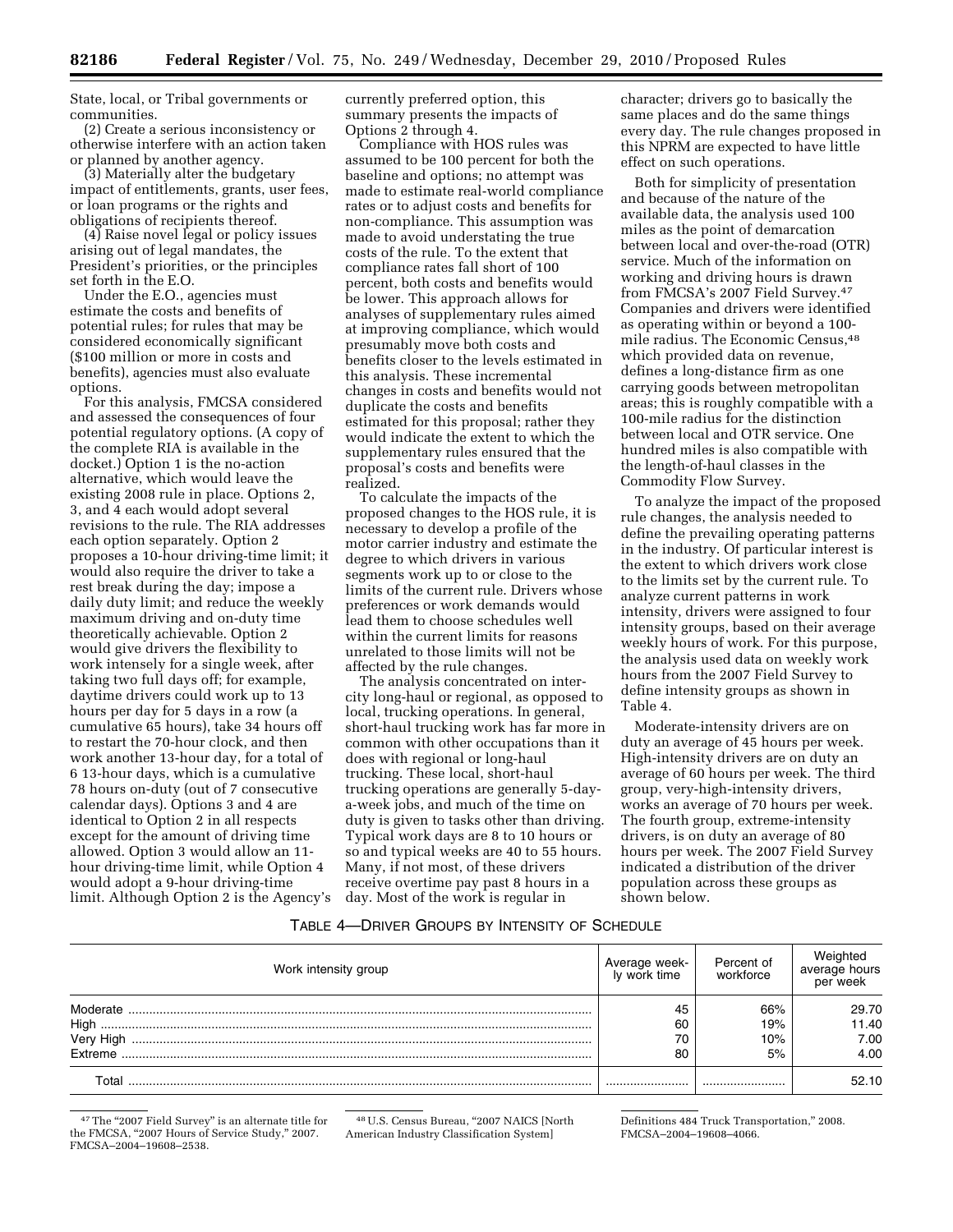The weighted average is obtained by multiplying the average work time in each class by the fraction of the workforce in that class. The sum, just over 52 hours, is average hours of work per week based on each group's share of the total population. Data analyzed in 2005 from the 2004 Field Survey and a large truck-load carrier suggested a slightly higher industry-wide average work week of 53 hours, which is the value used in the cost-benefit analysis.49 The analysis made similar calculations using the Field Survey data to determine the weighted averages for use of the 10th and 11th hour of drive time and the 14th hour of daily on-duty time. These figures can be found in the accompanying RIA.

The basic approach for calculating impact on the industry is to follow the chain of consequences from changes in HOS provisions to the way they would affect existing work patterns in terms of work and driving hours per week, taking into account overlapping impacts of the rules. The resulting predicted changes in work and driving hours are then translated into changes in productivity by comparing them to average hours. The changes in productivity, in turn, are translated into changes in costs measured in dollars. The total combined effect would be to decrease industry productivity by approximately 2 percent for Option 2, 1 percent for Option 3 and 6 percent for Option 4. These decreases in industry productivity result in total annual cost of \$990 million for Option 2, \$480 million for Option 3 and \$2,270 million for Option 4. In addition, the cost of re-training drivers, carriers, and enforcement personnel, as well as reprogramming electronic logbook and other carrier driver-management software would result in approximately \$320 million in costs in the first year for Options 2 through 4. The training and re-programming costs have been annualized because they would not recur; over the first 10 years at a 7 percent discount rate, they would amount to about \$40 million per year. The total annualized costs of the changes in operating, training, and reprogramming would therefore be approximately \$1.030 billion for Option 2, \$520 million for Option 3, and \$2.310 billion for Option 4.

# Rule Benefits

The primary goal of the proposed changes is to improve highway safety by reducing driver fatigue and the

associated increase in the probability that fatigued drivers will be involved in crashes. A secondary benefit expected from this rule is a decrease in driver mortality due to health problems caused by long working hours and the association of long working hours with inadequate sleep.

To analyze the safety impacts of these changes, the Agency has developed a series of functions that incorporate fatigue-coded to hours of daily driving and hours of weekly work. In past HOS regulatory analyses, the effects on fatigue and fatigue-related crashes of changing the HOS rules were calculated using fatigue models. These models (the Walter Reed Sleep Performance Model for the 2003 rules, and the closely related SAFTE/FAST Model for later analyses) took into account the drivers' recent sleeping and waking histories, and calculated fatigue based on circadian effects as well as acute and cumulative sleep deprivation. These models did not incorporate functions that independently accounted for hours of driving after an extended rest (*i.e.,*  acute time-on-task) or cumulative hours of work (as opposed to off-duty time) over recent days. These effects were assumed, instead, to be accounted for in the effects of long daily and weekly work hours on the drivers' ability to sleep. For the 2005 and later analyses, a separate time-on-task function based on statistical analysis of TIFA data was added to ensure that available evidence for time-on-task effects was not ignored; those analyses were still criticized as deficient for excluding consideration of cumulative time-on-task effects.

For the current analyses, FMCSA is replacing the use of the sleep-related fatigue models with a simpler approach that explicitly relates the risk of a fatigue-coded crash to hours of daily driving and hours of weekly work. The function used to model the effects of daily driving hours is the same as the TIFA-based logistic function used since 2005, while the function for modeling weekly work hours is taken from FMCSA's analysis of the LTCCS. Other fatigue effects, including the effects of insufficient sleep and circadian effects of working and sleeping at sub-optimal times, are implicitly assumed to be incorporated in the daily driving and weekly work hour functions because those effects were at work on the drivers involved in the crashes recorded in TIFA and LTCCS. To add fatigue effects calculated by a sleep/performance model on top of the empirically based functions would, therefore, run the risk of double counting the benefits of restrictions on work and driving. These functions, and the uncertainty

surrounding them, are described in detail in the RIA.

The basic approach for using the empirically based fatigue risk functions was to count the changes in hours worked and driven as a result of the regulatory options. Each hour of driving that is avoided results in a reduction in expected fatigue-related crashes. These reductions were calculated using the predicted levels of fatigue-related crashes indicated by the fatigue functions. The hours of driving and working that are prevented by the options, though, were assumed to be shifted to other drivers or to other work days rather than being eliminated altogether. The fatigue crash risks for those other drivers and other days were also calculated. Taking account of these partially offsetting risks means that the predicted crash reductions attributable to the options were really the net effect of reducing risks at the extremes of driving and working while increasing risks for other drivers and on other days.

The changes in crash risks were monetized (*i.e.,* translated into dollars) using a comprehensive and detailed measure of the average damages from large truck crashes. This measure takes into account the losses of life (based on the DOT's accepted value of a "statistical life," recently set at \$6 million); medical costs for injuries of various levels of severity, pain, and suffering; lost time due to the congestion effects of crashes; and property damage caused by the crashes themselves.50

Based on these functions, we have estimated that the safety benefits of this rule would be substantial. The midpoint estimate of the annual crash reduction benefits associated with these changes is based on the assumption that fatigue is involved in roughly 13 percent of large truck crashes, based on the LTCCS; this yielded a monetized safety benefit of approximately \$720 million per year for Option 2, \$430 million for Option 3, and \$1.220 billion for Option 4. The analysis included a series of sensitivity analyses surrounding these estimates because the level of fatigue involvement in truck crashes is uncertain. For each of the options, the sensitivity analysis produced a range of benefits per year under the assumption that fatigue is involved in approximately 7 percent of crashes and under the assumption of a higher 18

<sup>49</sup>These data are shown in Exhibit 2–6 in the 2008 RIA [docket item number FMCSA–2004– 19608–3510.1]. Details are in the 2010 RIA, Appendix A, ''Data and Calculations for Industry Profile.''

<sup>50</sup>Average large truck crash costs were obtained from the report, ''Unit Costs of Medium/Heavy Truck Crashes,'' March 13, 2007, by E. Zaloshnja and T. Miller. The cost of a crash was updated to 2008 dollars and to reflect a value of a statistical life of \$6 million. The report is in docket #FMCSA– 2004–19608–3995.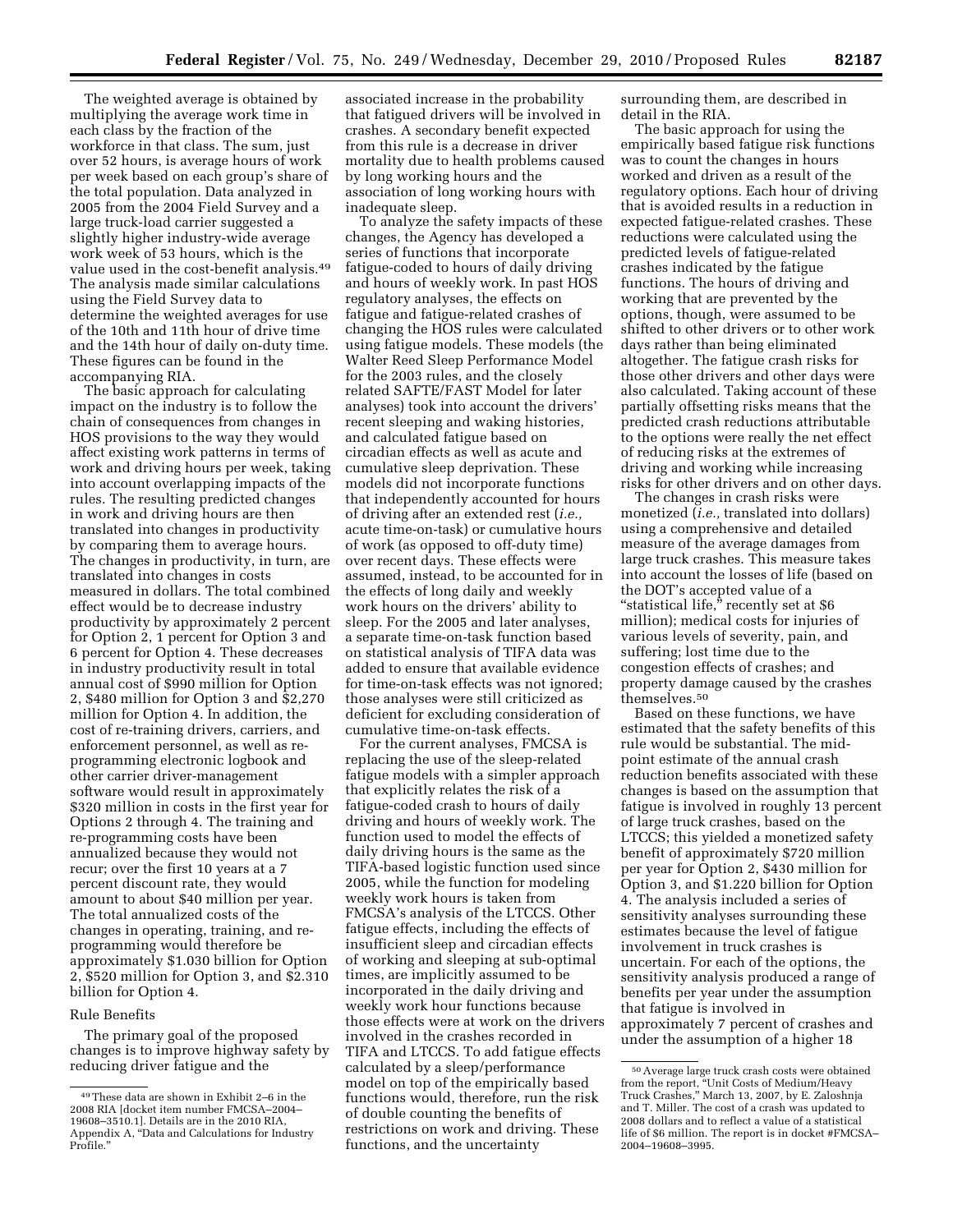percent fatigue involvement. The estimated safety benefits ranged from \$390 million to \$1.000 billion for Option 2, from \$230 million to \$590 million for Option 3, and from \$660 million to \$1.690 billion for Option 4.

The analysis also calculated benefits associated with improvements in driver health. The Agency has a statutory mandate to ensure that driving conditions do not impair driver health. Research indicates that reducing total daily and weekly work for the drivers working high-intensity schedules should result in these drivers getting more sleep on a daily and weekly basis. Recent research on sleep indicates that inadequate sleep is associated with increases in mortality. This effect appears to involve several complex pathways, including an increase in the propensity for workplace (and leisure time) accidents and mortality due to decrements in several health-related measures, such as an increase in the incidence of high blood pressure, obesity, diabetes, cardiovascular disease (CVD), and other health problems. The analysis attempted to model the workplace accident effect explicitly in the crash reduction benefits. However, explicit modeling of all the other various ways that insufficient sleep increases mortality becomes too complex and uncertain for this analysis. The studies the analysis relied on to model health benefits, therefore, are population-based studies that look at overall mortality, independent of the cause of death, as a function of sleep. Because increases in hours worked are associated with decreases in hours spent sleeping, and truck drivers working high-intensity schedules get

significantly less than the 7 or more hours of sleep required for optimal mortality, cutting back on extreme work should, to some extent, reduce mortality among these drivers.

These benefit estimates depend on how much sleep CMV drivers currently get and how much more sleep they are expected to get under the proposed rule. The analysis developed a function that relates hours worked to hours slept and used this function to predict how much more sleep drivers would get under the proposed rule than they currently obtain under the existing rule. The results of this analysis are sensitive to the amount of sleep drivers are currently getting; increases in sleep have less substantial health benefits if individuals are already getting close to the optimal 7–8 hours per night than if they average less sleep. Since there is a degree of uncertainty surrounding how much sleep drivers currently get, a sensitivity analysis varied the baseline amount of sleep drivers are currently obtaining. This analysis showed that health improvement benefits are greatest when drivers are getting the least sleep under the current rule, because they have the most room for improvement.

The sensitivity analysis scenarios are divided into the low sleep, medium sleep, and high sleep categories. Under the low sleep scenario, the benefits are greatest because it is the most pessimistic regarding how much sleep drivers currently obtain. The high sleep scenario assumed that drivers are getting close to the optimal amount; as a result, there is little if any benefit to giving them opportunity for more sleep. For the low sleep scenario, driver health improvement benefits are estimated to be \$1.480 billion per year for Option 2,

\$1.190 billion for Option 3, and \$1.990 billion for Option 4. Under the medium sleep scenario, these benefits fall to \$690 million per year for Option 2, \$650 million for Option 3, and \$660 million for Option 4. For the assumption of a high level of baseline sleep for Options 2 and 4, it is interesting to note that the benefits are negative, indicating that it is not beneficial for individuals to get additional sleep if they are already getting adequate sleep. As discussed in the RIA, we do not believe that the negative benefits for drivers with a high baseline level of sleep would be realized, but we include them to keep the analysis consistent with our other scenarios.

Tables 5 through 7 below present the total annual benefits of Options 2 through 4 for all three fatigue involvement and sleep scenarios described above. As this analysis indicates, Option 2 could generate anywhere from \$280 million to \$2.480 billion in annual benefits; Option 3 could generate between \$330 million and \$1.790 billion in annual benefits; and Option 4 could generate between negative \$10 million and \$3.680 billion in annual benefits, These estimates include both health and safety benefits. The mid-point estimate for Options 2 and 3 would result in a cost beneficial rule. For Option 2, the mid-point estimate is \$1.410 billion in benefits, with associated costs of \$1.030 billion; and for Option 3, the mid-point estimate is \$1.080 billion in benefits, with associated costs of \$520 million. For Option 4, the mid-point estimate is not cost beneficial, with benefits of \$1.880 billion and associated costs of \$2.310 billion.

# TABLE 5—ESTIMATED BENEFITS BY AMOUNT OF SLEEP AND CRASH RATE FOR OPTION 2 (10 HOURS DRIVING)

[Millions per year]

|                                           | Assumed amount of nightly sleep |                          |                     |  |
|-------------------------------------------|---------------------------------|--------------------------|---------------------|--|
| Assumed percent of crashes due to fatigue |                                 | Medium<br>sleep          | High sleep          |  |
|                                           | \$1,870<br>2,210<br>2,480       | \$1,080<br>1.410<br>.690 | \$280<br>620<br>890 |  |

# TABLE 6—ESTIMATED BENEFITS BY AMOUNT OF SLEEP AND CRASH RATE FOR OPTION 3 (11 HOURS DRIVING) [Millions per year]

|                                           | Assumed amount of nightly sleep |                 |            |  |
|-------------------------------------------|---------------------------------|-----------------|------------|--|
| Assumed percent of crashes due to fatigue |                                 | Medium<br>sleep | High sleep |  |
|                                           | \$1,420                         | \$880           | \$330      |  |
|                                           | 1,620                           | 080,            | 530        |  |
|                                           | 1.790                           | 1.240           | 700        |  |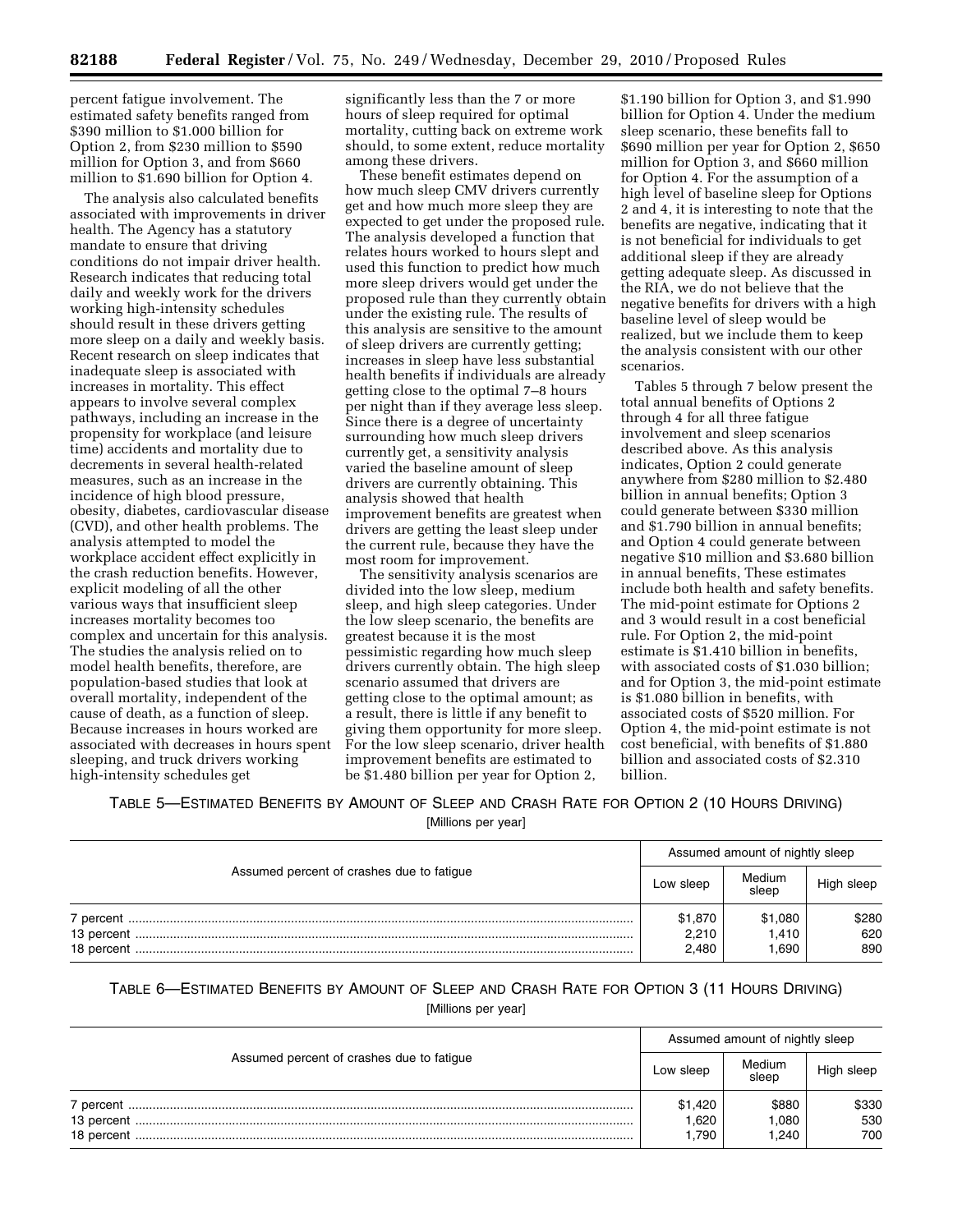TABLE 7—ESTIMATED BENEFITS BY AMOUNT OF SLEEP AND CRASH RATE FOR OPTION 4 (9 HOURS DRIVING) [Millions per year]

|                                           | Assumed amount of nightly sleep |                 |            |  |
|-------------------------------------------|---------------------------------|-----------------|------------|--|
| Assumed percent of crashes due to fatigue |                                 | Medium<br>sleep | High sleep |  |
|                                           | \$2,650                         | \$1,320         | -\$10      |  |
|                                           | 3,210                           | 1.880           | 560        |  |
|                                           | 3,680                           | 2.350           | .030       |  |

Table 8 below presents the net benefits of Options 2 through 4 for all three baseline sleep scenarios. These figures use the 13 percent fatigueinvolvement scenario described above. Option 3 has the highest net benefits for the medium and high sleep scenarios, while Option 2 has slightly higher net benefits in the low sleep scenario. The higher net benefits of Option 3 are due to the allowance of 11 hours of driving per day, which reduces productivity losses to the industry. Option 2 results in greater safety benefits than Option 3; and for high-benefit scenarios, the

monetary value of those safety improvements outweighs their economic impact. Furthermore, this option appears likely to be cost beneficial under all but the most optimistic assumptions about how much sleep drivers get under the current rule. Under Option 4, the economic costs to industry are likely to outweigh the combined benefits of crash reductions and improvements in driver health. The high negative value for Option 4 for high baseline sleep is the result of the U-shaped relationship between average sleep per night and

# mortality rates mentioned above. Although the analysis shows a negative health benefit for drivers with medium and high baseline levels of sleep, FMCSA does not believe that these negative benefits would be realized because drivers might choose other activities rather than sleeping if they are getting enough sleep already. The negative benefits are included in the analysis to be consistent with assumptions regarding the other scenarios.

# TABLE 8—NET BENEFITS BY OPTION [Millions per year]

| Net benefit scenario                         | Option 2<br>10 hours of<br>driving allowed   driving allowed | Option 3<br>11 hours of | Option 4<br>9 hours of<br>driving allowed |
|----------------------------------------------|--------------------------------------------------------------|-------------------------|-------------------------------------------|
| Medium Baseline Sleep<br>High Baseline Sleep | \$1.170<br>380<br>$-410$                                     | \$1.100<br>560          | \$900<br>$-420$<br>$-1.750$               |

In addition to the quantified and monetized benefits discussed above, there may be other health benefits that shorter work days and weeks could produce. Research indicates that the metabolic and endocrine disruptions associated with short sleep time and long work hours are significantly related to obesity.51 Obesity is in turn associated with higher incidences of diabetes, CVDs, hypertension, and obstructive sleep apnea.52 These

medical conditions impose costs on drivers who suffer from them and affect the quality of their lives. Sedentary work alone is also associated with obesity and mortality impacts.53

Research on the health and health costs found that CMV drivers are both heavier for their height and less healthy than adult males as a whole. As discussed in Section V. of this NPRM, drivers are far more likely than adult male workers as a whole to be obese.

Table 9 presents the distribution of drivers by weight category and the incidence of health conditions for drivers in each weight group, taken from a study that used medical examination records and health insurance claims of 2,950 LTL drivers.54 (The national statistics for the incidence of health conditions among adult males include men over 70, who may have higher incidences of some conditions than the younger working population.)

# TABLE 9—DRIVER HEALTH CONDITIONS BY WEIGHT CATEGORY

| $N = 2.950$ | Percent driv-<br>ers in weight<br>category | Presence of at<br>least one<br>health risk fac-<br>tor<br>(percent)   | Hypertension<br>  (percent) | <b>Diabetes</b><br>(percent) | High choles-<br>terol<br>(percent) |
|-------------|--------------------------------------------|-----------------------------------------------------------------------|-----------------------------|------------------------------|------------------------------------|
|             |                                            | $13 \mid 26 \dots \dots \dots \dots$<br>$30 \mid 39 \dots$ $31 \dots$ | $\sqrt{21}$                 | 10                           |                                    |

<sup>51</sup> Van Cauter, E. & Knutson, K., ''Sleep and the Epidemic of Obesity in Children and Adults,'' *European Journal of Endocrinology,* Vol. 159, 2008, pp. S59–66. FMCSA–2004–19608–3991.

Di Milia, L. & Mummery, K. (2009).

53 Katzmarzyk, P.T., Church, T.S., Craig, C.L. & Bouchard, C., ''Sitting Time and Mortality from All Causes, Cardiovascular Disease, and Cancer,''

*Medicine and Science in Sports and Exercise,* Vol. 41, No. 5, May 2009, pp. 998–1005. FMCSA–2004– 19608–4001.

<sup>52</sup>Mokdad, A.H., Ford, E.S., Bowman, B.A., Dietz, W.H., Vinicor, F., Bales, V.S. & Marks, J.S.,

<sup>&#</sup>x27;'Prevalence of Obesity, Diabetes, and Obesity-Related Health Risk Factors, 2001,'' *Journal of the American Medical Association,* Vol. 289, No. 1, 2003, pp. 76–79. FMCSA–2004–19608–4016.

<sup>54</sup>Martin, B.C., *et al.* (2009).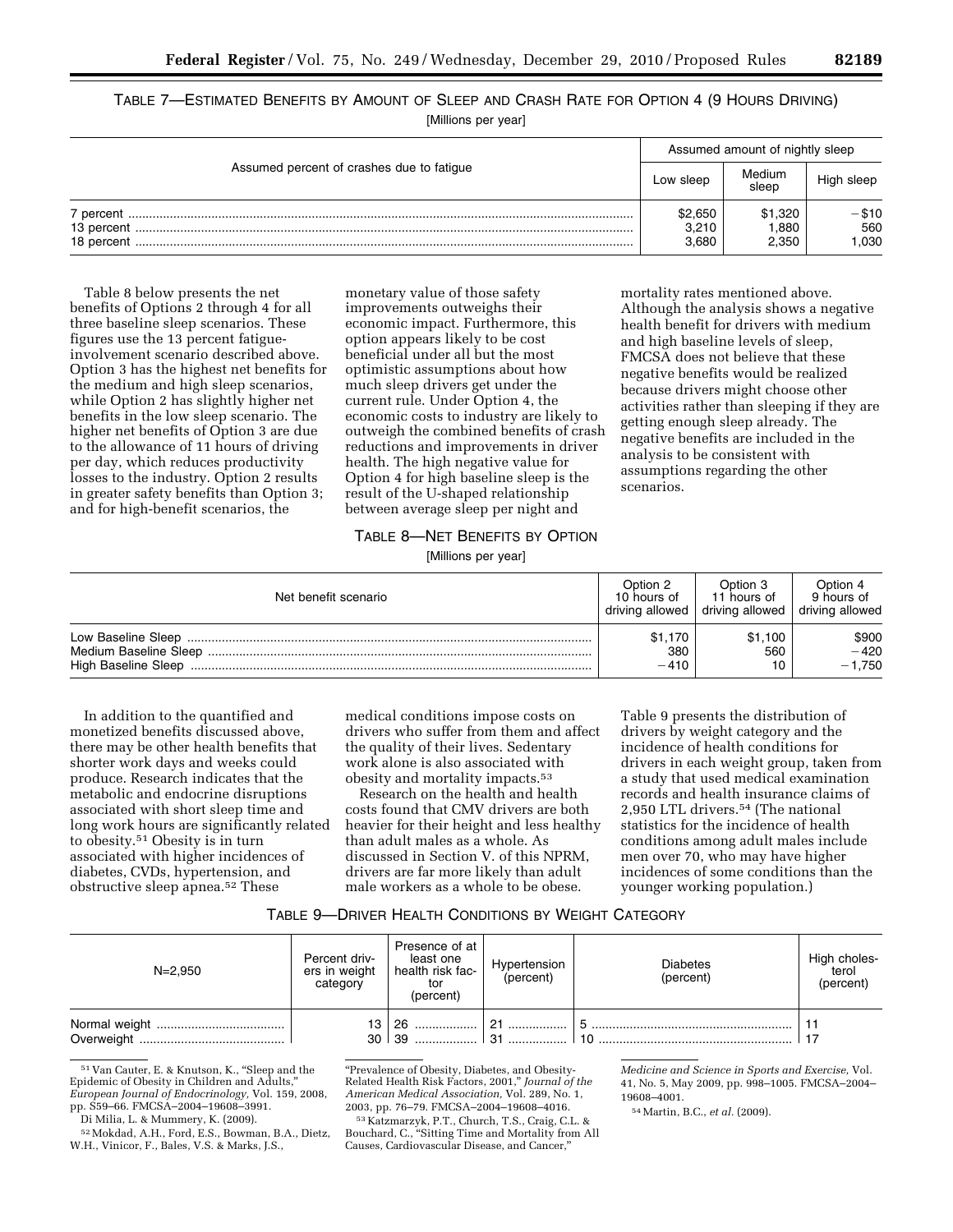| $N = 2.950$                                     | Percent driv-<br>ers in weight<br>category | Presence of at<br>least one<br>health risk fac-<br>tor<br>(percent) | Hypertension<br>(percent) | <b>Diabetes</b><br>(percent)         | High choles-<br>terol<br>(percent) |
|-------------------------------------------------|--------------------------------------------|---------------------------------------------------------------------|---------------------------|--------------------------------------|------------------------------------|
| Overall<br>National adult male (CDC statistics) |                                            | 55   59<br>48                                                       | │ 51 ……………… │ 21          | 16<br>31.80    10.9 (7.4% diagnosed) | -26<br>21<br>15.60                 |

TABLE 9—DRIVER HEALTH CONDITIONS BY WEIGHT CATEGORY—Continued

FMCSA has not attempted to quantify the benefits of improved health that may accrue to drivers who have more time off. First, the Agency does not have dose-response curves that it can use to associate sleep time with mitigation or exacerbation of the various health impacts other than sleep loss itself. Second, the Agency has no basis for estimating the extent to which drivers who have an extra hour a day or extra hours per week off duty will use that time to exercise and sleep. Third, many of the health impacts are linked to obesity; given the difficulty most people have in losing weight, it would be unjustifiably optimistic to attempt to estimate the degree of potential weight loss.

The health consequences of long hours, inadequate sleep, and long stretches of sedentary work are, however, significant: They cause serious health conditions that may shorten a driver's life and increase healthcare costs. In addition, some studies have linked obesity to increased crash risks, including a recent analysis of the VTTI data, which found that obese CMV drivers were between 1.22 and 1.69 times as likely to drive while fatigued, 1.37 times more likely to be involved in a safety-critical event, and at 1.99 times greater risk of being above the fatigue threshold as measured by eye closure when driving.<sup>55</sup>

# Conclusion

In conclusion, the RIA shows an annualized cost of about \$1 billion for Option 2, about \$500 million for Option 3, and over \$2 billion for Option 4. Annual safety and health benefit estimates range from below \$300 million to more than \$2.4 billion in quantifiable benefits for Option 2, from \$300 million to more than \$1.7 billion for Option 3, and from negative \$10 million to more than \$3.6 billion for Option 4. Net quantifiable benefits, as a result, are likely to be positive, but

could, under the 13 percent baseline fatigue involvement scenario, range from a negative \$410 million per year to more than a positive \$1.1 billion per year for Option 2, from a negative \$10 million to a positive \$1.1 billion for Option 3, and from more than a negative \$1.8 billion to more than a positive \$900 million for Option 4.

The wide range in estimated quantifiable benefits and net quantifiable benefits is a consequence of the difficulty of measuring fatigue and fatigue reductions, which are complex and often subjective concepts, in an industry with many different participants and diverse operational patterns. Uncertainty in the value of avoided deaths and greater expected lifespans create yet more uncertainty, the quantified benefits would be higher for higher values of "statistical lives." Still, it seems clear that the quantifiable benefits could easily be quite substantial, and could easily exceed the costs.

The costs, for their part, are large in absolute terms but minor when compared to the size of the industry: \$1 billion per year (the total annualized cost for Option 2) is only half of 1 percent of revenues, \$500 million per year (the total annualized cost for Option 3) is only one quarter of 1 percent of revenues, and \$2 billion per year (the total annualized cost for Option 4) is only 1 percent of revenues in the for-hire long-haul segment of the industry. These total annual costs are an even smaller fraction of revenues of the long-haul segment as a whole. As an additional example, the costs of Option 2 are equivalent to less than a \$0.02 per gallon increase in industry fuel costs, which is a minimal increase in an industry used to wide swings in fuel costs. Between 2006 and 2010, diesel fuel prices ranged from \$2.09 a gallon to \$4.70 a gallon.56

Compared to the other two options that were analyzed, Option 2 would have roughly twice the costs of Option 3 (which allows 11 hours of daily driving), and less than half the cost of

Option 4 (which allows 9 hours). In keeping with their relative stringencies, Option 3 has lower and Option 4 has higher projected benefits than Option 2. Option 4's substantially larger costs do not appear to be justified by its generally higher range of benefits. While both Option 2 and Option 3 are generally cost-effective, Option 3's calculated net benefits appear likely to be somewhat higher than the net benefits of Option 2 under most assumptions about baseline conditions.

The Agency's goal of improving highway safety and protecting driver health, combined with the potentially significant but unquantifiable health benefits of reductions in maximum working and driving hours, make Option 2 a reasonable choice. Nonetheless, because of the costs of Option 2, the Agency requests additional data before making its final decision.

The Agency requests commenters to submit, to the extent possible, statistically reliable information on the costs and benefits of Options 2 and 3, especially with regard to a 10- and 11 hour driving limit, but also on other aspects of this NPRM of interest to the public. When submitting analyses of data, it is important to provide enough information on how the data were collected and enough actual data to allow FMCSA to determine if the conclusions drawn are justified by the underlying data.

### *B. Regulatory Flexibility Act*

The Regulatory Flexibility Act (5 U.S.C. 601 *et seq.*) requires Federal Agencies to determine whether proposed rules could have a significant economic impact on a substantial number of small entities. FMCSA conducted an Initial Regulatory Flexibility Analysis (IRFA) to analyze the impact of the proposed changes to the HOS regulations on small entities. After a description of why action is being taken by the Agency, this IRFA discusses the possible number of affected small entities. FMCSA estimates the impact of the new HOS rule provisions on small carriers in the first year in which the rule would be in

<sup>55</sup>Wiegand, D.M., Hanowski, R.J. & McDonald, S.E., ''Commercial Drivers' Health: A Naturalistic Study of Body Mass Index, Fatigue, and Involvement in Safety-Critical Events,'' *Traffic Injury Prevention,* Vol. 10, No. 6, December 2009, pp. 573–579. FMCSA–2004–19608–3994.

<sup>56</sup>*[http://tonto.eia.doe.gov/oog/info/gdu/](http://tonto.eia.doe.gov/oog/info/gdu/gasdiesel.asp)  [gasdiesel.asp,](http://tonto.eia.doe.gov/oog/info/gdu/gasdiesel.asp)* accessed May 11, 2010.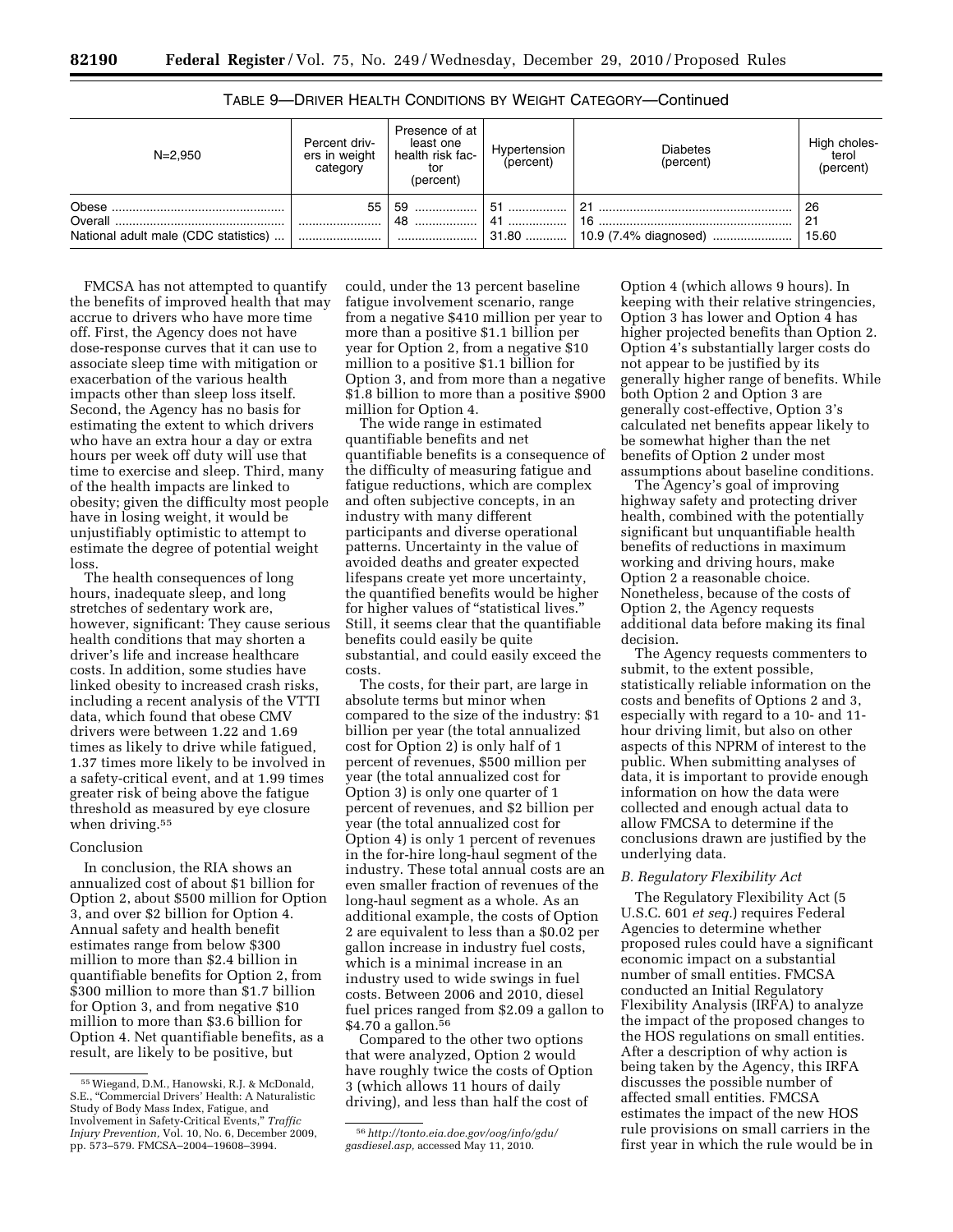effect for Options 2 and 3. We then estimate the annual burden on small entities over the first 10 years of the rule being in effect. Lastly, we discuss the reporting, recordkeeping, and other compliance requirements of the proposed rule, discuss whether any other Federal regulations overlap with the proposed rule, and discuss the consideration of alternatives to minimize the impact of the proposed rule on small entities.

# 1. A Description of the Reasons Why Action by the Agency is Being Considered

The goals of the proposed changes to the HOS rule are to improve safety while ensuring that the requirements would not have an adverse impact on driver health. The proposed rule would also provide drivers with the flexibility to obtain rest when they need it and to adjust their schedules to account for unanticipated delays. The impact of HOS rules on CMV safety is difficult to separate from the many other factors that affect heavy-vehicle crashes. While the Agency believes that the data show no decline in highway safety since the implementation of the 2003 HOS rule and its re-adoption in the 2005 HOS rule, the 2007 IFR, and the 2008 HOS rule (73 FR 69567, 69572, Nov. 19, 2008), the total number of crashes, though declining, is still unacceptably high. Moreover, the source of the decline in crashes is unclear. FMCSA believes that, with the 10-hour option, the modified HOS rules proposed in this NPRM, coupled with FMCSA's many other safety initiatives and assisted by the actions of an increasingly safetyconscious motor carrier industry, would result in continued reductions in fatigue-related CMV crashes and fatalities. Furthermore, with the 10 hour option, the proposed rule is intended to protect drivers from the serious health problems associated with excessively long work hours, without significantly compromising their ability to do their jobs and earn a living.

2. A Succinct Statement of the Objectives of, and Legal Basis for, the Proposed Rule

The objectives of the proposed rule are to reduce large-truck involved crashes—especially those where fatigue is a causative factor—and protect drivers against the adverse health impacts of working excessively long hours. This proposed rule is based on the authority of the Motor Carrier Act of 1935 and the Motor Carrier Safety Act of 1984. *See* the Legal Basis section earlier in this document for a discussion of these two Acts. Before prescribing any regulations, FMCSA must also consider their "costs and benefits" (49 U.S.C. 31136(c)(2)(A) and 31502(d)). Those factors are also discussed in this proposed rule.

3. A Description of and, Where Feasible, an Estimate of the Number of Affected Small Entities to Which the Proposed Rule Will Apply

The HOS regulations apply to both large and small motor carriers. The Small Business Administration defines a small entity in the truck transportation sub-sector (North American Industry Classification System [NAICS] 484) as an entity with annual revenue of less than \$25.5 million [13 CFR 121.201].

Using data from the 2007 Economic Census, FMCSA estimated that the average carrier earns almost \$200,000 in annual revenue per truck for firms with multiple power units,57 suggesting that a typical carrier that qualifies as a small business would have fewer than 128 (\$25.5 million/\$200,000) power units (*i.e.,* trucks or tractors) in its fleet. Also using data from the 2007 Economic Census, FMCSA estimated that sole proprietorships earned approximately \$85,000 in annual revenue.<sup>58</sup>

To determine the number of affected small entities, we used the analysis conducted by FMCSA for the Unified Carrier Registration (UCR) rule.59 The economic analysis for the UCR rule divided carriers into brackets based on their fleet size (*i.e.,* number of power units), and estimated the number of carriers in each bracket. These brackets and their corresponding numbers of carriers are shown in Table 10. According to these estimates and the above-mentioned characterizations of small entities in the trucking industry, all of the carriers in Brackets 1 through 4 would qualify as small entities, as would many of the carriers in Bracket 5. Therefore, this analysis estimates that between 422,196 (Brackets 1 through 4) and 425,786 (Brackets 1 through 5) small entities would be affected by the HOS rule changes. This range may overstate the number of affected small entities because many private carriers with small fleets may not qualify as small businesses because their primary business is not the movement of freight. These private firms would thus have other sources of revenue and fall under different NAICS codes.

# TABLE 10—NUMBER OF CARRIERS BY FLEET SIZE [From FMCSA's Analysis of the Unified Carrier Registration Plan Rule]

|        | <b>Bracket</b> | Fleet size              | Number of<br>carriers |
|--------|----------------|-------------------------|-----------------------|
| 2      |                | <br>$2 - 5$             | 194,425<br>145,266    |
| 3      |                | $6 - 20$<br>            | 65,155                |
| 4<br>5 |                | 21-100<br>$101 - 1,000$ | 17,350<br>3.590       |
| 6      |                | 001-More                | 292                   |
|        | Гоtal          |                         |                       |

<sup>57</sup> As shown in the "2007 Economic Census," the entire trucking industry (NAICS code 484) generated revenue of \$228,907 million (in 2006 dollars). FMCSA then used 2007 Economic Census data for NAICS code 484 to derive a total estimate of 1,183,000 trucks in the for-hire sector. FMCSA then divided total revenue by the total number of trucks to obtain an estimate of average revenue of \$193,000 in 2006 dollars, or \$199,967 inflated to

<sup>58</sup> There were 499,706 individual proprietorships in the "truck transportation" NAICS code with total revenue of \$41,110 million. Dividing the total revenue by the total number of firms resulted in average revenue per firm of \$82,269 in 2006 dollars,

<sup>2008</sup> dollars using the Gross Domestic Product (GDP) Deflator (*[http://cost.jsc.nasa.gov/](http://cost.jsc.nasa.gov/inflateGDP.html)  [inflateGDP.html](http://cost.jsc.nasa.gov/inflateGDP.html)*). This \$199,967 value was rounded to \$200,000 in the analysis.

or \$85,239 when inflated to 2008 dollars using the GDP Deflator (*[http://cost.jsc.nasa.gov/](http://cost.jsc.nasa.gov/inflateGDP.html)* 

*[inflateGDP.html](http://cost.jsc.nasa.gov/inflateGDP.html)*). This \$85,239 value was rounded to \$85,000 in the analysis.

<sup>59</sup>FMCSA, ''Regulatory Evaluation of the Fees for the Unified Carrier Registration Plan,'' February 19, 2010. Available in the docket: FMCSA–2009–0231– 0181.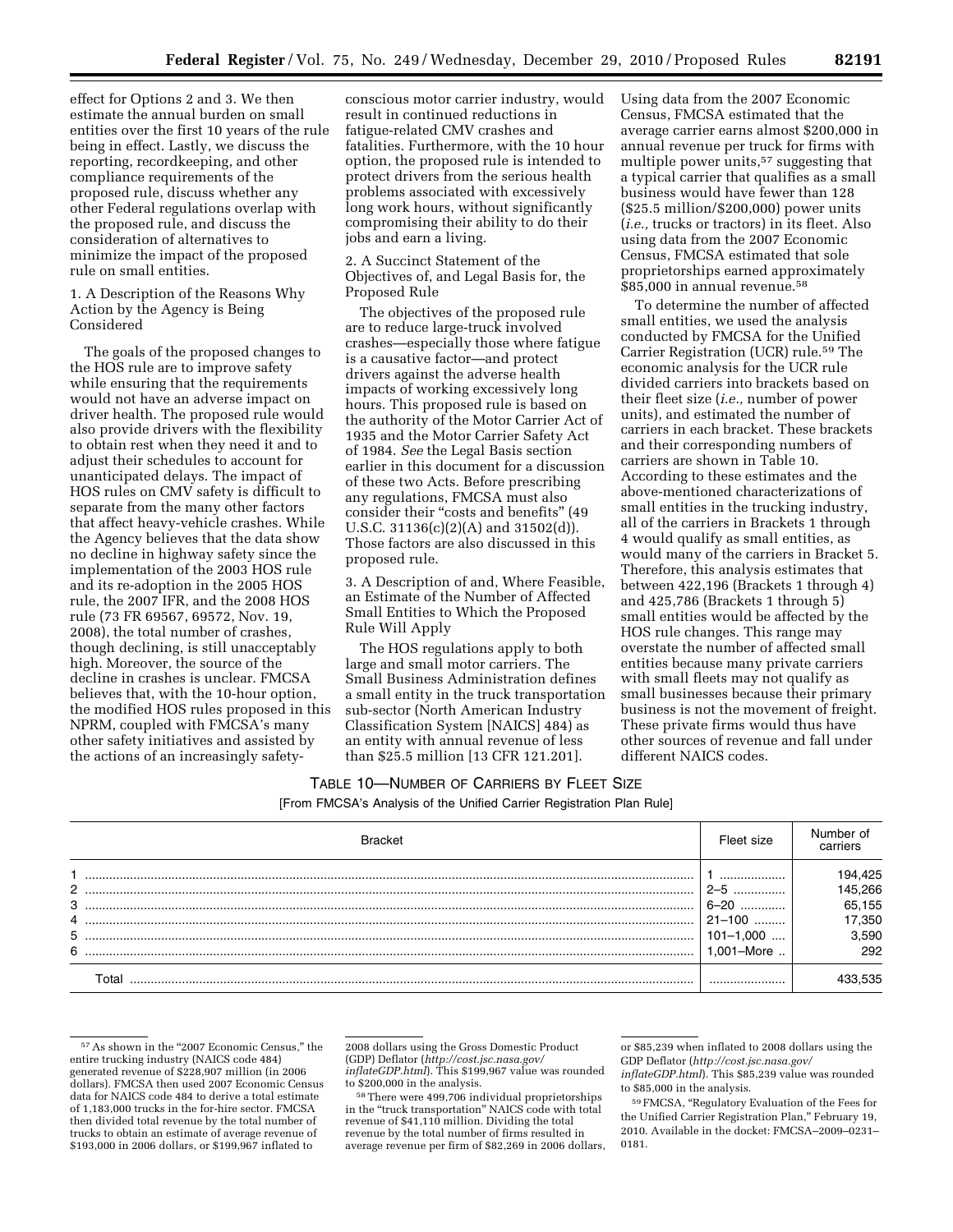Table 11 below presents figures for private carriers by NAICS code for industries with large numbers of drivers (and hence the likelihood of large numbers of fleets). The table includes the total number of CMV drivers working in each industry, the percentage of payroll those drivers account for, and the payroll of those industries as a percent of total industry revenue. Some of these industries have SBA size thresholds that are considerably lower than the threshold for truck transportation, strongly suggesting that many firms in these

industries that would be considered small using the threshold of 128 power units are actually large. For example, a wholesaler with 128 trucks is certainly a large firm because it will have more than 100 employees. Other industries have thresholds as high as 1,500 fulltime equivalent employees (FTEs); a firm in one of these industries might rank as small with even more than 128 power units if the number of power units in its fleet were large compared to the size of its workforce (*e.g.,* if it had 300 power units, and only three employees per power unit, it could be

considered small in an industry with a threshold of 1,500 FTEs). From Table 11, however, this circumstance is not likely to be common: In firms in NAICS 21 and 31–33, which have high FTE thresholds, drivers make up only a very small percentage of the workforce. Thus, firms with a substantial numbers of power units are likely to have much larger labor forces, and are therefore likely to rank as large firms. Given these considerations, we are, if anything, over-counting the number of private carriers that would qualify as small businesses.

## TABLE 11—PRIVATE CARRIERS AND DRIVERS BY INDUSTRY

| <b>NAICS</b> | Industry                                                                          | SBA standard                   | Number of<br>drivers | Drivers as per-<br>cent of all em-<br>ployees | Payroll as per-<br>cent of reve-<br>nues |
|--------------|-----------------------------------------------------------------------------------|--------------------------------|----------------------|-----------------------------------------------|------------------------------------------|
|              | Mining, Quarrying, and Oil and<br>Gas Extraction.                                 |                                | 29.900               | 4.17                                          | 10                                       |
| 23           |                                                                                   | \$14 million to \$33.5 million | 127.200              | 1.76                                          | 19                                       |
|              | Manufacturing                                                                     |                                | 238.600              | 1.78                                          | 11                                       |
| 42           |                                                                                   |                                | 509.000              | 8.53                                          | 5.5                                      |
| 44–45        |                                                                                   | \$7 million to \$29 million    | 307.900              | 2.01                                          | 10                                       |
| 53           | Real Estate and Leasing                                                           |                                | 40.500               | 1.9                                           | 18                                       |
|              | Administrative and Support and<br>Waste Management and Reme-<br>diation Services. | \$7 million to \$35.3 million  | 132,300              | 1.64                                          | 46                                       |
| 722          |                                                                                   |                                | 175.400              | 1.82                                          | 29                                       |
| 81           |                                                                                   |                                | 44.000               | 0.80                                          | 24                                       |

First Year Impacts on Small Entities

Affected small entities would incur several types of costs as a result of the HOS rule provisions. First, as discussed in the HOS RIA, carriers would incur annual costs due to losses in productivity. As discussed in the HOS RIA, these productivity impacts are roughly \$990 million per year for Option 2 and \$480 million per year for Option 3. We divided this total productivity impact by the approximate number of long-haul drivers (1,600,000) to obtain an annual per driver productivity impact of approximately \$620 for Option 2 and \$400 for Option 3. We then converted these per driver impacts to per power unit impacts (shown below in Tables 12 and 13). For sole proprietorships, we assumed for this analysis that these were single power unit firms and there was one driver per tractor. The total annual operational cost for sole proprietorships was thus  $$620 ($620 \times 1)$  for Option 2 and \$300 (\$300  $\times$  1) for Option 3.<sup>60</sup> For

firms with multiple power units, this analysis assumes that multiple unit carriers have 1.1 drivers per power unit.61 The annual per power unit operational cost for firms with multiple power units was thus  $$682 ($620 \times 1.1)$ for Option 2 and  $$330 (\$300 \times 1.1)$  for Option 3.

In addition to the productivity impacts, each carrier would incur onetime costs for training in the requirements of the new rule. To estimate the training cost, we used information from Agency personnel who participated in previous HOS retraining efforts to determine that each driver would need to take a one-time 2 hour training course to ensure compliance with the new rule provisions. As described in Chapter 6 of the RIA, we used a loaded average hourly rate of \$23.96 (wages plus fringe benefits) for the industry. The 2-hour training course thus resulted in a cost of approximately \$48 per driver.

Carriers would incur additional onetime costs for software reprogramming and other transition costs. As discussed in the RIA, reprogramming and other transition costs were estimated using information obtained from the HOS

listening sessions conducted in various locations in early 2010. Based on information from these sessions, we assumed that the total one-time training, reprogramming, and other transition costs were about \$200 per driver (including the \$48 training cost discussed above). For sole proprietorships, we again assumed one driver per power unit for a total onetime cost of \$200 per power unit. We view this estimate as conservative due to the fact that many firms will not incur any programming costs. We again assumed that carriers with multiple units have 1.1 drivers per power unit, for a total one-time cost of \$220 per power unit.62 These one-time costs for sole proprietorships and multiple power unit firms are the same for Options 2 and 3, and are shown below in Table 12.

To estimate the first-year costs perpower unit for affected firms, the annual and one-time costs for Option 2 and 3 were summed as shown in Tables 12 and 13. For Option 2, this calculation resulted in a total first-year cost to sole proprietorships of \$820 per power-unit in the first year and a total first-year cost to firms with multiple power units of

<sup>60</sup> In this analysis, we consider sole proprietorships separately due to the fact that these firms tend to have low revenues and are thus impacted by the proposed rule differently than larger firms. We have assumed that sole proprietorships have one power unit, but their defining characteristic is their average revenues and not the number of power units they have.

<sup>61</sup>FMCSA, ''SAFER Data: Average Drivers per Power Unit for TL Firms,'' *[http://](http://safer.fmcsa.dot.gov/) [safer.fmcsa.dot.gov/.](http://safer.fmcsa.dot.gov/)* 

<sup>62</sup>FMCSA, ''SAFER Data: Average Drivers per Power Unit for TL Firms,'' *[http://](http://safer.fmcsa.dot.gov/) [safer.fmcsa.dot.gov/.](http://safer.fmcsa.dot.gov/)*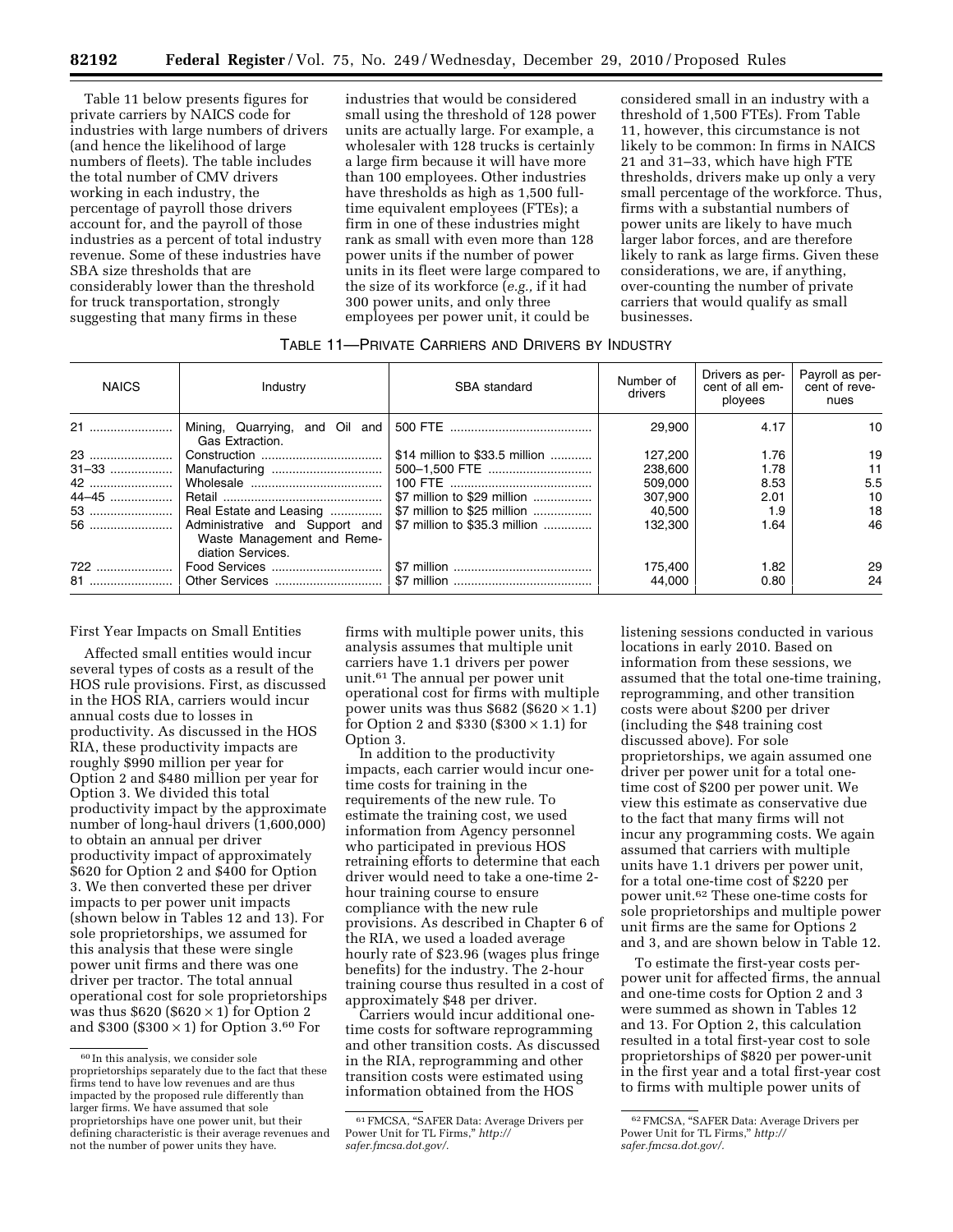\$902 per power unit. For Option 3, this calculation resulted in a total first-year

cost to sole proprietorships of \$500 per power unit in the first year and a total

first-year cost to firms with multiple power units of \$550 per power unit.

# TABLE 12—FIRST-YEAR COSTS TO AFFECTED FIRMS PER POWER UNIT FOR OPTION 2

| Type of cost | Cost per power unit<br>(sole proprietorship) <sup>a</sup> | Cost per power unit<br>(multiple power unit<br>$\lim_{n \to \infty}$ ) <sup>a</sup> |
|--------------|-----------------------------------------------------------|-------------------------------------------------------------------------------------|
|              | \$620<br>200                                              | \$682<br>220                                                                        |
|              | 820                                                       | 902                                                                                 |

a FMCSA analysis.

# TABLE 13—FIRST-YEAR COSTS TO AFFECTED FIRMS PER POWER UNIT FOR OPTION 34

| Type of cost | Cost per power unit<br>(sole proprietorship) <sup>a</sup> | Cost per power unit<br>(multiple power unit<br>firm) a |
|--------------|-----------------------------------------------------------|--------------------------------------------------------|
|              | \$300<br>200                                              | \$330<br>220                                           |
|              | 500                                                       | 550                                                    |

a FMCSA analysis.

Next, we compared the estimated first-year costs to the average revenue for sole proprietorships and multiple power unit firms for Options 2 and 3 (shown in Tables 14 and 15). As noted earlier, average revenues for different sized firms were taken from 2007 Economic Census data.63 For Option 2, the first year costs of the proposed rule changes would be equal to 0.96 percent of average revenue for sole

proprietorships and 0.45 percent of average revenue for multiple unit carriers. For Option 3, the first year costs of the proposed rule changes would be equal to 0.59 percent of average revenue for sole proprietorships and 0.28 percent of average revenue for multiple unit carriers. Thus, when looking only at first year costs for Options 2 and 3, the new HOS rule is not expected to have a significant

impact on the average sole proprietorship or firm with multiple power units. Because of variability in both the first-year costs and the average revenues to which they are compared, however, the impact on firms would vary. It is thus likely that the impact of the first year costs would be higher for some carriers, rising to a level that could be considered significant.

# TABLE 14—IMPACT OF FIRST-YEAR COSTS ON AFFECTED FIRMS FOR OPTION 2

| Type of cost | Sole proprietorships | Multiple power unit firms |
|--------------|----------------------|---------------------------|
|              | \$820                | \$902                     |
|              | \$85,239             | \$199,967                 |
|              | 0.96%                | 0.45%                     |

<sup>a</sup> FMCSA analysis.<br><sup>b</sup> FMCSA analysis of 2007 Economic Census data.

# TABLE 15—IMPACT OF FIRST-YEAR COSTS ON AFFECTED FIRMS FOR OPTION 3

| Type of cost | Sole proprietorships | Multiple power unit firms |
|--------------|----------------------|---------------------------|
|              | \$500                | \$552                     |
|              | \$85,239             | \$199,967                 |
|              | $0.59\%$             | 0.28%                     |

a FMCSA analysis.<br><sup>b</sup> FMCSA analysis of 2007 Economic Census data.

## Annual Burden on Affected Small Entities

To analyze the annual burden on affected small entities for Options 2 and 3, we amortized the one-time costs over a 10-year period, assuming a 7 percent discount rate. As shown in Table 16 for Option 2, the sum of the annual operating costs and the amortized onetime costs resulted in an annual burden

of \$647 per year over 10 years for sole proprietorships and an annual burden of \$711 per year over 10 years for firms with multiple power units. As shown in Table 17 for Option 3, the sum of the

<sup>63</sup>To be conservative in assessing potential impacts, the revenues per power unit are based only upon for-hire firms (that is, those in Truck Transportation). Drivers make up only a small

fraction of the labor force in other industries, which underlines the point that transportation is a small part of their operations. When the Agency has looked at the impact on private carriers in relation

to their revenue in the past, the percentage impact of costs to private carriers as a share of revenue have been generally been an order of magnitude smaller than the impacts on for-hire trucking firms.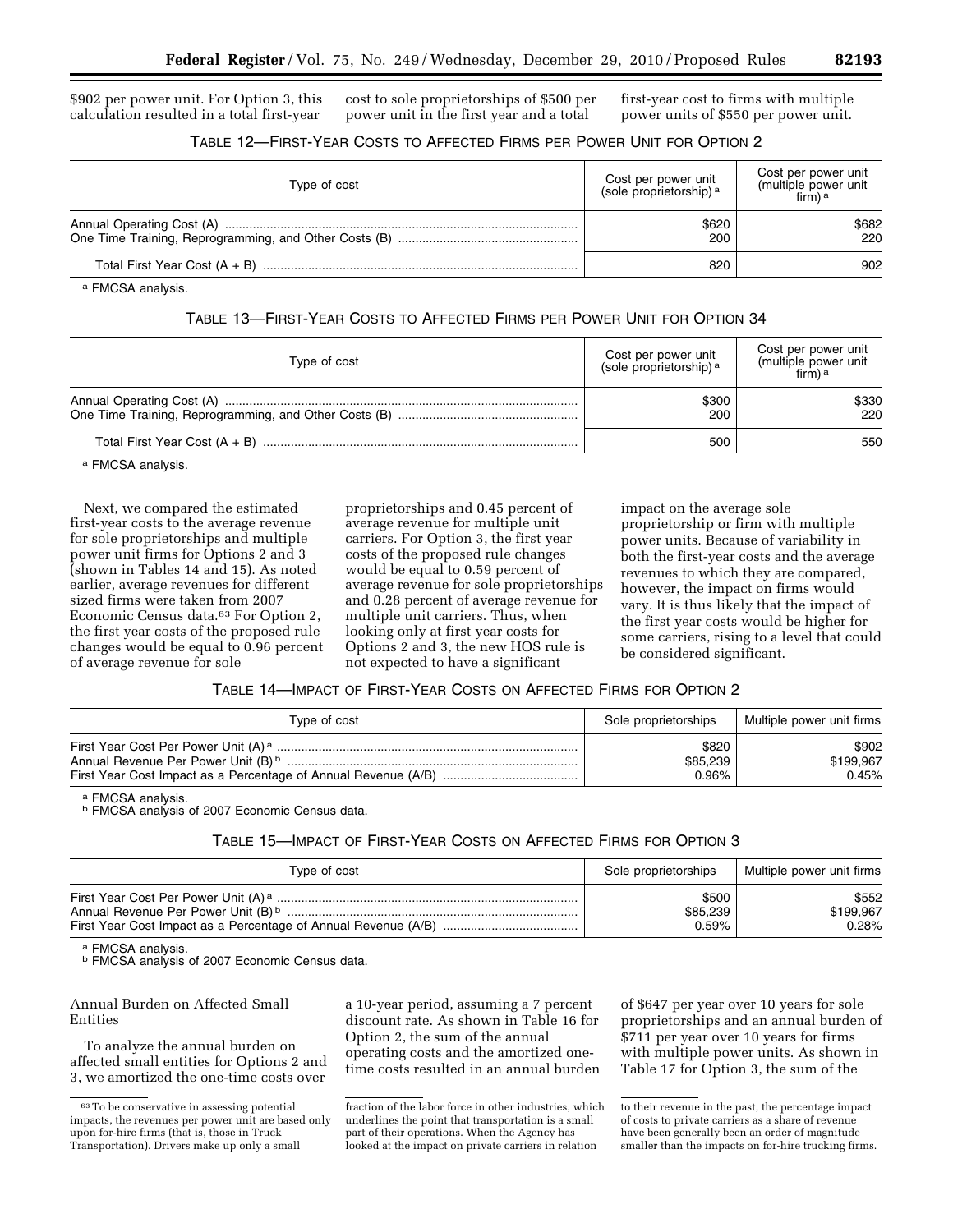annual operating costs and the amortized one-time costs resulted in an annual burden of \$327 per year over 10 years for sole proprietorships and an annual burden of \$359 per year over 10 years for firms with multiple power units.

Next, we compared the annual burden to the average annual revenues of affected firms. As shown in Table 16,

the annual costs of Option 2 are 0.76 percent of average annual revenue for sole proprietorships and 0.36 percent of average revenue for carriers with multiple power units. As shown in Table 17, the annual costs of Option 3 are 0.38 percent of average annual revenue for sole proprietorships and 0.18 percent of average revenue for

carriers with multiple power units. These percentages fall below what the Agency views as a reasonable threshold for a significant impact. However, as mentioned above, the impact may vary across carriers. Therefore, the annual impact of the regulations on some affected carriers may be significant in relation to their revenue.

|  |  | TABLE 16-ANNUAL IMPACT OF COSTS ON FIRMS OVER 10 YEARS FOR OPTION 2 |
|--|--|---------------------------------------------------------------------|
|--|--|---------------------------------------------------------------------|

| Type of cost                                                                         | Sole proprietorships | Multiple power unit firms |
|--------------------------------------------------------------------------------------|----------------------|---------------------------|
| Annual Cost per Power Unit (One Time Costs Amortized Over 10 Years) (A) <sup>a</sup> | \$647                | \$711                     |
|                                                                                      | \$85,239             | \$199.967                 |
|                                                                                      | 0.76%                | $0.36\%$                  |

a FMCSA analysis.<br><sup>b</sup> FMCSA analysis of 2007 Economic Census data.

## TABLE 17—ANNUAL IMPACT OF COSTS ON FIRMS OVER 10 YEARS FOR OPTION 3

| Type of Cost                                                                         | Sole proprietorships | Multiple power unit firms |
|--------------------------------------------------------------------------------------|----------------------|---------------------------|
| Annual Cost per Power Unit (One Time Costs Amortized Over 10 Years) (A) <sup>a</sup> | \$327                | \$359                     |
|                                                                                      | \$85,239             | \$199.967                 |
|                                                                                      | 0.38%                | 0.18%                     |

a FMCSA analysis.<br>**b FMCSA analysis of 2007 Economic Census data.** 

4. Discussion of the Impact on Affected Small Entities

The analysis of the impact of the HOS rule on small entities shows that, while it is unlikely for the rule to have a significant impact on most small entities, FMCSA cannot certify that there would be no significant impacts. For a typical firm, the first year costs of Options 2 and 3 are below 1 percent of revenues, as are the average annual costs when society spreads the costs over 10 years.

However, projecting the distribution of impacts across carriers, few of which fit the definition of typical, is made more difficult by the variability in both costs and revenues. The new HOS rule provisions are designed to rein in the most extreme patterns of work while leaving more moderate operations largely unchanged. As a result, we project a substantial majority of the costs of the rule to fall on the sixth of the industry currently logging the most hours per week. Thus, most carriers are likely to be almost unaffected, while a minority would experience productivity impacts—and hence costs—well above the industry average.

Average revenues presumably range widely as well, meaning that the ratio of costs to revenues is difficult to characterize. Because greater work intensities are likely to generate greater revenues, though, the impacts and revenues per power unit are likely to be

positively correlated: The carriers for which productivity is curtailed the most and which would incur the greatest costs would, therefore, be likely to have unusually large revenues per power unit as well.

These heavily affected carriers would still be likely to face costs that exceed the threshold used to define significant impacts. On the other hand, they could also have unusually high rates of profit in the baseline; because their drivers are currently putting in the most hours of work per week, they are able to spread their fixed costs over more hours. In other words, most of the impacts of the new HOS rule are likely to fall on the carriers with the greatest revenues and profit potential in the industry. These circumstances should reduce concern that large numbers of small carriers would experience significant impacts.

Another consideration in assessing the seriousness of the rule's impacts is that the industry is now gaining strength after an unusually deep recession. That recession depressed demand for transportation services. As the economy recovers, demand for the motor carrier industry is likely to recover as well, meaning that the new HOS rule's impacts could be experienced more as limitations on the potential growth in revenues than absolute reductions.

In recognition of the fact that the rule may significantly impact small entities, FMCSA explored options for decreasing

the burden on small entities. FMCSA did not consider the option of exempting small entities from this rule because doing so would substantially decrease the safety benefits of the rule due to the large number of drivers working for small entities. The rule addresses fatigue of individual drivers, which is not affected by the size of the employer. Several provisions of the proposed rule, including the restart provision, the opportunity for 16-hour driving windows, and the break provisions, however, were designed to afford maximum flexibility for drivers who work close to the legal maximum limits, thus reducing the productivity impacts on carriers while still realizing the safety benefits of the new rule. FMCSA expects small carriers and owner-operators to be among the main beneficiaries of these provisions.

5. A Description of the Projected Reporting, Recordkeeping, and Other Compliance Requirements of the Proposed Rule, Including an Estimate of the Classes of Small Entities Which Will Be Subject to the Requirement and the Type of Professional Skills Necessary for the Preparation of the Report or Record

The proposed rule does not change recordkeeping or reporting requirements. Drivers are required, by current rules, to keep records of duty status that document their daily and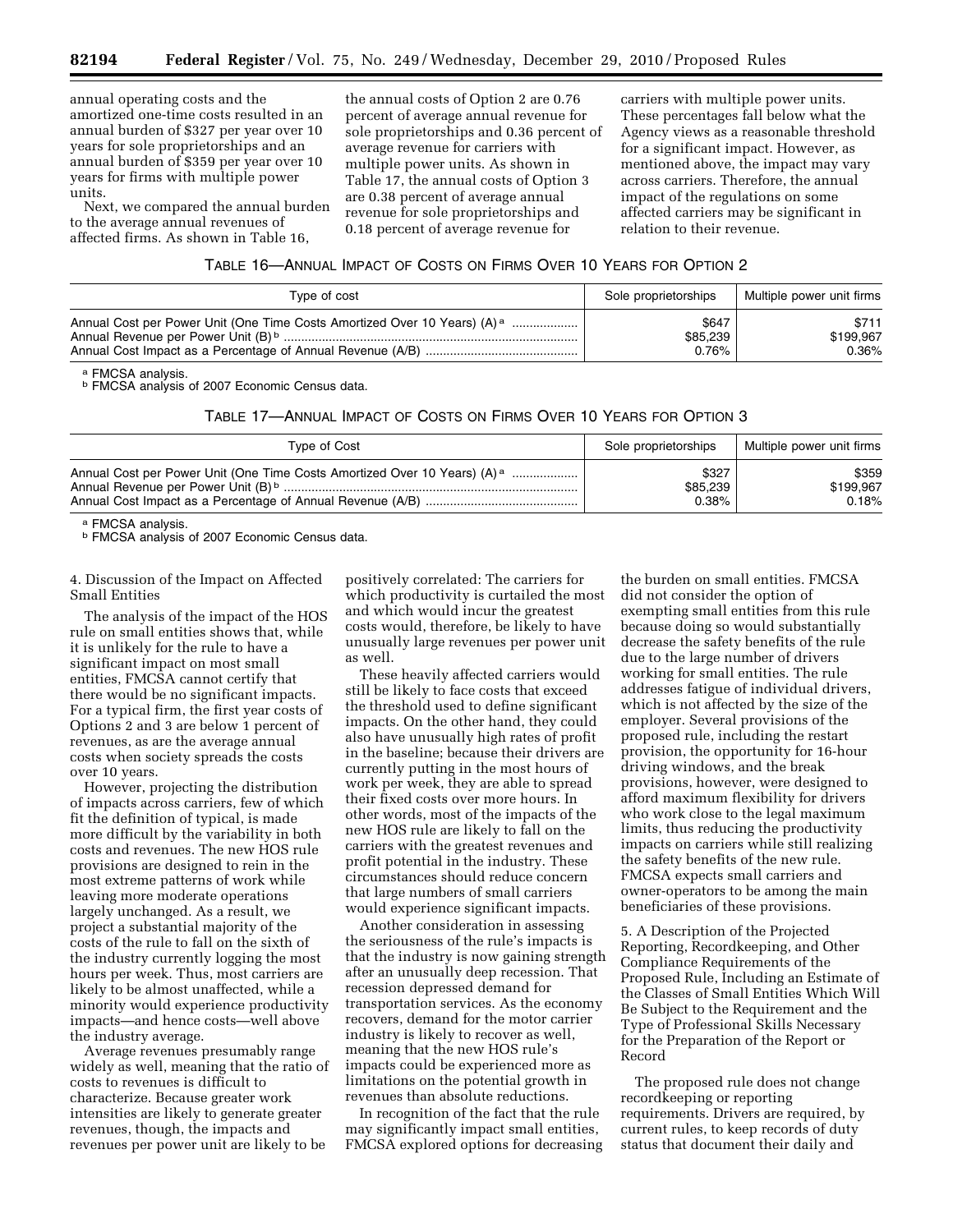weekly on-duty and driving time, and submit these records of duty status to their employing motor carrier on a biweekly basis. This rule would not change or add to this recordkeeping requirement for drivers or carriers. Drivers in all segments of the industry, including independent owner-operators, are well accustomed to complying with these recordkeeping and reporting requirements, and no professional skill over and above those skills that drivers already possess would be necessary for preparing these reports. All small entities within the industry would be subject to these rules. The type and classes of these small entities are described in the previous section of this analysis.

6. An Identification, to the Extent Practicable, of All Relevant Federal Rules Which May Duplicate, Overlap, or Conflict with this Proposal

The Agency is unaware of any Federal rules which may duplicate, overlap, or conflict with the proposed rule.

7. A Description of Any Significant Alternatives to the Proposed Rule Which Minimize Any Significant Impact on Small Entities

The Agency did not identify any significant alternatives to the proposed rule that could lessen the burden on small entities without compromising its goals. This rule is targeted at preventing driver fatigue, and the Agency is unaware of any alternative to restricting driver work that the Agency has authority to implement that would address driver fatigue. This rule impacts motor carrier productivity proportionally to the number of drivers a motor carrier employs and the intensity of the schedules that motor carrier's drivers work. It is not obvious that productivity losses would be greater for small entities than for larger firms. To the extent that drivers working for a small entity work more intense schedules, that entity may experience greater productivity losses than a carrier whose drivers work less intensely on a daily and weekly basis. However, there appears to be no alternative available to the Agency that would limit driver fatigue while allowing more work. To improve public safety, all drivers, regardless of the size of the carrier they work for, must work within reasonable limits.

The recordkeeping and reporting burdens related to this rule would also affect entities proportional to the number of drivers they employ, and therefore does not disproportionately affect small motor carriers in any way. As noted above, drivers in all segments of the industry, working for entities of all sizes, are accustomed to compiling and submitting records of duty status on a regular basis. This rule would therefore not place an undue recordkeeping or reporting burden on smaller entities. The Agency seeks public comment on all aspects of this Initial Regulatory Flexibility Analysis.

## *C. Paperwork Reduction Act*

This proposed rule would call for no new collection of information under the Paperwork Reduction Act of 1995 (44 U.S.C. 3501–3520).

## *D. National Environmental Policy Act*

The Agency analyzed this NPRM for the purpose of the National Environmental Policy Act of 1969 (NEPA) (42 U.S.C. 4321 *et seq.*) and determined under our environmental procedures Order 5610.1, published March 1, 2004 in the **Federal Register**  (69 FR 9680), that this action will not have a significant impact on the environment. FMCSA has also analyzed this proposed rule under the Clean Air Act, as amended (CAA) section 176(c), (42 U.S.C. 7401 *et seq.*) and implementing regulations promulgated by the Environmental Protection Agency. Approval of this action is exempt from the CAA's general conformity requirement since it would not result in any potential increase in emissions that are above the general conformity rule's de minimis emission threshold levels (40 CFR 93.153(c)(2)). A copy of the Environment Assessment is available in the docket.

## *E. Executive Order 13132 (Federalism)*

A rule has implications for Federalism under Executive Order 13132, Federalism, if it has a substantial direct effect on State or local governments and would either preempt State law or impose a substantial direct cost of compliance on them. This action has been analyzed in accordance with E.O. 13132. FMCSA has determined this rule would not have a substantial direct effect on States, nor would it limit the policymaking discretion of States. Nothing in this document preempts any State law or regulation.

### *F. Privacy Impact Assessment*

FMCSA conducted a Privacy Threshold Analysis (PTA) for the proposed rule on hours of service and determined that it is not a privacysensitive rulemaking because the rule will not require any collection, maintenance, or dissemination of Personally Identifiable Information (PII) from or about members of the public.

# *G. Executive Order 12630 (Taking of Private Property)*

This proposed rule would not effect a taking of private property or otherwise have taking implications under Executive Order 12630, Governmental Actions and Interference with Constitutionally Protected Property Rights.

# *H. Executive Order 12988 (Civil Justice Reform)*

This proposed rule meets applicable standards in sections 3(a) and 3(b)(2) of Executive Order 12988, Civil Justice Reform, to minimize litigation, eliminate ambiguity, and reduce burden.

# *I. Executive Order 13045 (Protection of Children)*

FMCSA analyzed this proposed rule under Executive Order 13045, Protection of Children from Environmental Health Risks and Safety Risks. This rule would not create an environmental risk to health or risk to safety that might disproportionately affect children.

# *J. Executive Order 13211 (Energy Supply, Distribution, or Use)*

FMCSA analyzed this proposed rule under Executive Order 13211, Actions Concerning Regulations That Significantly Affect Energy Supply, Distribution, or Use. FMCSA determined that it is not a "significant" energy action'' under that order. Though it is a ''significant regulatory action'' under Executive Order 12866, it is not likely to have a significant adverse effect on the supply, distribution, or use of energy. The Administrator of the Office of Information and Regulatory Affairs has not designated it as a significant energy action. Therefore, it does not require a Statement of Energy Effects under Executive Order 13211.

## *K. Executive Order 12898 (Environmental Justice)*

FMCSA evaluated the environmental effects of this NPRM in accordance with Executive Order 12898 and determined that there are no environmental justice issues associated with its provisions nor any collective environmental impact that could result from its promulgation. Environmental justice issues would be raised if there were "disproportionate" and ''high and adverse impact'' on minority or low-income populations. None of the alternatives analyzed in the Agency's EA, discussed under NEPA, would result in high and adverse environmental impacts.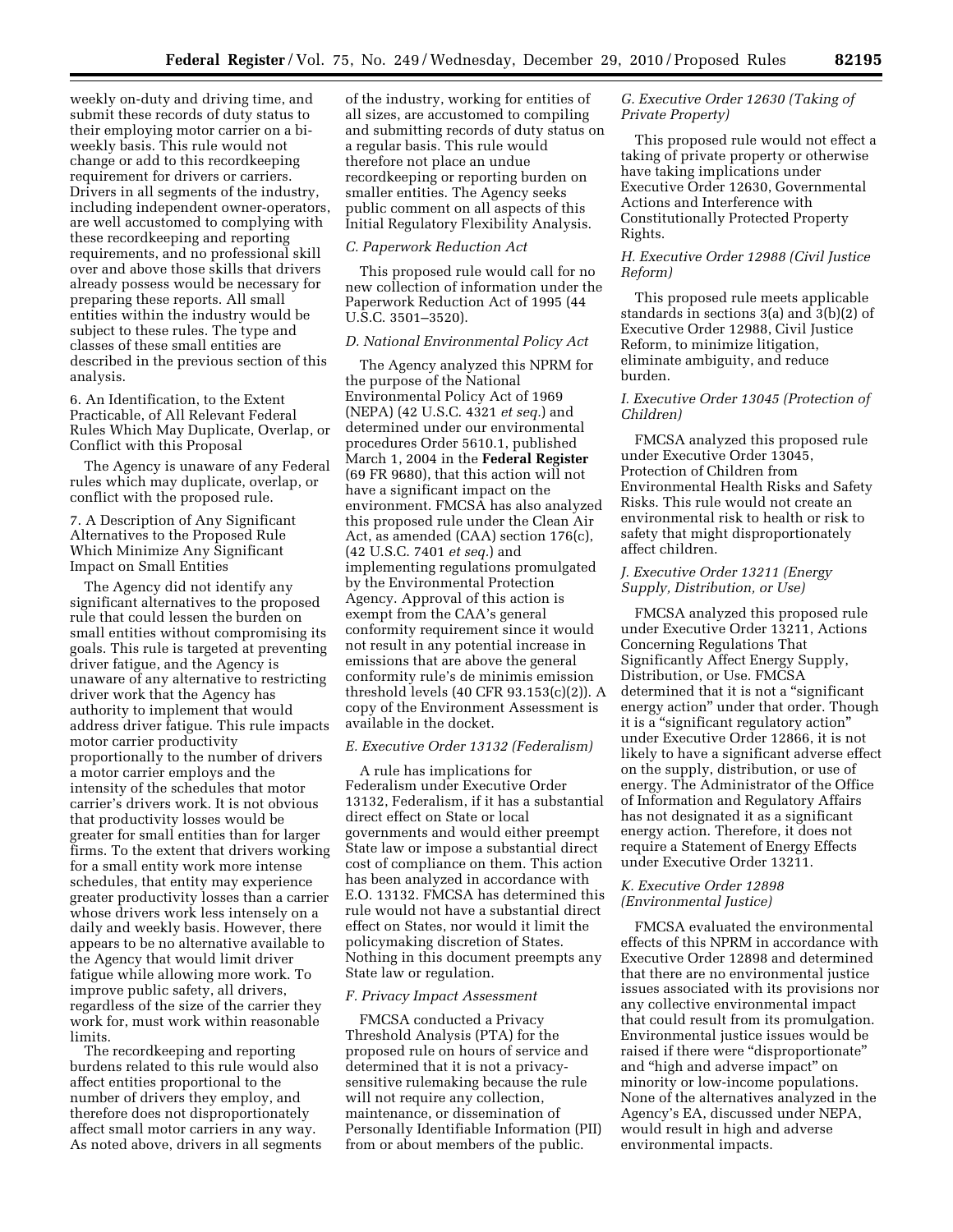### *L. Unfunded Mandate Reform Act*

The Unfunded Mandate Reform Act of 1995 (2 U.S.C. 1531–1538) requires Federal agencies to assess effects of their discretionary regulatory actions. In particular, the Act addresses actions that may result in the net expenditure by a State, local, or Tribal government, in the aggregate, or by the private sector of \$140.3 million or more in any one year. Though this rule would not result in a net expenditure at this level, the economic impacts of the proposed rule have been analyzed in the RIA.

## **List of Subjects**

# *49 CFR Part 385*

Administrative practice and procedure, Highway safety, Mexico, Motor carriers, Motor vehicle safety, Reporting and recordkeeping requirements.

#### *49 CFR Part 386*

Administrative practice and procedure, Brokers, Freight forwarders, Hazardous materials transportation, Highway safety, Motor carriers, Motor vehicle safety, Penalties.

## *49 CFR Part 390*

Highway safety, Intermodal transportation, Motor carriers, Motor vehicle safety, Reporting and recordkeeping requirements.

## *49 CFR Part 395*

Highway safety, Motor carriers, Reporting and recordkeeping requirements.

In consideration of the foregoing, FMCSA is proposing to amend 49 CFR Chapter III, parts 385, 386, 390, and 395 as set forth below:

# **PART 385—SAFETY FITNESS PROCEDURES**

1. The authority citation continues to read as follows:

**Authority:** 49 U.S.C. 113, 504, 521(b), 5105(e), 5109, 13901–13905, 31133, 31135, 31136, 31137(a), 31144, 31148, and 31502; Sec. 113(a), Pub. L. 103–311; Sec. 408, Pub. L. 104–88; Sec. 350, Pub. L. 107–87; and 49 CFR 1.73.

2. In Appendix B to part 385, amend section VII, List of Acute and Critical Violations, as follows:

a. Revise the entries for § 395.3(a)(1) and § 395.3(a)(2);

b. Add two entries for § 395.3(a)(3) and one entry for § 395.3(a)(4); and

c. Remove the entries for § 395.3(c)(1), § 395.3(c)(2), and § 395.1(o).

# **Appendix B to Part 385—Explanation of Safety Rating Process**

\* \* \* \* \*

§ 395.3(a)(1) Requiring or permitting a property-carrying commercial motor vehicle driver to drive without taking an off-duty period of at least 10/11 consecutive hours prior to driving (critical).

§ 395.3(a)(2) Requiring or permitting a property-carrying commercial motor vehicle driver to drive or be on duty after the end of the 14th hour after coming on duty and after the end of the 16th hour after coming on duty on 2 days out of the previous 168 consecutive hours (critical).

§ 395.3(a)(3) Requiring or permitting a property-carrying commercial motor vehicle driver to drive more than 10/11 hours (critical).

§ 395.3(a)(3) Requiring or permitting a property-carrying commercial motor vehicle driver to drive if more than 7 hours have passed since the driver's last off-duty or sleeper-berth period of at least 30 minutes (critical).

§ 395.3(a)(4) Requiring or permitting a property-carrying commercial motor vehicle driver to be on duty more than 13 hours during a 14-hour or 16-hour driving window (critical).

3. Amend Appendix C to part 385 as follows:

\* \* \* \* \*

a. Revise the entries for § 395.3(a)(1) and § 395.3(a)(2);

b. Add two entries for § 395.3(a)(3) and one entry for § 395.3(a)(4);

c. Remove the entries for  $\S 395.3(c)(1)$ , § 395.3(c)(2), and § 395.1(o).

# **Appendix C to Part 385—Regulations Pertaining to Remedial Directives in Part 385, Subpart J**

\* \* \* \* \* § 395.3(a)(1) Requiring or permitting a property-carrying commercial motor vehicle driver to drive without taking an off-duty period of at least 10 consecutive hours prior to driving.

§ 395.3(a)(2) Requiring or permitting a property-carrying commercial motor vehicle driver to drive or be on duty after the end of the 14th hour after coming on duty and after the end of the 16th hour after coming on duty on 2 days out of the previous 168 consecutive hours.

§ 395.3(a)(3) Requiring or permitting a property-carrying commercial motor vehicle driver to drive more than 10/11 hours.

§ 395.3(a)(3) Requiring or permitting a property-carrying commercial motor vehicle driver to drive if more than 7 hours have passed since the driver's last off-duty or sleeper-berth period of at least 30 minutes.

§ 395.3(a)(4) Requiring or permitting a property-carrying commercial motor vehicle driver to be on duty more than 13 hours during a 14-hour or 16-hour driving window.

\* \* \* \* \*

# **PART 386—RULES OF PRACTICE FOR MOTOR CARRIER, INTERMODAL EQUIPMENT PROVIDER, BROKER, FREIGHT FORWARDER, AND HAZARDOUS MATERIALS PROCEEDINGS**

4. The authority citation for part 386 continues to read as follows:

**Authority:** 49 U.S.C. 521, 5123, 13301, 13902, 14915, 31132–31133, 31136, 31144, 31151, 31502, 31504; Sec. 204, Pub. L. 104– 88, 109 Stat. 803, 941 (49 U.S.C. 701 note); Sec. 217, Pub. L. 105–159, 113 Stat. 1748, 1767; and 49 CFR 1.73.

5. Amend Appendix B to part 386 by adding a new paragraph (a)(6) to read as follows:

# **Appendix B to Part 386—Penalty Schedule; Violations and Maximum Civil Penalties**

\* \* \* \* \* (a) \* \* \*

(6) *Egregious violations of driving-time* 

*limits in 49 CFR part 395.* A driver who exceeds, and a motor carrier that requires or permits a driver to exceed, by more than 3 hours the 10/11-hour driving-time limit in 49 CFR 395.3(a) or the 10-hour driving-time limit in 49 CFR 395.5(a), as applicable, shall be deemed to have committed an egregious driving-time limit violation. In instances of an egregious driving-time violation, the Agency will consider the "gravity of the violation,'' for purposes of 49 U.S.C. 521(b)(2)(D), sufficient to warrant imposition of penalties up to the maximum permitted by law.

\* \* \* \* \*

# **PART 390—FEDERAL MOTOR CARRIER SAFETY REGULATIONS; GENERAL**

6. The authority citation for part 390 continues to read as follows:

**Authority:** 49 U.S.C. 508, 13301, 13902, 31132, 31133, 31136, 31144, 31151, 31502, 31504; sec. 204, Pub. L. 104–88, 109 Stat. 803, 941 (49 U.S.C. 701 note); sec. 114, Pub. L. 103–311, 108 Stat. 1673, 1677; sec. 212, 217, 229, Pub. L. 106–159, 113 Stat. 1748, 1766, 1767, 1773; sec. 4136, Pub. L. 109–59, 119 Stat. 1144, 1745 and 49 CFR 1.73.

7. Amend § 390.23, by revising paragraph (c)(2) introductory text to read as follows:

### **§ 390.23 Relief from regulations.**

- \* \* \* \* \*
	- $(c) * * * *$

(2) The driver has had at least 34 consecutive hours off duty, including two consecutive periods from midnight to 6 a.m. when:

\* \* \* \* \*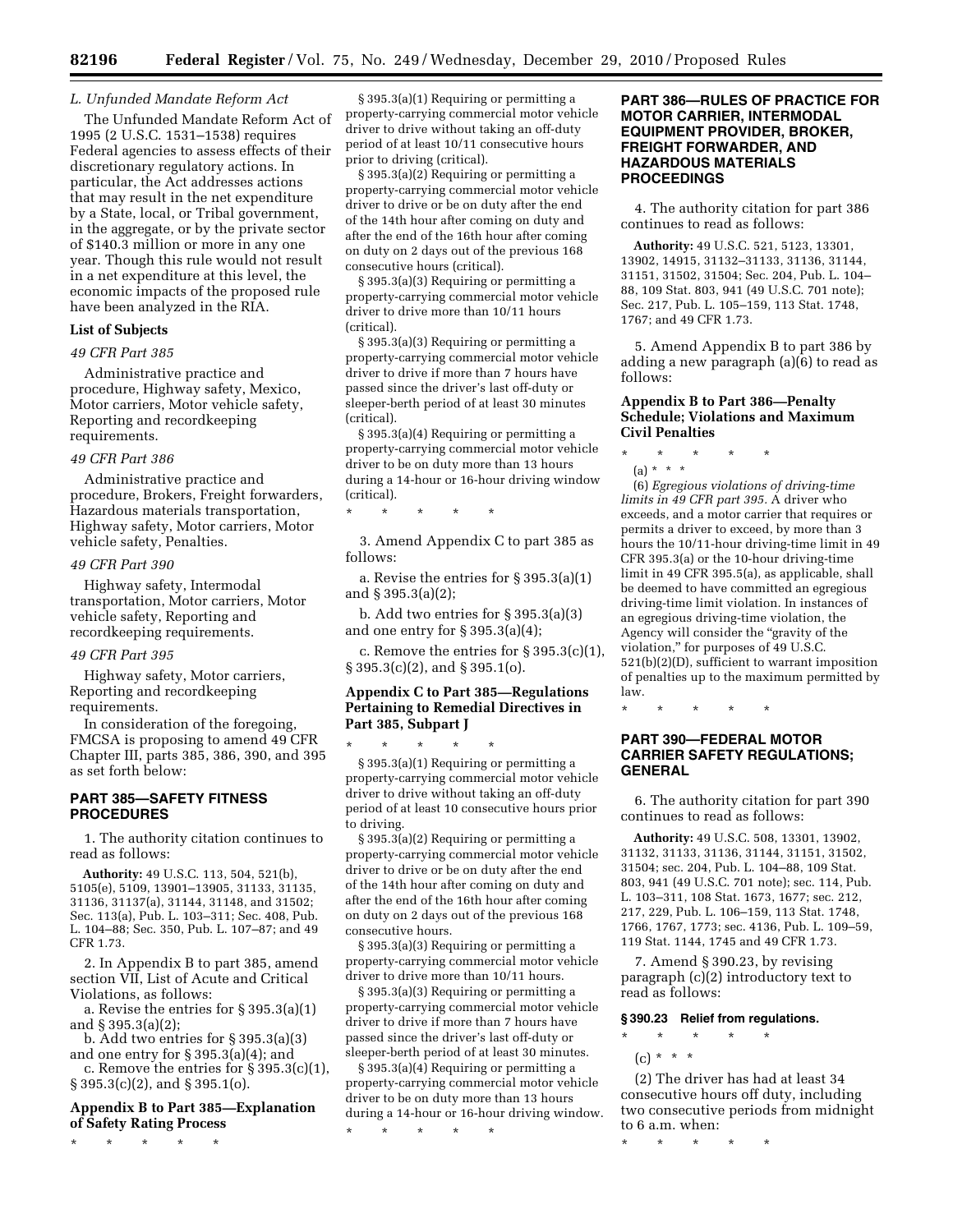## **PART 395—HOURS OF SERVICE OF DRIVERS**

8. The authority citation for part 395 continues to read as follows:

**Authority:** 49 U.S.C. 508, 13301, 13902, 31133, 31136, 31502, 31504, and § 204, Pub. L. 104–88, 109 Stat. 803, 941 (49 U.S.C. 701 note); Sec. 114, Pub. L. 103–311, 108 Stat. 1673, 1677; Sec. 217, Pub. L. 106–159, 113 Stat. 1748, 1767; and 49 CFR 1.73.

9. Amend § 395.1 as follows:

a. Revise paragraphs (b)(1), (d)(2), and  $(e)(1)(iv)$ ,  $(e)(2)$  introductory text,

 $(e)(2)(v)$ ,  $(e)(2)(viii)$ ,  $(g)(1)$ , and  $(g)(2)(ii)$ ; b. Remove and reserve paragraph (o); and

c. Remove paragraph (q).

# **§ 395.1 Scope of rules in this part.**

\* \* \* \* \*

(b) \* \* \*

(1) *Adverse driving conditions.* Except as provided in paragraph (h)(2) of this section, a driver who encounters adverse driving conditions, as defined in § 395.2, and cannot, because of those conditions, safely complete the run within the maximum driving time permitted by §§ 395.3(a) or 395.5(a) may drive and be permitted or required to drive a commercial motor vehicle for not more than 2 additional hours to complete that run or to reach a place offering safety for the occupants of the commercial motor vehicle and security for the commercial motor vehicle and its cargo. However, that driver may not drive or be permitted to drive—

(i) For more than 12 hours in the aggregate following 10 consecutive hours off duty for drivers of propertycarrying commercial motor vehicles;

(ii) After the end of the 14th or 16th hour since coming on duty following 10 consecutive hours off duty for drivers of property-carrying commercial motor vehicles, pursuant to § 395.3(a)(2);

(iii) For more than 12 hours in the aggregate following 8 consecutive hours off duty for drivers of passengercarrying commercial motor vehicles; or

(iv) After he/she has been on duty 15 hours following 8 consecutive hours off duty for drivers of passenger-carrying commercial motor vehicles.

- \* \* \* \* \*
	- (d) \* \* \*

(2) In the case of specially trained drivers of commercial motor vehicles which are specially constructed to service oil wells, on-duty time shall not include waiting time at a natural gas or oil well site. Such waiting time shall be recorded as ''off duty'' for purposes of §§ 395.8. 395.15, and 395.16, with remarks or annotations to indicate the specific off-duty periods that are waiting time, or on a separate "waiting time"

line on the record of duty status to show that off-duty time is also waiting time. Waiting time shall not be included in calculation of the 14- or 16-hour duty period in § 395.3(a)(2). Specially trained drivers of such commercial motor vehicles are not eligible to use the provisions of  $\S 395.1(e)(1)$ .

(e) \* \* \*  $\binom{1}{1}$  \* \* \*

(iv)(A) A property-carrying commercial motor vehicle driver does not exceed 10/11 hours maximum driving time following 10 consecutive hours off duty; or

(B) A passenger-carrying commercial motor vehicle driver does not exceed 10 hours maximum driving time following 8 consecutive hours off duty; and

\* \* \* \* \* (2) *Operators of property-carrying commercial motor vehicles not requiring a commercial driver's license.* Except as provided in this paragraph, a driver is exempt from the requirements of § 395.3 and § 395.8 and ineligible to use the provisions of  $\S 395.1(e)(1)$  and (g) if: \* \* \* \* \*

(v) The driver does not drive more than 10 hours following at least 10 consecutive hours off duty;

\* \* \* \* \* (viii) Any period of 7 or 8 consecutive days may end with the beginning of any off-duty period of 34 or more consecutive hours that includes two consecutive periods from midnight to 6 a.m.; the beginning of an off-duty period of 34 or more consecutive hours must be at least 168 hours after the beginning of the last such off-duty period.

\* \* \* \* \* (g) \* \* \*

(1) *Property-carrying commercial motor vehicle.*—

(i) *In General.* A driver who operates a property-carrying commercial motor vehicle equipped with a sleeper berth, as defined in §§ 395.2 and 393.76 of this subchapter,

(A) Must, before driving, accumulate (*1*) At least 10 consecutive hours off duty;

(*2*) At least 10 consecutive hours of sleeper-berth time;

(*3*) A combination of consecutive sleeper-berth and off-duty time amounting to at least 10 hours; or

(*4*) The equivalent of at least 10 consecutive hours off duty if the driver does not comply with paragraph  $(g)(1)(i)(A)(1)$ ,  $(2)$ , or  $(3)$  of this section;

(B) May not drive more than 10/11 hours following one of the 10-hour offduty periods specified in paragraph  $(g)(1)(i)(A)(1)$  through  $(4)$  of this section; however, driving is permitted only if 7 hours or less have passed since the

driver's last off-duty or sleeper-berth period of at least 30 minutes; and

(C) May not be on duty for more than the 13-hour period in § 395.3(a)(4) or drive beyond the 14- or 16-hour driving window in § 395.3(a)(2) after coming on duty following one of the 10-hour offduty periods specified in paragraph  $(g)(1)(i)(A)(1)–(4)$  of this section; and

(D) Must exclude from the calculation of the 14- or 16-hour driving window in § 395.3(a)(2) any sleeper-berth period of at least 8 but less than 10 consecutive hours.

(ii) Specific requirements.—The following rules apply in determining compliance with paragraph (g)(1)(i) of this section:

(A) The term "equivalent of at least 10 consecutive hours off duty'' means a period of

(*1*) At least 8 but less than 10 consecutive hours in a sleeper berth, and

(*2*) A separate period of at least 2 but less than 10 consecutive hours either in the sleeper berth or off duty, or any combination thereof.

(B) Calculation of the 10/11-hour driving limit includes all driving time; compliance must be re-calculated from the end of the first of the two periods used to comply with paragraph  $(g)(1)(ii)(A)$  of this section.

(C) Calculation of the 14- or 16-hour limit in § 395.3(a)(2) includes all time except any sleeper-berth period of at least 8 but less than 10 consecutive hours and up to 2 hours riding in the passenger seat of a property-carrying vehicle moving on the highway immediately before or after a period of at least 8 but less than 10 consecutive hours in the sleeper berth; compliance must be re-calculated from the end of the first of the two periods used to comply with the requirements of paragraph  $(g)(1)(ii)(A)$  of this section.

 $(2) * * * *$ 

(ii) The driving time in the period immediately before and after each rest period, when added together, does not exceed 10/11 hours;

\* \* \* \* \*

(o) [Reserved]  $\star$   $\star$   $\star$ 

10. Amend § 395.2 by revising the definition of "on duty time" to read as follows:

# **§ 395.2 Definitions.**

 $\star$   $\star$   $\star$ 

*On-duty time* means all time from the time a driver begins to work or is required to be in readiness to work until the time the driver is relieved from work and all responsibility for performing work. *On-duty time* shall include: